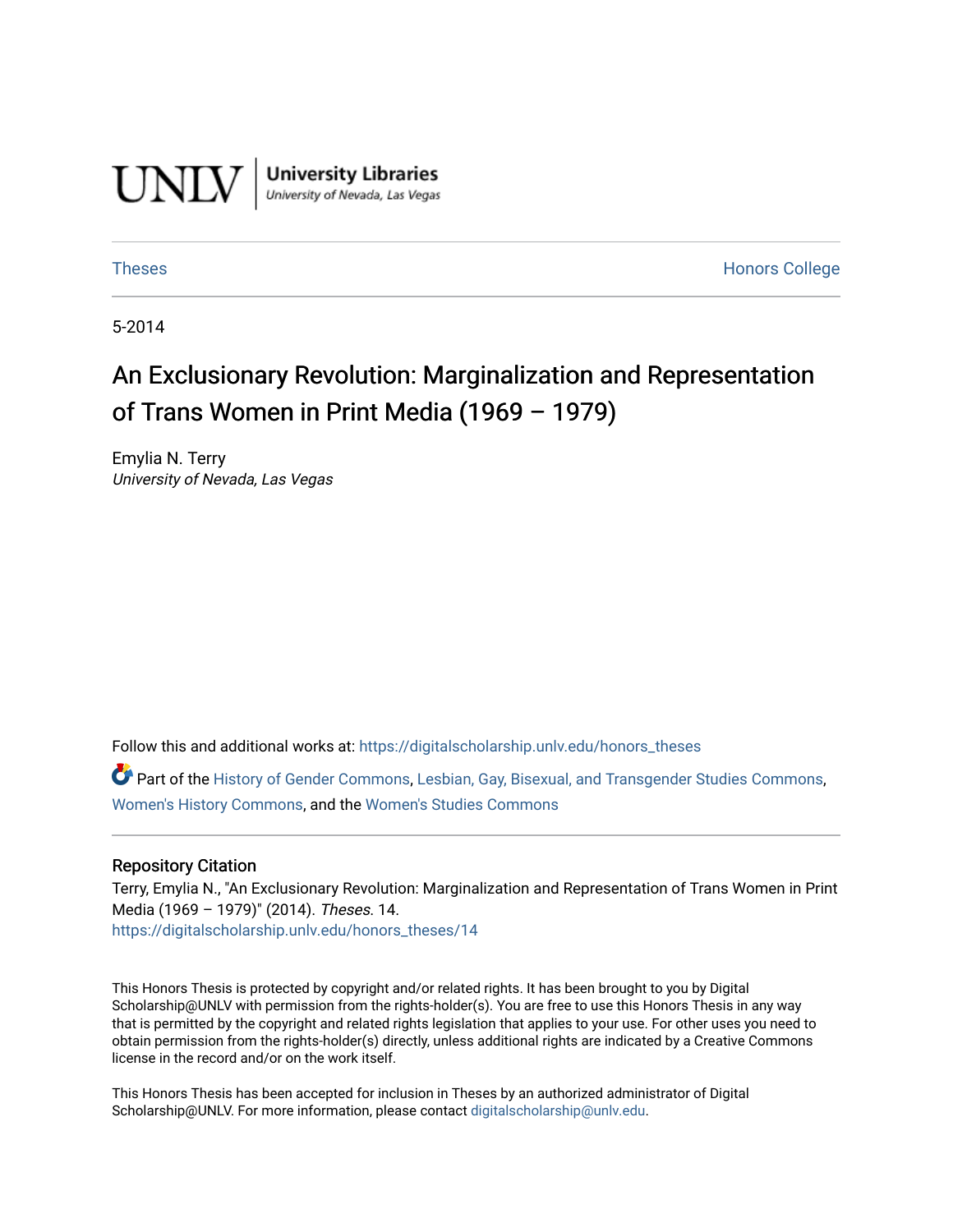## AN EXCLUSIONARY REVOLUTION: MARGINALIZATION AND

### REPRESENTATION OF TRANS WOMEN IN PRINT MEDIA (1969 – 1979)

By

Emylia N. Terry

Honors Thesis submitted in partial fulfillment for the designation of Department Honors

Women's Studies Program

Department of History

Dr. Lynn Comella, Dr. Marcia Gallo, Dr. Andrew Hanson, and Dr. Anita Revilla

College of Liberal Arts

University of Nevada, Las Vegas

May 15, 2014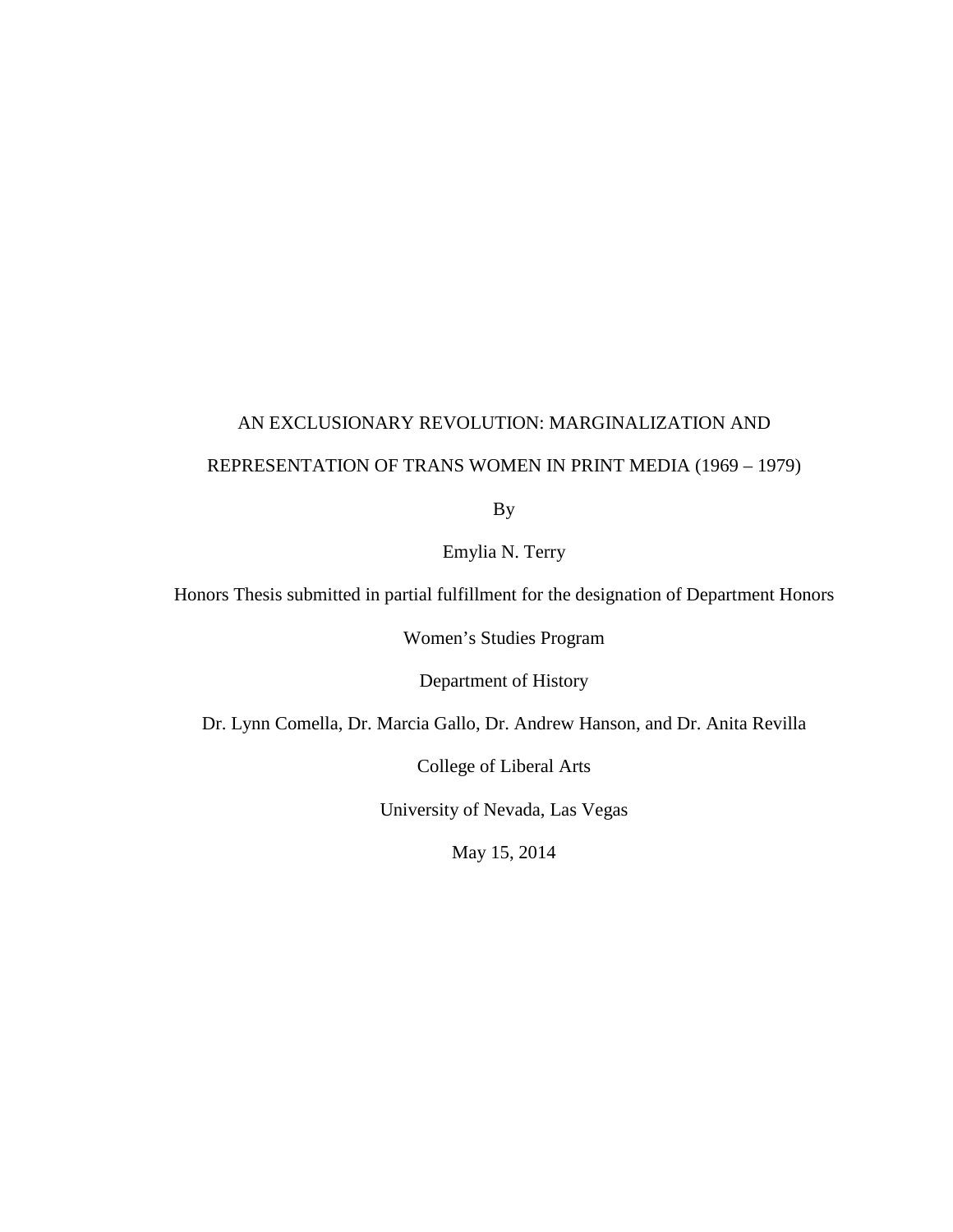#### ABSTRACT

Stonewall, the act most associated with sparking gay liberation in 1969, was preceded by several events of queer insurrection. These events, which often featured trans people of color playing central roles, are not widely known. Similarly, Stonewall itself has been mythologized in order to be palatable within mainstream society, effectively whitewashing its history. This research utilized archival investigation and discourse analysis, as well as the concepts of symbolic annihilation and trans-misogyny, in order to examine certain publications' representations of trans women from 1969 – 1979. I found that mainstream publications such as the *Chicago Daily Tribune* and the *Los Angeles Times* continued their precedents of portraying transgender people in a skeptical, sensationalizing light and tended to focus on middle-class, heterosexual, white trans women celebrities. Some gay and lesbian publications, such as *The Advocate*, arguably mirrored this trend. Comparative analyses of Christine Jorgensen and Renée Richards with Sylvia Rivera and Marsha P. Johnson reveals that, in both mainstream and some gay, lesbian, and feminist publications, representations of trans women were often quite similar throughout the period between 1969 – 1979. Jorgensen and Richards, who fit into the mold of acceptable transsexuality, often made headlines, though their identities were routinely questioned. In contrast, trans women of color Rivera and Johnson were largely barred from print media coverage. Both excluding marginalized trans women and writing about trans women in a hostile or sensationalistic way arguably leads to the dehumanization of trans people, or the invisibilization of voices from the historical record, which has contemporary consequences.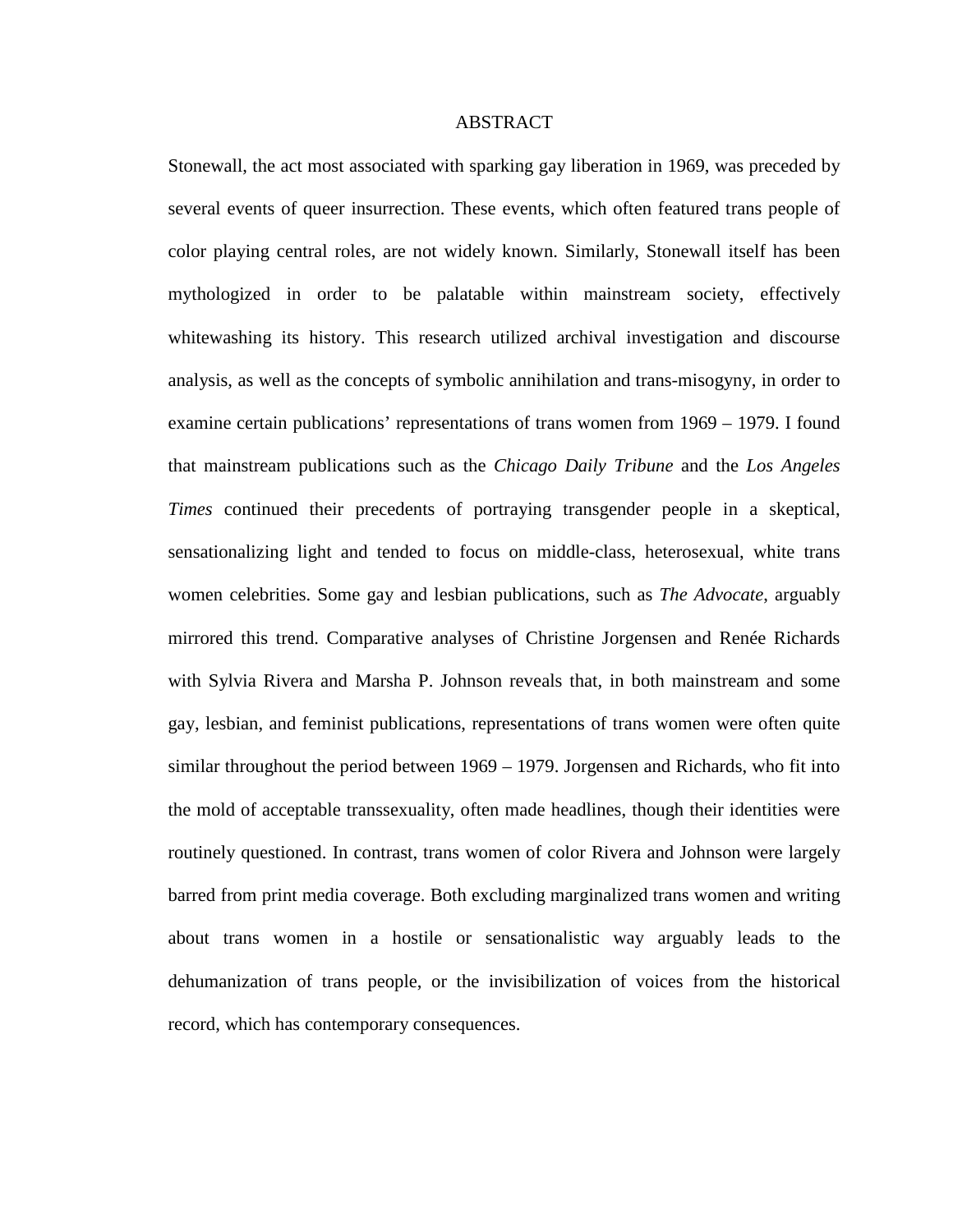#### ACKNOWLEDGEMENTS

I would like to thank my thesis committee – Dr. Lynn Comella, Dr. Marcia Gallo, and Dr. Andrew Hanson – and my Women's Studies Praxis professor Dr. Anita Revilla for their ongoing mentorship, support, and guidance throughout this process. I would also like to thank UNLV's Lied Library and staff (Special Collections, ILLiad, LINK+, and subject librarians), the UNLV Honors College, the UNLV History Department, and Interdisciplinary Degree Programs for making this research possible. The ONE National Gay & Lesbian Archives at the USC Libraries and the GLBT Historical Society in San Francisco also provided me with sources that would have otherwise been unavailable to me, and the staffs at both archives were beyond helpful. I would like to thank UNLV CSUN Student Government, as my travel to these archives was supported by the CSUN Memona Khan Research and Development Scholarship. Last but not least, I would like to thank my partner, who unwaveringly accompanied me to Special Collections, travelled with me to California, and proofread my drafts, paying specific attention to typographic errors.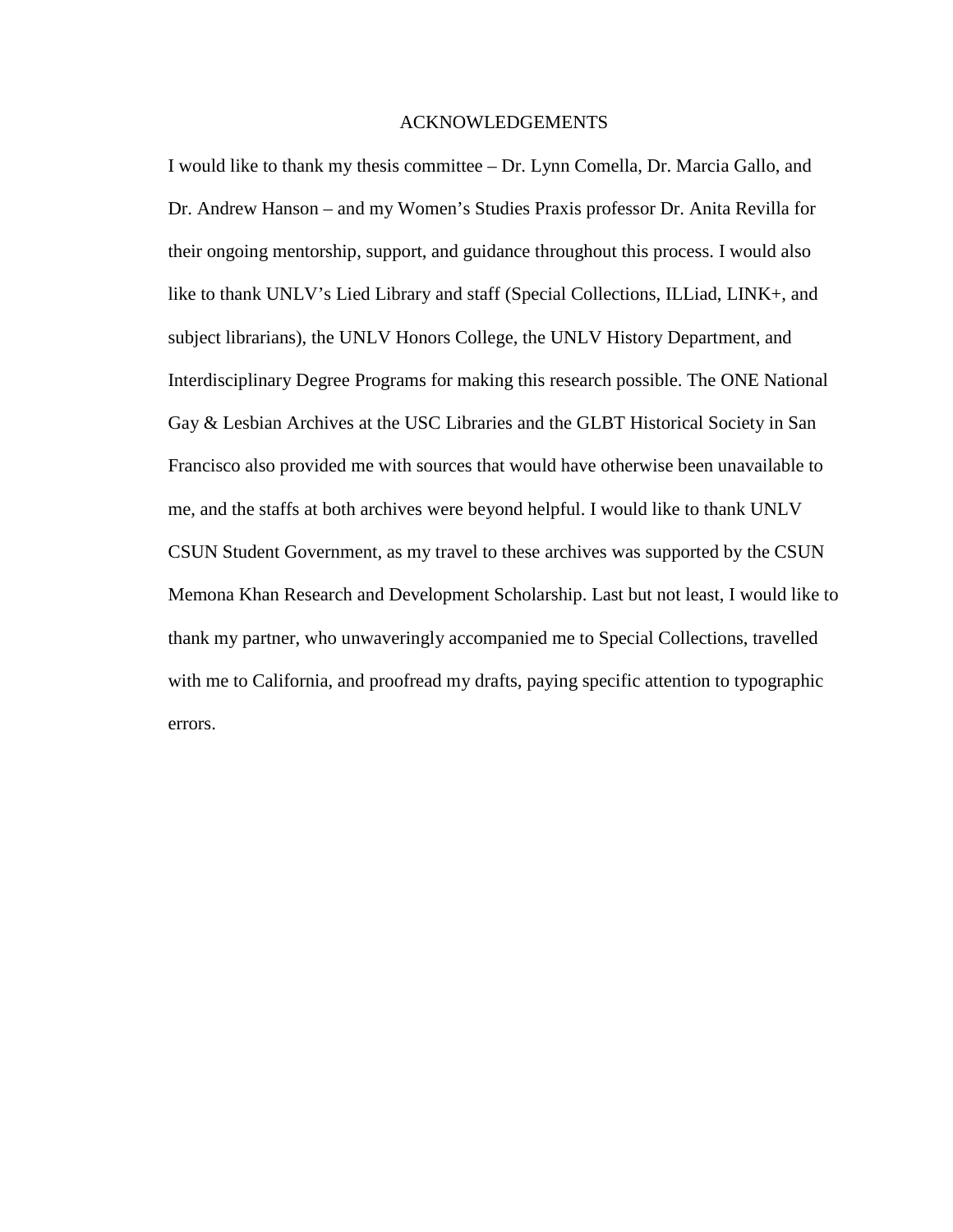## TABLE OF CONTENTS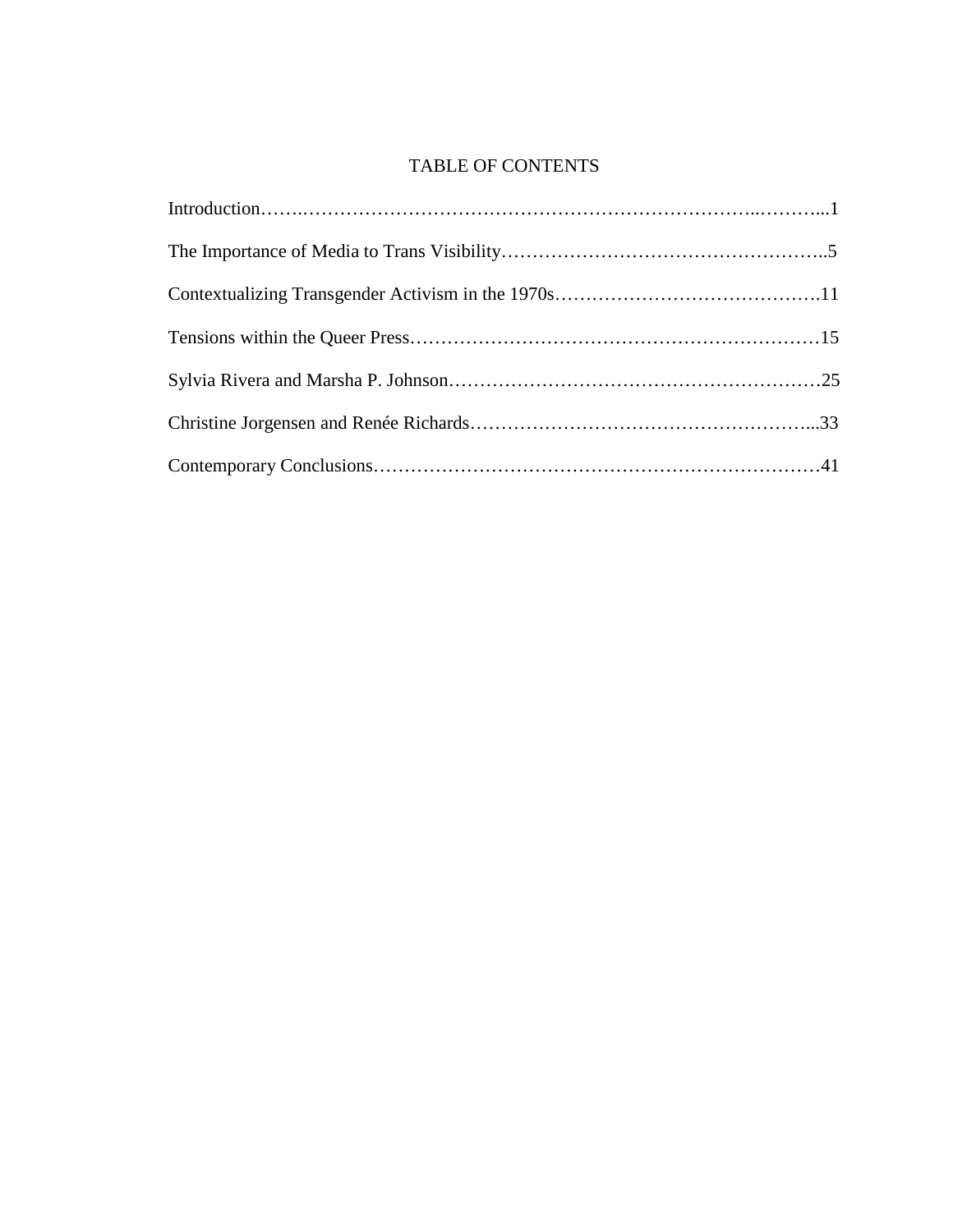In the late 1960s, the Stonewall Inn in Greenwich Village was not known for its glamor. Nestled between buildings, it was an unassuming, grungy bar under Mafia ownership. Yet, it drew a racially diverse crowd of gay men, lesbians, and transgender people who were looking for anything from affordable booze to a sense of community. Because of the illegality of cross-dressing and homosexuality at the time, Stonewall – and bars that attracted similar clientele – were subject to frequent police raids, though officers often accepted bribes in exchange for the freedom of arrestees. The officers would leave with their wallets freshly lined, and the frivolity often resumed the same evening.

Such a routine was disrupted on the balmy early morning of Saturday, June 28, [1](#page-5-0)969, when patrons fought back against a police raid.<sup>1</sup> Trans women of color – such as friends Sylvia Rivera, age 17, and Marsha P. Johnson, age 25 – played central roles during what subsequently became known as the Stonewall Riots. One of them served as a catalyst for the subsequent rebellion by throwing the first object – perhaps a bottle – at police officers, while Rivera shouted, "it's the revolution!"<sup>[2](#page-5-1),[3](#page-5-2)</sup>

Over thirty years later, and shortly before her death from liver cancer in 2002, Rivera all but renounced this statement. In her estimation, a revolution had not occurred – at least not for the trans people who had been on the frontlines at Stonewall. According to Rivera, trans activists from the late 1960s through the mid-1970s believed the mainstream gay and lesbian organizations that promised, "'Oh, let us pass our bill, then we'll come for you.'" But recompense never came, and trans issues – such as

<sup>&</sup>lt;sup>1</sup> Susan Stryker, *Transgender History* (Berkeley, Calif.: Seal Press, 2008), 82-5.

<span id="page-5-1"></span><span id="page-5-0"></span><sup>&</sup>lt;sup>2</sup>"Sylvia Rivera," LGBT History Month, as found on UC Riverside's LGBT Resource Center Website, http://out.ucr.edu/SiteCollectionDocuments/sylvia\_rivera.pdf (November 6, 2013).

<span id="page-5-2"></span><sup>3</sup> Tommi Avicolli Mecca, " Marsha P. Johnson: New York City Legend," in *Smash the Church, Smash the State!: The Early Years of Gay Liberation*, ed. Tommi Avicolli Mecca (San Francisco, Calif.: City Lights Books, 2009), 261-2.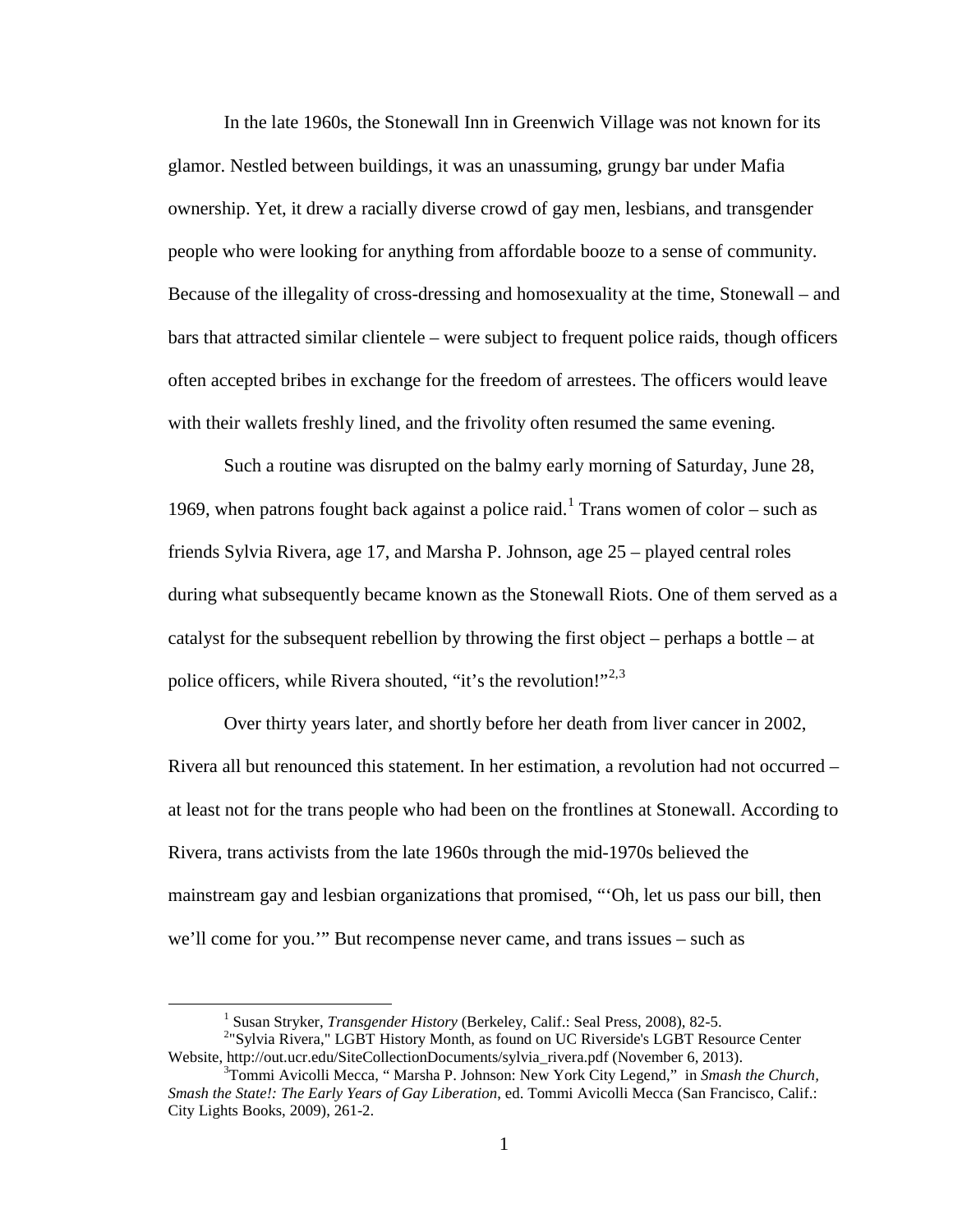employment discrimination and violence – were consistently placed on the backburner. She bitterly lamented, "I'm angry with this fucking community. I wish sometimes that 1969 had never happened."<sup>[4](#page-6-0)</sup>

Rivera's comment speaks to the widespread trans exclusion that occurred not only within the gay and lesbian movement, but also within the way queer history was narrativized. By overlooking the activism of transgender people in the mid-twentieth century, and in turn mythologizing Stonewall by largely neglecting the contributions of its actual participants, Stonewall reflected a precedent of diminishing transgender people's roles – and in particular, the contributions of trans women of color – in order to construct an epic, shared, and assimilatory "gay" identity, movement, and history. [5](#page-6-1)

The gay and lesbian liberation movement was thus often critical of the transgender people who had sparked its existence in the first place. Trans women faced rejection from many gay men and lesbians for supposedly adhering to outdated feminine archetypes. Rivera herself claimed that that "street queens were being drummed out of the gay movement" for their widespread reputations as negative "stereotypes" and caricatures of womanhood, despite their crucial resistance at Stonewall and ongoing participation in the gay rights movement.<sup>[6](#page-6-2)</sup> For example, activists for gay liberation were concerned about establishing their masculinity as a way to combat accusations of effeminacy, whereas many feminists and lesbians worked to destabilize notions of traditional gender roles for women. Thus, many felt that trans women undermined

<span id="page-6-0"></span><sup>4</sup> Sylvia Rivera, "Queens in Exile, the Forgotten Ones," in *Genderqueer: Voices from Beyond the* 

<span id="page-6-1"></span><sup>&</sup>lt;sup>5</sup> Frances Negron, "From Stonewall to the Puerto Rican Pride Parade: The Epic Role of Transvestites," *Gay Community News*, June 1994, 22.

<span id="page-6-2"></span><sup>&</sup>lt;sup>6</sup> Stephan L. Cohen, *The Gay Liberation Youth Movement in New York: "An Army of Lovers Cannot Fail"* (New York: Routledge, 2008), 158.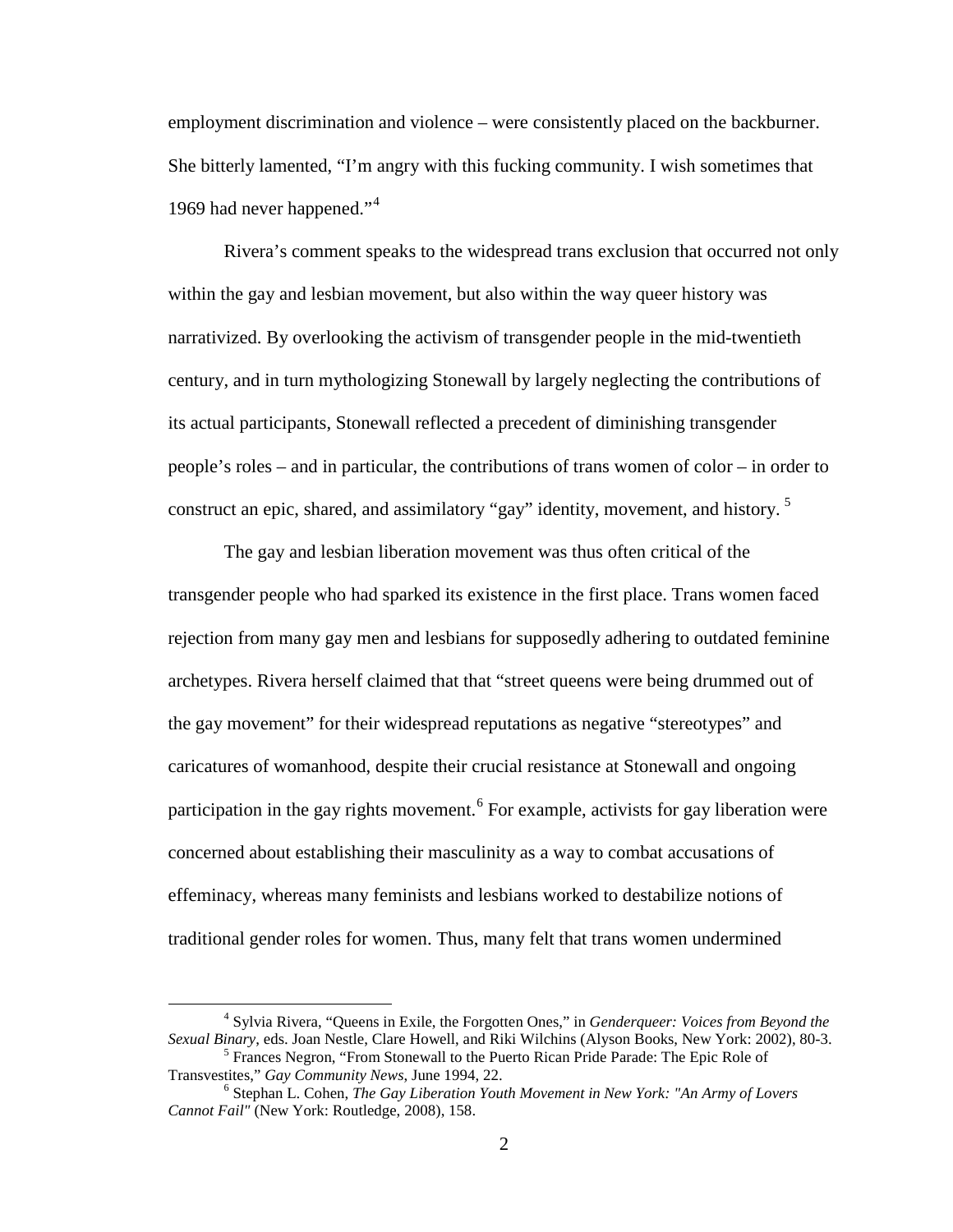equality efforts. For example, when trans women discussed the physical violence or discrimination they routinely faced, widespread hatred and fear of trans women was not considered a site for praxis and change. On the contrary, the victims themselves were blamed for not adhering to masculinity.<sup>[7](#page-7-0)</sup>

The issues of trans women were therefore not prioritized and were arguably viewed as counterproductive to a gay rights movement that strove for mainstream visibility and support. This, however, did not mean that trans people were denied spaces in queer publications, which served to spread messages central to gay liberation in the 1970s. [8](#page-7-1) While some radical publications – such as *Gay Sunshine, Lesbian Tide*, and *Come Out!* – were often supportive and welcoming of trans people, others such as *The Advocate*, which was perhaps the most popular gay publication at the time, attempted to separate trans women from the gay and lesbian movement.<sup>[9](#page-7-2)</sup> Arguably susceptible to tactics that characterized the press surrounding America's first transgender celebrity Christine Jorgensen in 1952, in which tactfully-placed quotation marks and sensationalistic headlines subtly and blatantly questioned the veracity of her identity, *The Advocate* and other various gay and lesbian publications appeared to adopt similar procedures in order to discredit the trans women that were covered.

While routinely questioned and discredited, trans people – and trans women in particular – remained profitable news fixtures from 1969-1979. However, the trans

<span id="page-7-0"></span> $\overline{7}$ Cei Bell, "The Radicalqueens Trans-formation," in *Smash the Church, Smash the State!: The Early Years of Gay Liberation*, ed. Tommi Avicolli Mecca (San Francisco, Calif.: City Lights Books, 2009), 116. Cei Bell is a trans woman of color who worked for gay liberation during the 1970s. She founded RadicalQueens, which became a committee of the Gay Activists Alliance, and published *The Radical Queen*, an early trans magazine, which ran from 1973-1976.<br><sup>8</sup> Mecca, "Gay Liberation Media," in *Smash the Church, Smash the State!: The Early Years of Gay* 

<span id="page-7-1"></span>*Liberation*, 295.

<span id="page-7-2"></span><sup>9</sup> Rodger Streitmatter, *Unspeakable: The Rise of the Gay and Lesbian Press in America*  (Winchester, MA: Faber and Faber), 142, 214.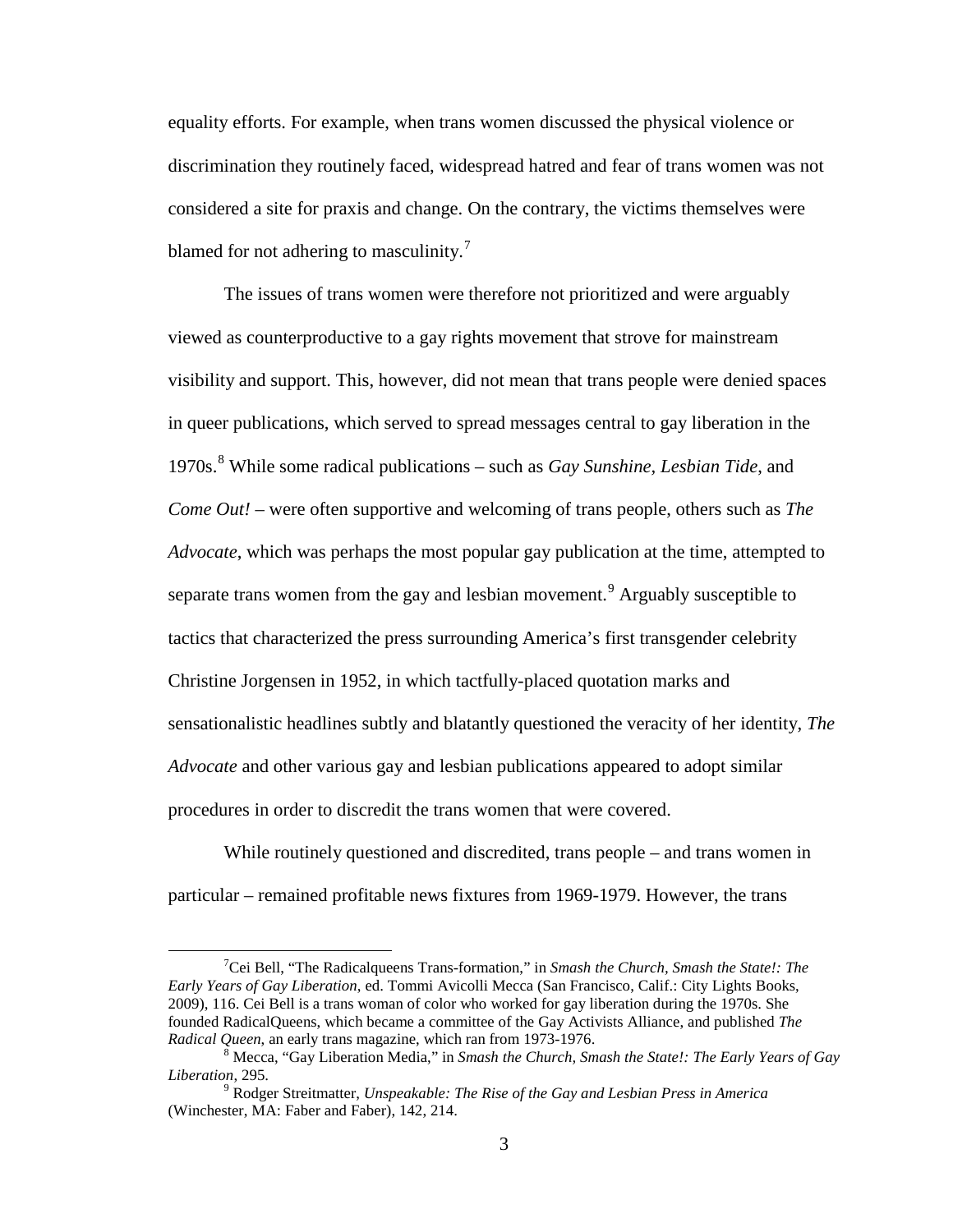people covered were often very similar, as they were typically white, middle-class, heterosexual, trans women celebrities.<sup>[10](#page-8-0)</sup> Trans men were far less visible, leading many to conceptualize transsexuality as an occurrence that impacted only those who were designated male at birth.<sup>[11](#page-8-1)</sup> Therefore, trans people were not all covered with equal attention, as the press focused on trans women.

Further, the coverage surrounding trans women was often limited to those with distinct characteristics. Christine Jorgensen and Renée Richards, an athlete whose decision to play women's tennis attracted an outpouring of media coverage in the mid-1970s, arguably remained media fixtures because of the tolerability and marketability of their identities: they were white, middle class, and relatively apolitical. In contrast, queer, low-income, activist trans women and sex workers of color Sylvia Rivera and Marsha P. Johnson were excluded from most mainstream attention, a trend that was apparently echoed within some gay publications such as *The Advocate* and *Body Politic*. [12](#page-8-2) Their radical challenges not only to societal gender norms and expectations, but also within the burgeoning gay and lesbian struggle for equality, in which they fought to prioritize the lives of transgender people, were not palatable within a mainstreaming, assimilatory movement that has historically and presently been characterized by trans-misogyny and racism.<sup>13</sup>As a result, the contributions of Rivera and Johnson, as well as other activist trans women, and trans women of color in particular, have frequently been overlooked.

<span id="page-8-0"></span><sup>&</sup>lt;sup>10</sup> Joanne Meyerowitz, *How Sex Changed: A History of Transsexuality in the United States* (Cambridge, Mass.: Harvard University Press, 2002), 277.

<span id="page-8-1"></span><sup>&</sup>lt;sup>11</sup> Emily Skidmore, "Constructing the "Good Transsexual": Christine Jorgensen, Whiteness, and Heteronormativity in the Mid-Twentieth-Century Press," *Feminist Studies 37*, no. 2 (Summer 2011), 296-7.

<span id="page-8-3"></span><span id="page-8-2"></span><sup>&</sup>lt;sup>12</sup> Ibid., 271.<br><sup>13</sup> Emi Koyama, "Whose feminism is it anyway? The unspoken racism of the trans inclusion debate," *The Transgender Studies Reader* (2006), 698.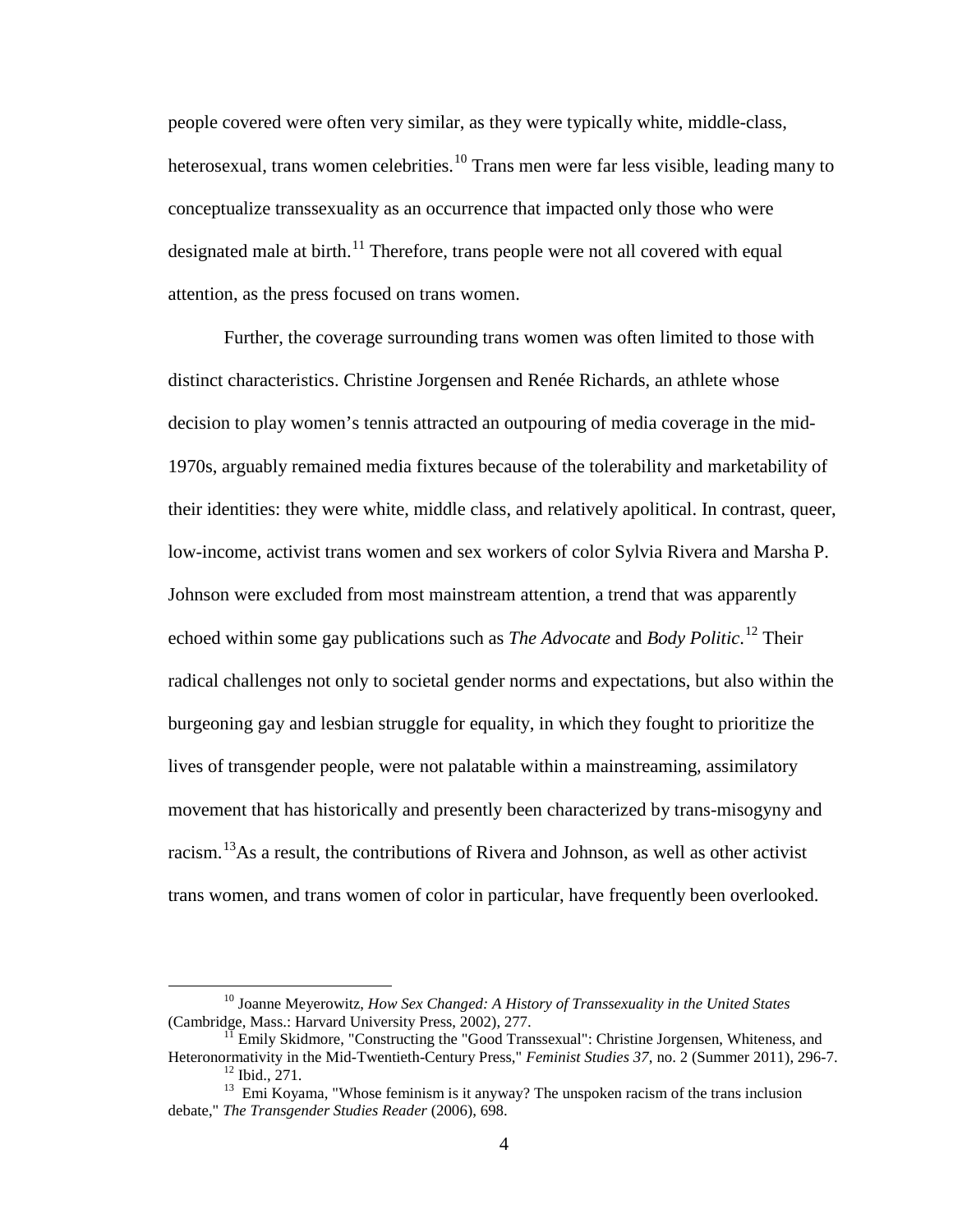As aptly explained by Rivera decades later, "after all these years, the trans community is still at the back of the bus."<sup>[14](#page-9-0)</sup>

#### I. The Importance of Media to Trans Visibility

The significance of the media to how transgender and cisgender people understand transgender identities and issues cannot be overstated. Scholars argue that mainstream publications tend to portray transgender people as though they are dangerous deviants. This is a form of exploitative, sensationalistic coverage that focuses not on the everyday, humanizing experiences of transgender people, but on the profits that are earned from vexing audiences.<sup>[15](#page-9-1)</sup>

Professor of journalism Edward Alwood analyzes media coverage directed toward gay men and lesbians in *Straight News*, though his points are exceedingly relevant with regard to the portrayals of transgender people. Alwood cites research dating to the 1940s that highlights the American press's ability to influence its readers' views and opinions, including its potential to "create and perpetuate prejudice," despite myths about objectivity. Alwood poignantly concludes that it is unjust for journalists to invisibilize and demonize gay men and lesbians, a sentiment that did not go unnoticed by those participating in the gay liberation movement.<sup>[16](#page-9-2)</sup>

As demonstrated by a November 1969 article that appeared in *The Advocate*, sexuality and drug abuse expert Dr. Joel Fort "accused the media of distorting sexuality and building mass hysteria over it," which in turn enabled "misinformation, myths, and

<span id="page-9-1"></span><span id="page-9-0"></span><sup>&</sup>lt;sup>14</sup> Rivera, 80.<br><sup>15</sup>Gordene Olga MacKenzie, *Transgender Nation* (Bowling Green, OH: Bowling Green State University Popular Press, 1994), 103, 107.<br><sup>16</sup> Edward Alwood, Straight *News: Gays, Lesbians, and the News Media* (New York: Columbia

<span id="page-9-2"></span>University Press, 1996), 7, 328.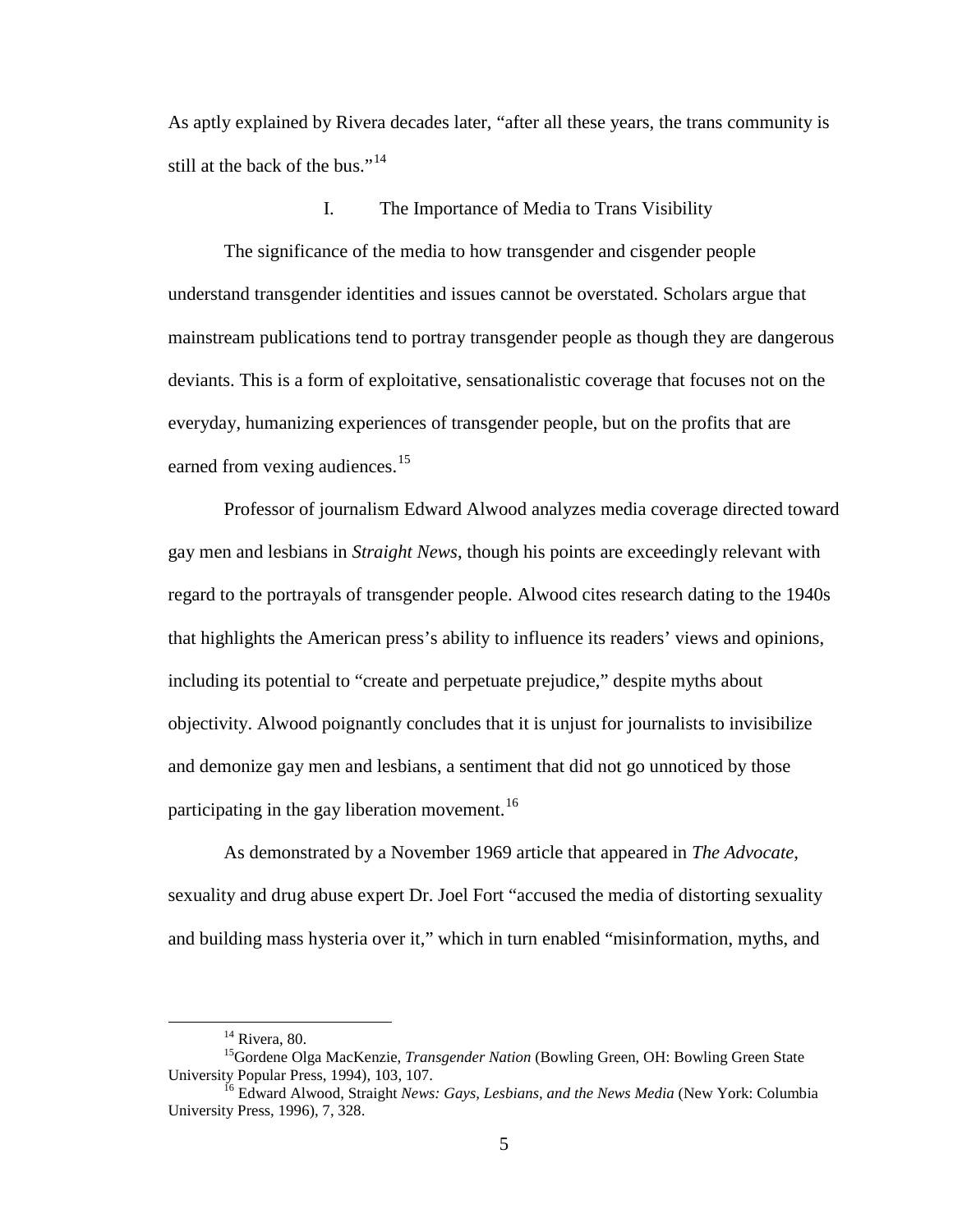repression to flourish."<sup>[17](#page-10-0)</sup> Scholars corroborate this assertion, arguing that the frequently sensationalized coverage of trans people is prejudicial, potentially influencing the general public to a greater extent than medical literature and other forms of written knowledge.<sup>[18](#page-10-1),[19](#page-10-2)</sup>

Julia Serano, a white transsexual activist and scholar, argues that patriarchal ideals of male supremacy – and a gender binary that positions women as lower than men – are primarily transmitted in our culture through the media. For example, Serano cites the media's hyperfeminization of trans women, as well as its tendency to paint trans women within narrow archetypes and to crudely focus on genitals, as forms of "transmisogyny," or a hatred of trans women. Thus, the media coverage of gender nonconformity is reductive and dehumanizing, crudely portraying transgender people as mere body parts that are artificially created by surgeons.  $20$ 

However, despite the often unflattering coverage, news stories and autobiographies about transgender individuals created awareness amongst trans people. Trans women surveyed by researchers indicated that the media first exposed them to Christine Jorgensen, Renée Richards, and other transsexual people.<sup>[21](#page-10-4)</sup> For example, Jorgensen wrote in 1953 – two months after she achieved international stardom – that she had received "hundreds of appealing letters" from other trans people who her story had

<span id="page-10-0"></span><sup>&</sup>lt;sup>17</sup> "News Media Distort Sexuality, Fort Says," *The Advocate* (Los Angeles, CA), Nov. 10, 1969, UNLV Special Collections.

<span id="page-10-1"></span><sup>&</sup>lt;sup>18</sup> Willow Arune, "Transgender Images in the Media," 111 – 133, in *News and Sexuality: Media Portraits of Diversity*, eds. Laura Castañeda and Shannon B. Campbell (Thousand Oaks, Calif.: Sage Publications, 2006), 122.

<span id="page-10-2"></span><sup>19</sup> Richard Ekins and Dave King, "Gender Blending and the Media: Introduction" in *Blending Genders: Social Aspects of Cross-Dressing and Sex-Changing*, eds. Richard Ekins and Dave King (Taylor

<span id="page-10-3"></span><sup>&</sup>lt;sup>20</sup> Julia Serano, *Whipping Girl: A Transsexual Woman on Sexism and the Scapegoating of Femininity (Emeryville, VA: Seal Press, 2007), 15-16.* 

<span id="page-10-4"></span><sup>&</sup>lt;sup>21</sup> Genny Beemyn and Susan Rankin, *The Lives of Transgender People* (New York: Columbia University Press, 2011), 55.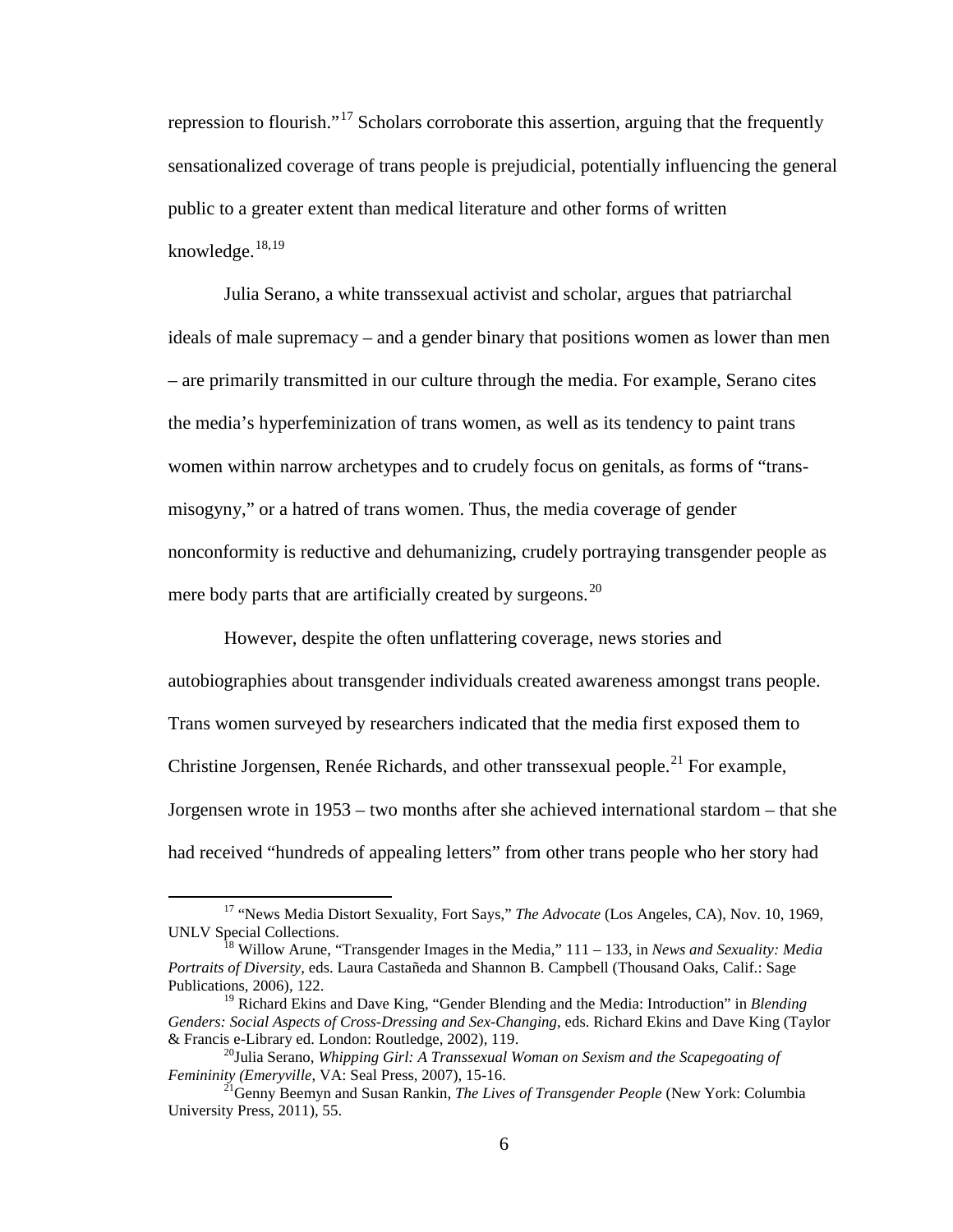resonated with.<sup>[22](#page-11-0)</sup> In addition, autobiographies also allowed other trans people indirect access to trans celebrities' self-told stories.<sup>[23](#page-11-1)</sup> Mario Martino, a well-known trans man and founder of The Labyrinth Foundation Counseling Service for trans men, attested to the importance of Jorgensen's autobiography in his own 1977 autobiography *Emergence*. [24](#page-11-2) Thus, autobiographies often make a transformative impact on the trans people who read them.<sup>[25](#page-11-3)</sup> In short, the written word – such as press reports about, or autobiographies by, trans people– has historically been critical to the understanding of trans identities and issues, and this is perhaps especially notable for trans people themselves.

When analyzing post-Stonewall articles about transgender people who appeared in popular newspapers such as *The New York Times*, as well as gay and lesbian publications such as *The Advocate*, several themes emerge. First and foremost, to borrow sociologist Dave King's language, we can "make observations based on the material available" concerning topics surrounding trans coverage, but I, like King, cannot claim generalizability of the press coverage that I observed. However, King's observations of the press coverage surrounding trans people revealed several important ideas that I found applicable to my own research. For example, King observed the following: the term "sexchange" was used frequently and unapologetically as a noun, adjective, and verb (i.e., "Sex Changes Cost Britain 2,400 Each"<sup>26</sup>); the 1970s gave rise to transsexuality as a

<span id="page-11-1"></span><span id="page-11-0"></span><sup>&</sup>lt;sup>22</sup> Christine Jorgensen, "The Story of My Life," part 5, *The American Weekly*, March 15, 1953, 15.<br><sup>23</sup> Genny Beemyn and Susan Rankin, *The Lives of Transgender People* (New York: Columbia University Press, 2011), 55.

<span id="page-11-2"></span><sup>&</sup>lt;sup>34</sup> Mario Martino, *Emergence: A Transsexual Autobiography* (New York: Crown Publishers,

<span id="page-11-3"></span><sup>1977), 162.&</sup>lt;br><sup>25</sup> Patricia Gherovici, *Please Select Your Gender: From the Invention of Hysteria to the*<br>*Democratizing of Transgenderism* (New York: Routledge/Taylor & Francis Group, 2010), 227.

<span id="page-11-4"></span><sup>&</sup>lt;sup>26</sup> "SEVEN SO FAR: Sex Changes Cost Britain \$2,400 Each," *Los Angeles Times*, Dec. 21, 1970, *ProQuest Historical Newspapers: Los Angeles Times (1881-1989*), A8.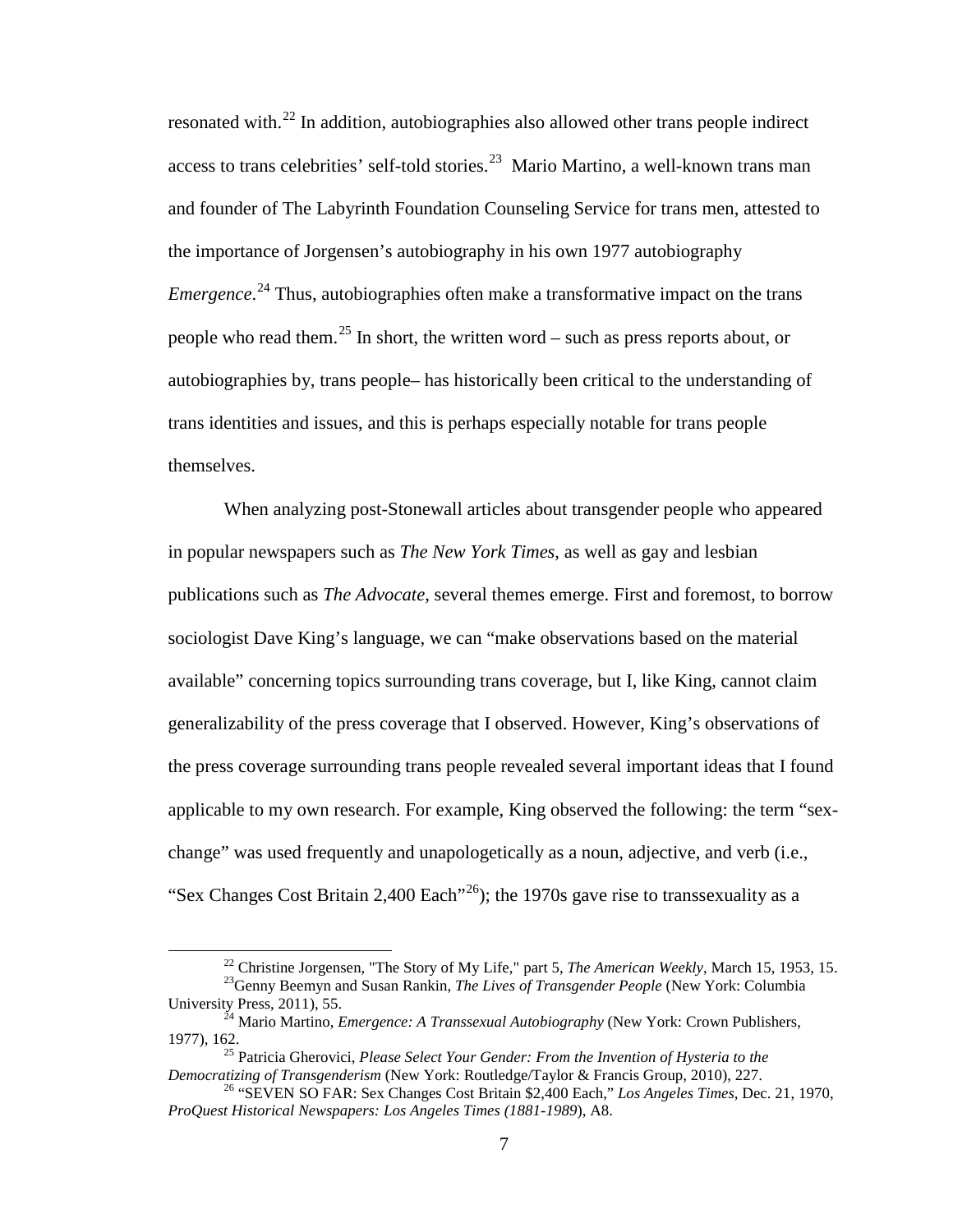more serious and scientific topic (i.e., "Surgeon Claims 95-98% Success Rate in Sex Change<sup>[27](#page-12-0)</sup>"); transsexuality was often linked to happenings and events, such as crime (i.e., "Transsexual's Housing Jail Proper, Court Holds"<sup>[28](#page-12-1)</sup>); and that stories about trans celebrities regularly appear and appeared (i.e., "Christine: Explaining Transsexualism"<sup>[29](#page-12-2)</sup>).<sup>[30](#page-12-3)</sup> In other words, headlines such as those parenthetically noted above often sensationalized trans people by referring to attention-grabbing terms such as "sex changes" and "transsexuals" without context, as opposed to humanizing their subjects by using chosen names.

In addition, quotation marks are and were often sinisterly placed to discredit and question the identities of trans people, hearkening back to the early 1950s, precedentsetting coverage of Christine Jorgensen. [31](#page-12-4) For example, in a 1975 article in *The Advocate*, "Warner Bros. Producing Gay Bank Robbery Film" detailed that a movie would be made about a 1972 headlining story involving a trans woman. According to the article, three gay men tried to rob a Brooklyn bank "to fund a sex-change operation for the transsexual 'wife' of one of them." Thus, by placing the word "wife" in quotation marks, journalists undermined her identity as both a woman and life partner.<sup>[32](#page-12-5)</sup> As indicated above, then, some gay and lesbian publications were not always flattering with regard to articles about

<span id="page-12-0"></span><sup>27</sup> Ronald Kotulak, ""Surgeon Claims 95-98% Success Rate in Sex Change," *Chicago Daily* 

<span id="page-12-1"></span><sup>&</sup>lt;sup>28</sup> "Transsexual's Housing in Jail Proper, Court Holds," *Los Angeles Times*, Jul. 28, 1979, *ProQuest Historical Newspapers: The Washington Post (1877-1997)*, 30.

<span id="page-12-2"></span><sup>&</sup>lt;sup>29</sup> Sally Quinn, "Christine: Explaining Transsexualism," The Washington Post, Jul. 8, 1970, *ProQuest Historical Newspapers: The Washington Post (1877-1996)*, B1.

<span id="page-12-3"></span><sup>&</sup>lt;sup>30</sup> Dave King, "Cross-Dressing, Sex-Changing and the Press," 133-150, in *Blending Genders: Social Aspects of Cross-Dressing and Sex-Changing*, eds. Richard Ekins and Dave King (Taylor & Francis e-Library ed. London: Routledge, 2002), 133-9, 150.<br><sup>31</sup>Arune, 130.

<span id="page-12-5"></span><span id="page-12-4"></span><sup>&</sup>lt;sup>32</sup>"Warner Bros. Producing Gay Bank Robbery Film," *The Advocate*, Mar. 12 1975, p. 5, UNLV Special Collections.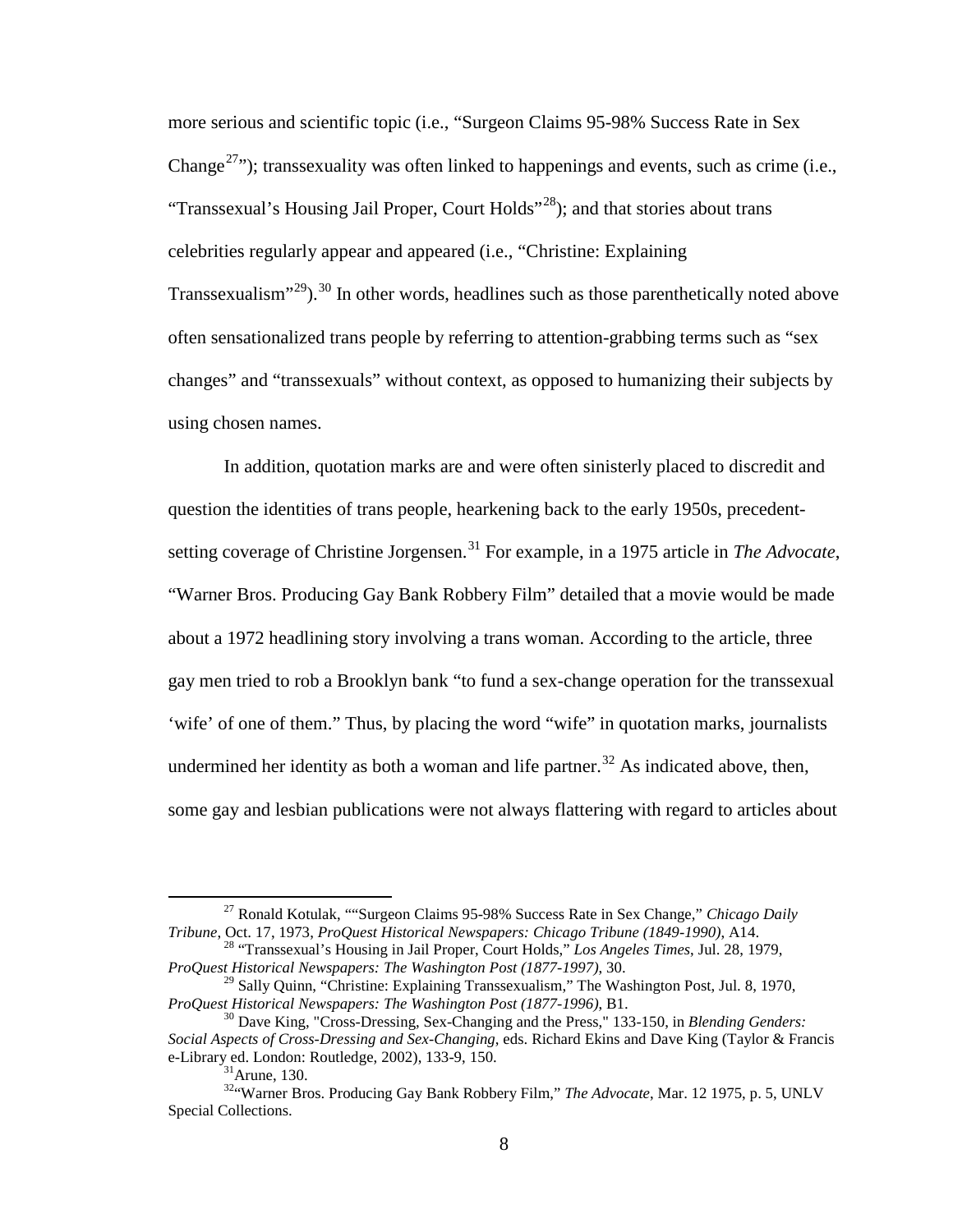trans identities. The use of strategically-placed quotations marks in this manner serves to delegitimize and question the veracity of trans identities.

However, in spite of the often unfavorable coverage of trans people, some articles also lead to the inspiration of trans readers and a more informed general public.<sup>[33](#page-13-0)</sup> For example, a 1972 *Erickson Educational Foundation Newsletter*, published by the Erickson Educational Foundation for trans people, praised the headlining *New York Times* article "500 in the U.S. Change Sex in Six Years with Surgery," hailing the newspaper for its "immeasurable contribution to EEF efforts to assist public understanding and help to human beings burdened with problems due to no fault of their own." The article concluded by thanking the publication, thus demonstrating how publications often served to educate audiences about issues of gender and sexuality.<sup>[34](#page-13-1)</sup>

Publicized transitions were not universally popular with cisgender and transgender individuals, however. For example, in 1978, sociologist Edward Sagarin wrote that the mass media and its stories about transsexuality – and particularly its exploitation of "the story of Christine, the Cinderella of the transsexual movement" – meant that "once the word was coined," a disease was subsequently "invented," and "the condition came into existence."<sup>[35](#page-13-2)</sup> In other words, trans people were victims of their own suggestibility, goaded into transsexuality by the press. Somewhat similarly, Virginia Prince, an affluent, educated white trans woman credited for founding the first enduring organizations for trans people in the U.S., beginning in  $1961$ ,  $^{36}$  $^{36}$  $^{36}$  wrote: "such publicity

<span id="page-13-1"></span><span id="page-13-0"></span><sup>&</sup>lt;sup>33</sup>King, 133-9, 150.<br><sup>34</sup> "N.Y. Times Rides Again!," *Erickson Educational Foundation Newsletter*, Winter 1972, ONE<br>National Gav & Lesbian Archives.

<span id="page-13-3"></span><span id="page-13-2"></span> $35$  Edward Sagarin, "Transsexualism: Legitimation, Amplification, and Exploitation of Deviance by Scientists and Mass Media," in *Deviance and Mass Media*, ed. Charles Winick (Beverly Hills, Calif.:

<sup>&</sup>lt;sup>36</sup> Stryker, *Transgender History*, 46-7.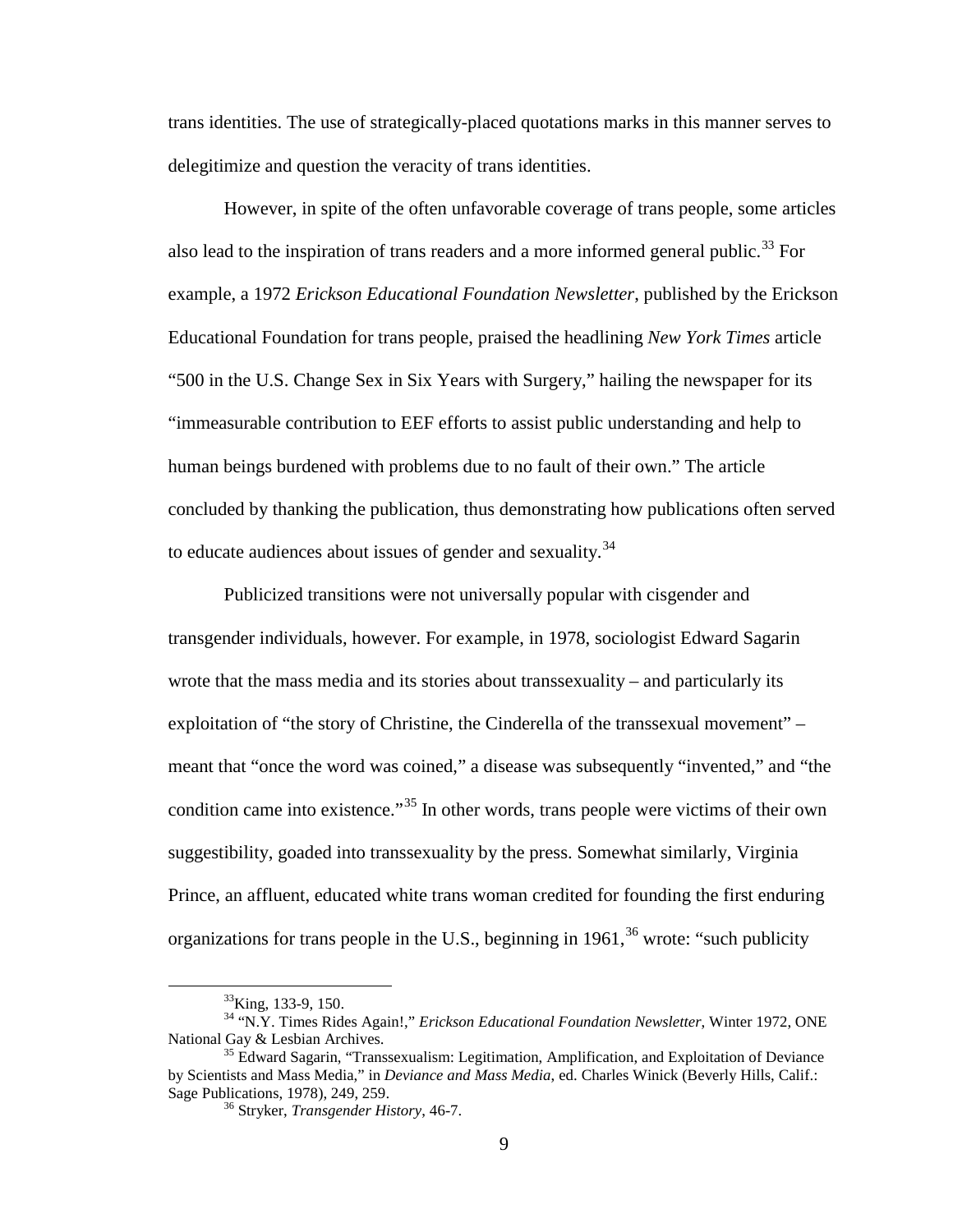acts like a spring shower on dried ground, hundreds of new shoots spring up. It acts like a trigger mechanism to fire up another whole crop of so-called 'transsexuals' who fervently say, after reading or hearing about the surgery, 'Why, that is what I am. Surgery is the answer to my problem.'" While critical of transitions, she personally attested to the power of the media, citing her own experience with the "lure of surgery" when she first read about Christine Jorgensen.<sup>[37](#page-14-0)</sup> Thus, some critics – both within and outside of the transgender community – believed that media accounts of transitions coaxed vulnerable individuals into falsely identifying with transsexuality.

In spite of Sagarin and Prince's sentiments, the significance of trans people having access to representations of lives and identities that were similar to their own was empowering for many. For example, Leslie Feinberg, trans activist and author, had "a special bond" with Christine Jorgensen in the 1950s, despite others' views of Jorgensen as a freak.<sup>[38](#page-14-1)</sup> Jorgensen – and stories like hers – were given a platform by the media, despite the press' often unsavory representations of transgender identities. However, the stories circulated by mainstream publications – as well as some gay and lesbian publications, such as *The Advocate* – typically reported on privileged white celebrity trans women, such as Jorgensen and Renée Richards. In order to understand the messages that were marketed to heterosexual Americans, as well as those within the LGBTQ community, it is also important to study the presence – and lack thereof – of trans women activists of color, such as Sylvia Rivera and Marsha P. Johnson, within print media in order to analyze what was being said, or unsaid, about trans women who challenged

<span id="page-14-0"></span><sup>&</sup>lt;sup>37</sup> Virginia Prince, "Transsexuals and Pseudotranssexuals," in "Virginia Prince: Pioneer of Transgendering," *Virginia Prince: Pioneer of Transgendering*, eds. Richard Ekins and Dave King

<span id="page-14-1"></span><sup>&</sup>lt;sup>38</sup>Leslie Feinberg, *Transgender Warriors: Making History from Joan of Arc to RuPaul* (Boston: Beacon Press, 1996)*,* 4, 7. Note: "Ze" is Feinberg's chosen personal pronoun.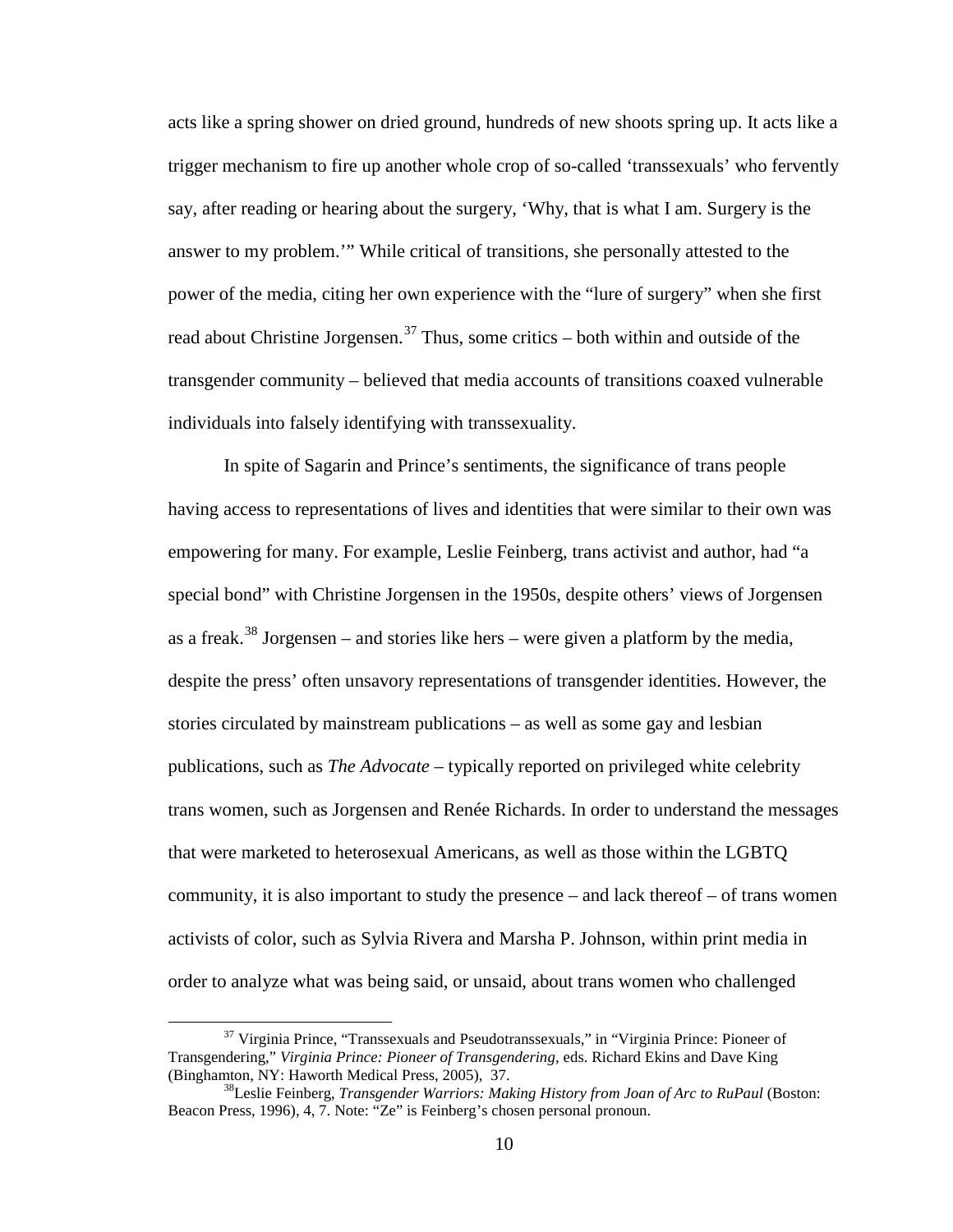white supremacy, capitalism, and compulsive heterosexuality. By including certain voices while shaming or excluding others, both mainstream and some gay and lesbian publications contributed to what historian of gender and sexuality historian Emily Skidmore refers to as the construction of a "good," respectable – though still marginalized – transsexual. $39$ 

#### II. Contextualizing Transgender Activism

While Stonewall has long been considered the spark that ignited "gay" liberation, it is important to challenge this notion by examining early forms of resistance that predated Stonewall, efforts in which low-income, transgender people of color played pivotal, though relatively overlooked, roles. For example, according to historian of gender and sexuality Susan Stryker, a May 1959 rebellion against police officers by a racially diverse crowd of trans and gay patrons erupted at Cooper's Donuts in Los Angeles. Police often harassed the patrons of Cooper's, needlessly stopping and questioning them. They would also demand to see identification, which was often a problem for trans people whose appearances sometimes did not align with the gender or name on their licenses. Such incongruities "often led to arrest on suspicion of prostitution, vagrancy, loitering or many other so-called 'nuisance crimes.'" On one particular spring evening, the customers resisted, hurling donuts at officers and fighting back against the officers' discriminatory practices.

In addition, nonviolent resistance occurred in Philadelphia in April 1965 at Dewey's. This lunch counter "had been popular since the 1940s with gays, lesbians, drag queens, and street prostitutes," and numerous Dewey's patrons were people of color. However, the lunch counter began to refuse serving customers in "'nonconformist

<span id="page-15-0"></span><sup>&</sup>lt;sup>39</sup>Skidmore, 271, 295.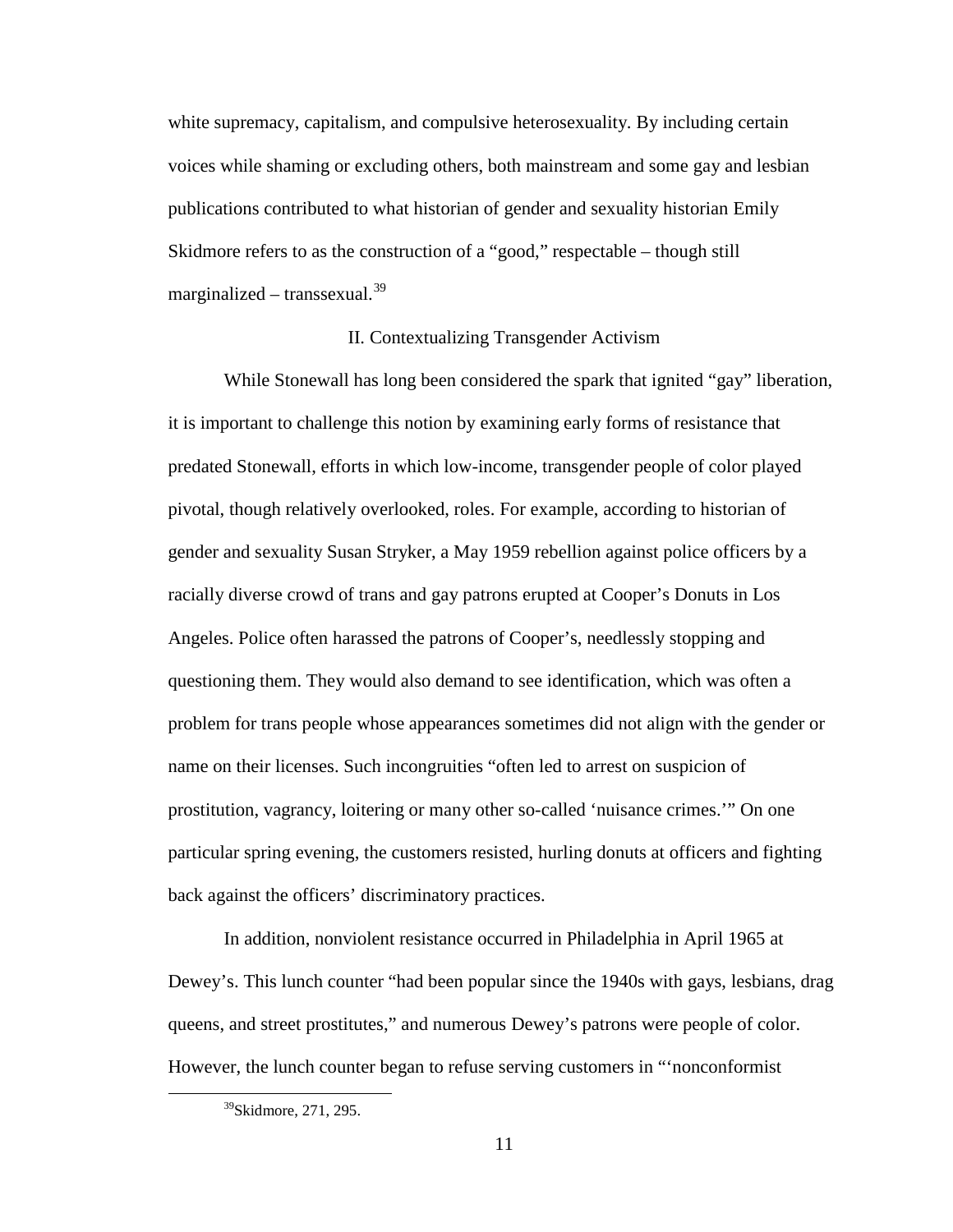clothing,'" leading to the customers organizing sit-ins and picket lines. Both Dewey's and Cooper's represent incidents that demonstrate "the overlap between gay and transgender activism in the working-class districts of major U.S. cities, in spite of tensions and prejudices within both groups," alluding to early conflicts between gay-identifying and transgender individuals and foreshadowing conflicts that would become increasingly more significant in the following decade.

Lastly, the better known Compton's Cafeteria Riot took place in August of 1966. Compton's Cafeteria, located in San Francisco's Tenderloin, "was buzzing with its usual late-night crowd of drag queens, hustlers, slummers, cruisers, runaway teens and downand-out neighborhood regulars," according to Stryker. When the management of the 24 hour cafeteria grew irritated at "a noisy young crowd of queens" who seemed to be leisurely "spending a lot of time without spending in a lot of money," the police were called in order to oust them, a practice that had grown increasingly more common. When a police officer grabbed "one of the queens and tried to drag her away," she "threw her coffee in his face… and a melee erupted: Plates, trays, cups and silverware flew" at the officers, who had to call in reinforcements. Fighting between the drag queens and officers billowed into the streets, and the ultimate results included a change in the "police treatment of transgender people."<sup>[40](#page-16-0)</sup> However, as demonstrated by post-Stonewall articles in *The Advocate*, which headlined "46 busted in Tenderloin sweep" in 1971 and "Street sweep nets 40" in 1974, police targeting of low-income, transgender, and people of color remained an ongoing problem. $41,42$  $41,42$  $41,42$ 

<span id="page-16-2"></span><span id="page-16-1"></span><span id="page-16-0"></span><sup>40</sup> Susan Stryker, "Militant Foreshadowings," in *Smash the Church, Smash the State!: The Early*  Years of Gay Liberation, ed. Tommi Avicolli Mecca (San Francisco, Calif.: City Lights Books, 2009), 3-8.<br><sup>41</sup> "46 busted in Tenderloin sweep," *The Advocate*, Dec 8, 1971, Interlibrary Loan Services, 10.<br><sup>42</sup> "Street sweep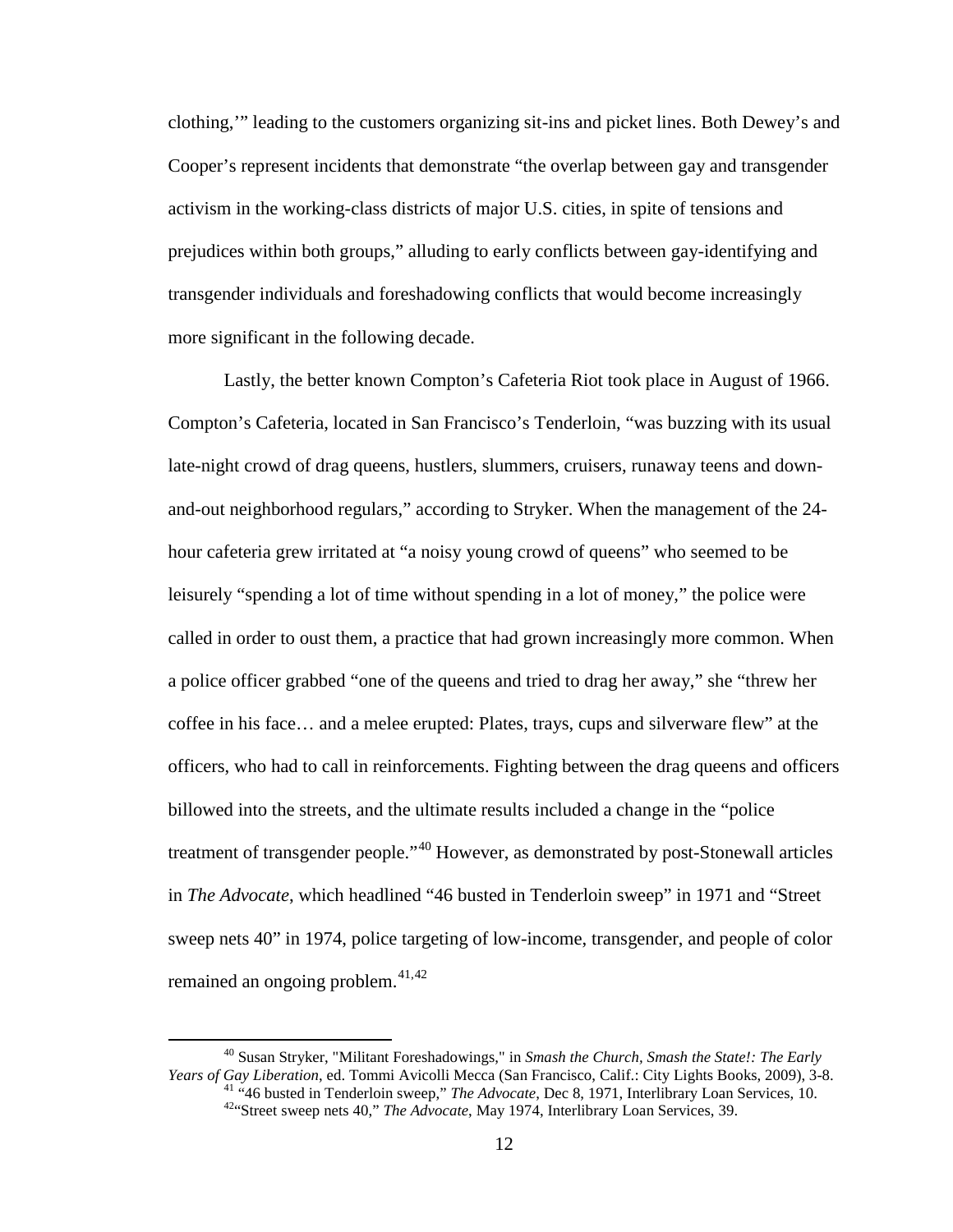Thus, Stonewall hardly marks the beginning of queer activism and resistance, as protests and riots were becoming increasingly common. However, the Stonewall Riot was the largest and most consequential example of queer insurrection.<sup>[43](#page-17-0)</sup> The struggle for gay liberation emerged from a backdrop that included WWII, the Cold War, McCarthyism, and civil rights struggles. When the 1960s came to a close, there was a core group of activists for gay liberation, and they were emboldened by several pre-Stonewall gains, such as the Supreme Court-affirmed right to publish gay and lesbian publications, such as *ONE* and *The Advocate*. While there were several accounts of pre-Stonewall activism, the Stonewall Riot has assumed a mythic position in queer history because it was an example of how transgender people and people of color forever altered the political landscape for those in the LGBTQ community. In the eyes of many of the people who had long been marginalized for their gender identities and who they loved, Stonewall came to symbolize resistance and emancipation.<sup>[44](#page-17-1)</sup>

However, Stonewall's history as a racially diverse rebellion led by trans women of color is contentious,<sup>[45](#page-17-2)</sup> perhaps reflecting constructed inaccuracies. These inaccuracies have created a Stonewall story that has been mythologized, "cleansed," and "sterilized" by forsaking the legacies "of the 'real' Stonewallers" in order to claim the "'macho'… confrontation" for the benefit of "the modern 'straight-looking' American gay and lesbian movement," according to scholar Frances Negrón.<sup>[46](#page-17-3)</sup> Similarly, Jessi Gan, a graduate student studying American Culture, argues that the characterization of

<span id="page-17-1"></span><span id="page-17-0"></span><sup>&</sup>lt;sup>43</sup> Stryker, "Militant Foreshadowings," 3-8.<br><sup>44</sup> John D'Emilio, *The World Turned: Essays on Gay History, Politics, and Culture* (Durham:<br>Duke University Press, 2002), 147.

<span id="page-17-2"></span><sup>&</sup>lt;sup>45</sup> Dale Carpenter, "The Myth of a Transgender Stonewall," IGF Culture Watch RSS.<br>http://igfculturewatch.com/2002/03/07/the-myth-of-a-transgender-stonewall/ (accessed March 22, 2014). <sup>46</sup> Frances Negrón, "From Stonewall to the Puerto Rican Pride Parade: The Epic Role of

<span id="page-17-3"></span>Transvestites," *Gay Community News*, June 1994.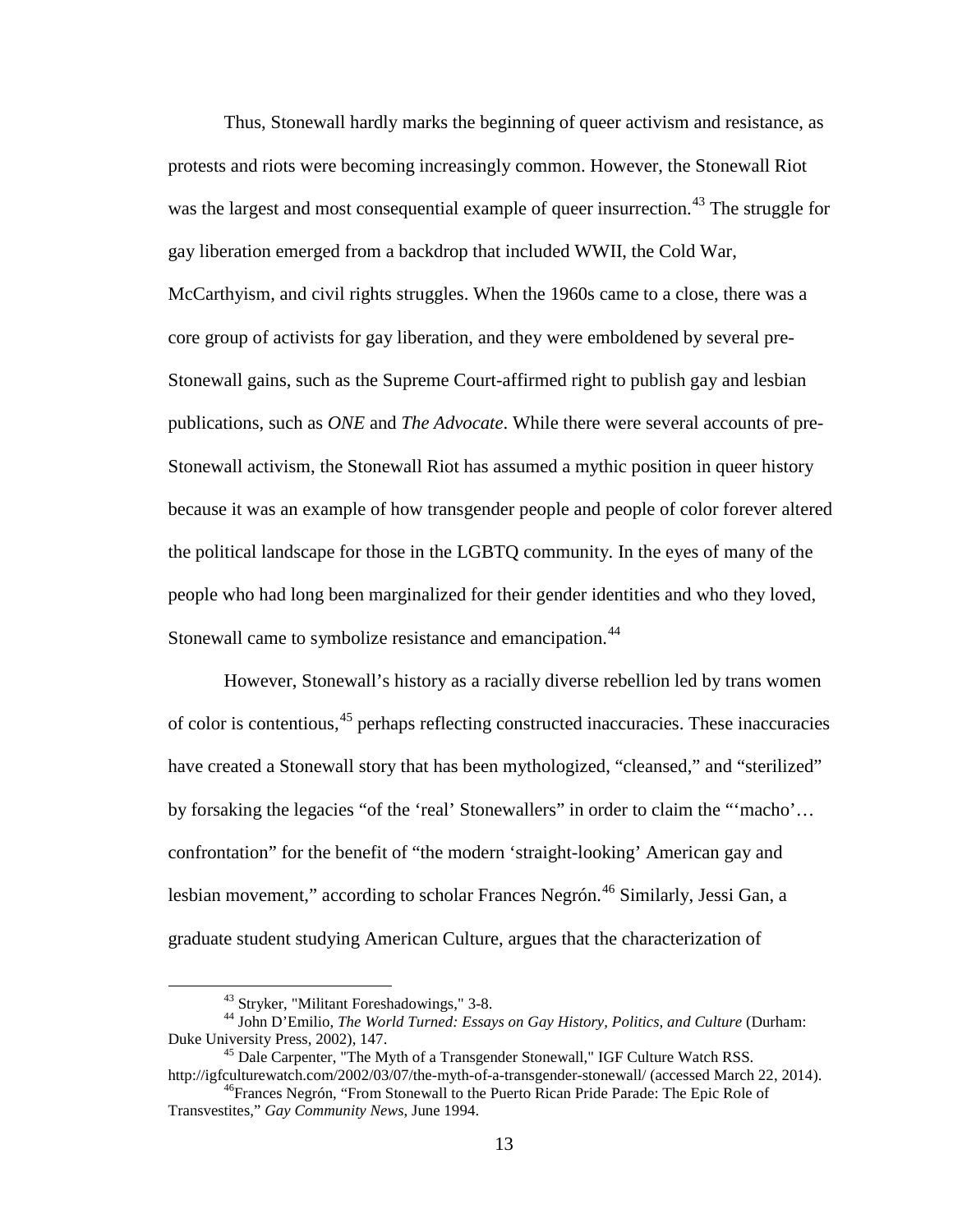Stonewall participants as gay men diffuses the critical roles that "poor gender-variant people of color" played. Further, in the same way that the exclusion of "transgender" under the term "gay" contributes to trans erasure, "the claim that 'transgender people were at Stonewall too'" has omitted analyses "of difference and hierarchy within the term 'transgender'" itself. This has contributed to Sylvia Rivera's identity as a poor Latina sex worker being invisibilized as white, middle-class trans activists praise her "for becoming visible as transgender."[47](#page-18-0) Reflecting these sentiments, and by noting that Latina and African-American trans women were crucial to the uprising against police that lasted several days, Leslie Feinberg posed the following question: "was Stonewall a gay or a trans insurrection?"<sup>[48](#page-18-1)</sup>

Arguably, this question was one that grew increasingly relevant to activists as factions emerged within Gay Liberation Front, an activist group that formed shortly after the riots that transpired at Stonewall. According to Stryker, many disapproved of the movement's prioritization of white men and its subjugation of low-income people, trans people, people of color, and women. Such criticisms prompted the emergence of the relatively conservative Gay Activists Alliance (GAA); the defection of many lesbians to the women's rights movement due to sexism; and transgender people forming their own groups and organizations, as many felt unwelcome in the movement that they had helped to create in the first place. For example, in 1970, a white trans woman named Angela K. Douglas quit the GLF due to its transphobia, and she began the Transsexual Activist Organization (TAO), which was the first international trans organization. Understanding

<span id="page-18-0"></span>47Jessi Gan, "Still at the Back of the Bus: Sylvia Rivera's Struggle," *Centro Journal* 6 (1), Spring 2007, 127. <sup>48</sup> Leslie Feinberg, *Trans Liberation: Beyond Pink or Blue*. Boston, Mass.: Beacon Press, 1998.,

<span id="page-18-1"></span><sup>97.</sup>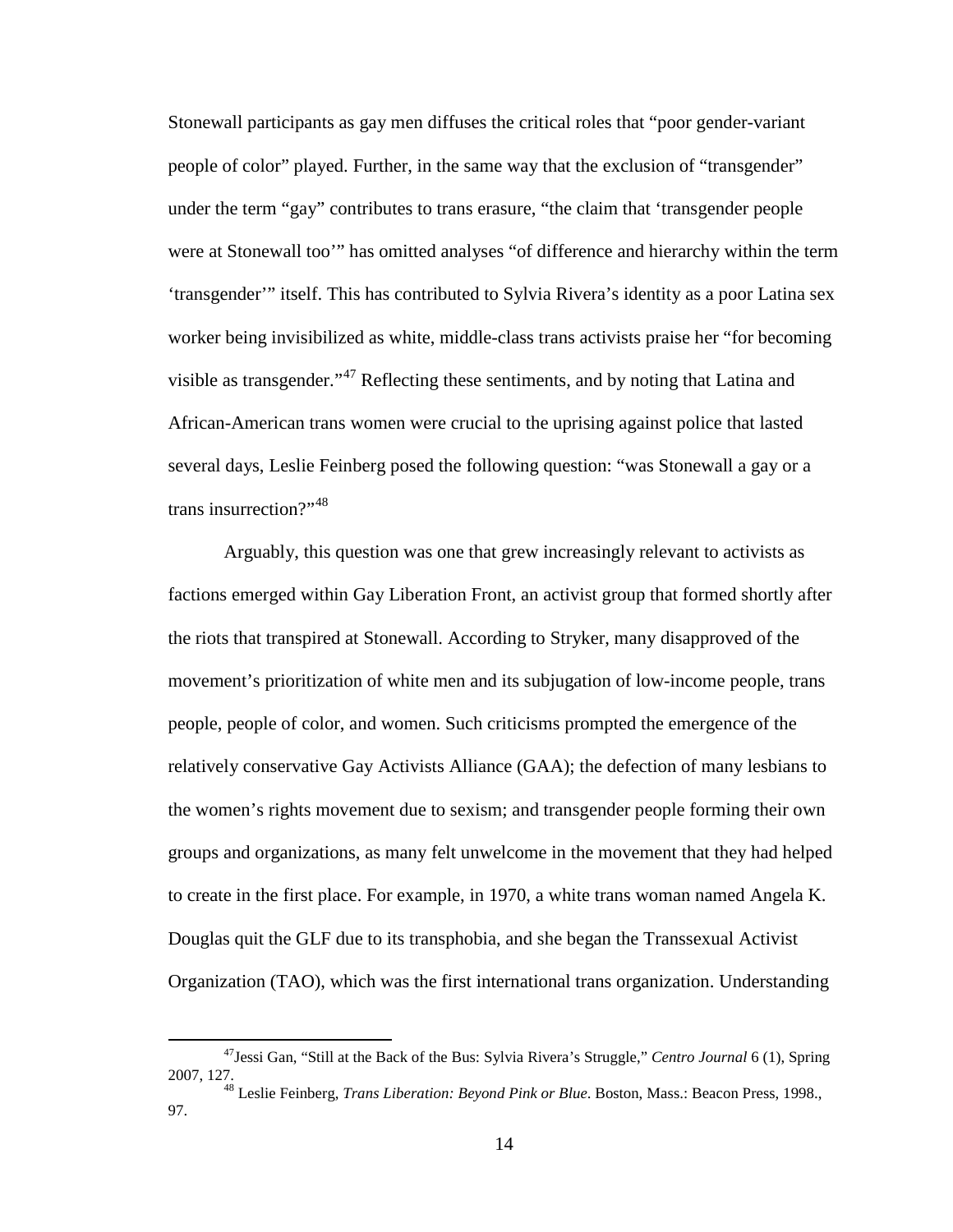the importance of representation, TAO published *Mirage* and *Moonshadow*, trans newsletters that were peppered with occultism, activist reports, and artwork.<sup>[49,](#page-19-0)[50](#page-19-1)</sup>

Reflecting the abovementioned dissonance within the burgeoning gay liberation movement, *The Advocate* ran the following headline in 1970: "Gay Lib survives bitch fit." The article detailed Douglas' departure from gay activism "to devote his time and energies to a new group, the Transvestite-Transsexual Action Organization." Misgendering Douglas and referring to her as the name she was designated at birth, the article referred to her dissents as a "bitch fit." Thus, by deriding both Douglas' identity and complaints of hostility toward trans people within the gay liberation movement, *The Advocate* expressed its adherence to trans-misogyny, which characterized much of the early movement for "gay lib."<sup>[51](#page-19-2)</sup> Unsurprisingly, Sylvia Rivera and Marsha P. Johnson formed their own splinter group Street Transvestite Action Revolutionaries, a radical, pioneering organization for homeless trans people, that same year.<sup>[52](#page-19-3)</sup>

#### III. Tensions within the Queer Press

The message of gay liberation was disseminated through the publishing of print media, such as newspapers and newsletters, but this excluded many individuals who did not identify as gay white men.<sup>[53](#page-19-4)</sup> According to Stryker, although Virginia Prince began publishing *Transvestia* in 1952, perhaps "the first overtly political transgender publication in U.S. history," she sought to distance herself from the burgeoning queer

<span id="page-19-1"></span><span id="page-19-0"></span><sup>49</sup> Stryker, *Transgender* History, 86, 88. <sup>50</sup> "New Magazine," *The Advocate*, Jan 1974, Interlibrary Loan Services, 19. In a 1974 article in *The Advocate*, a short, inconspicuous piece described *Mirage* as a new "bi-monthly magazine for transsexuals and transvestites." Douglas was correctly referred to by her chosen name and described the publication as, "along the lines of  $Ms$ , magazine, but a little flashier."

<span id="page-19-2"></span><sup>&</sup>lt;sup>51</sup> "Gay Lib survives bitch fit only slightly shrunken – so far," *The Advocate*, May 27-June 9,

<span id="page-19-4"></span><span id="page-19-3"></span><sup>1970,</sup> UNLV Special Collections, 1.<br><sup>52</sup>Riki Anne Wilchins, *Read My Lips: Sexual Subversion and the End of Gender* (Ithaca, N.Y.:<br>Firebrand Books, 1997), 14.

<sup>&</sup>lt;sup>53</sup> Mecca, "Gay Liberation Media," in *Smashing the Church*, 295-8.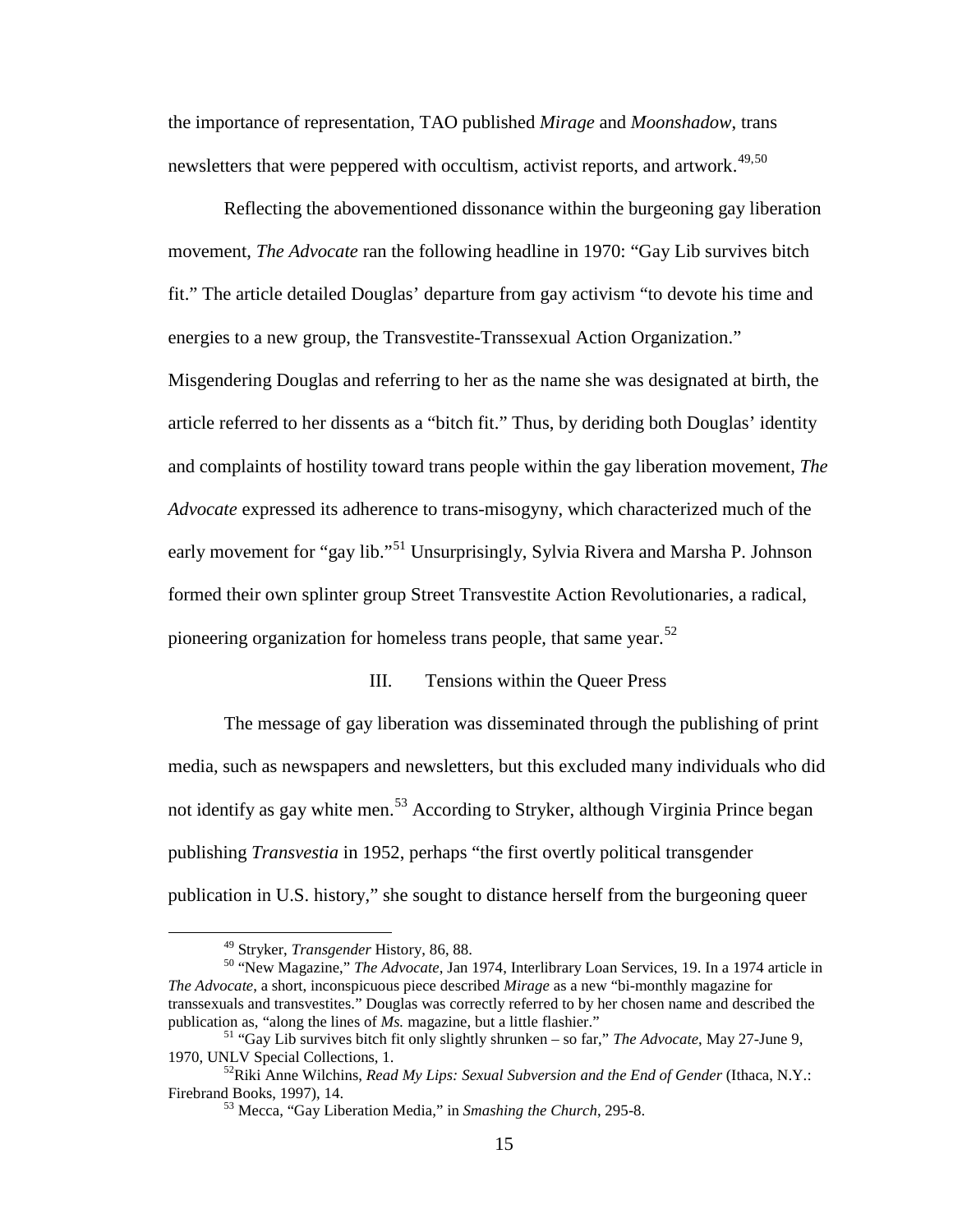community; this publication, too, seemed to focus on white, middle-class trans people who were not interested in activism.<sup>[54](#page-20-0)</sup> In addition, while some homophile organizations of the 1950s and early 1960s were not originally opposed to transgender people, trans issues tended to be regarded "as parallel rather than intersecting," or side concerns, due in part to these organizations' adherences to gender normativity as a necessary component of "public politics of respectability," according to Stryker.<sup>[55](#page-20-1)</sup> Further, while publications for gay men such as *ONE[56](#page-20-2)*and the lesbian publication *Ladder[57](#page-20-3)* did report on trans people, the early appearance of Christine Jorgensen within the mainstream media suggests that not all within the gay community were comfortable with her identity.

An example of trans-misogynistic disgust with Jorgensen is apparent in C. Todd White's "Dale Jennings (1917-2000): ONE's Outspoken Advocate." Dale Jennings was a founder of ONE, Inc.'s core publication *ONE Magazine* in 1952, which was "the first successful magazine in the United States dedicated to equal rights for homosexuals." In *ONE*'s second issue in 1953, Jennings derisively castigated Jorgensen, writing: "You're not a woman … those expensive scalpels only gave you the legal right to transvestitism." He further argued that "homosexuals are not a third sex, personalities in the body of the wrong sex, biological confusions of nature… it [is] impossible to label them freaks and so unusual as to be called abnormal." This is exceedingly significant, as it makes it apparent that *ONE* – America's first thriving, pro-gay magazine – was arguably pillared on the hate and vilification that many mainstream publications were propagating about

<span id="page-20-1"></span><span id="page-20-0"></span><sup>54</sup> Stryker, *Transgender History, 46*-7, 54-7. <sup>55</sup> Susan Stryker, "Transgender History, Homonormativity, and Disciplinarity," *Radical History Review* (2008), 150.

<span id="page-20-2"></span><sup>56</sup> "The Erickson Educational Foundation," *ONE Letter*, June 1969, UNLV Special Collections, 10-11. <sup>57</sup> Gene Damon and Lee Stuart, "Transvestism in Women," *Ladder*, February 1959, GLBT

<span id="page-20-3"></span>Historical Society, 11-13.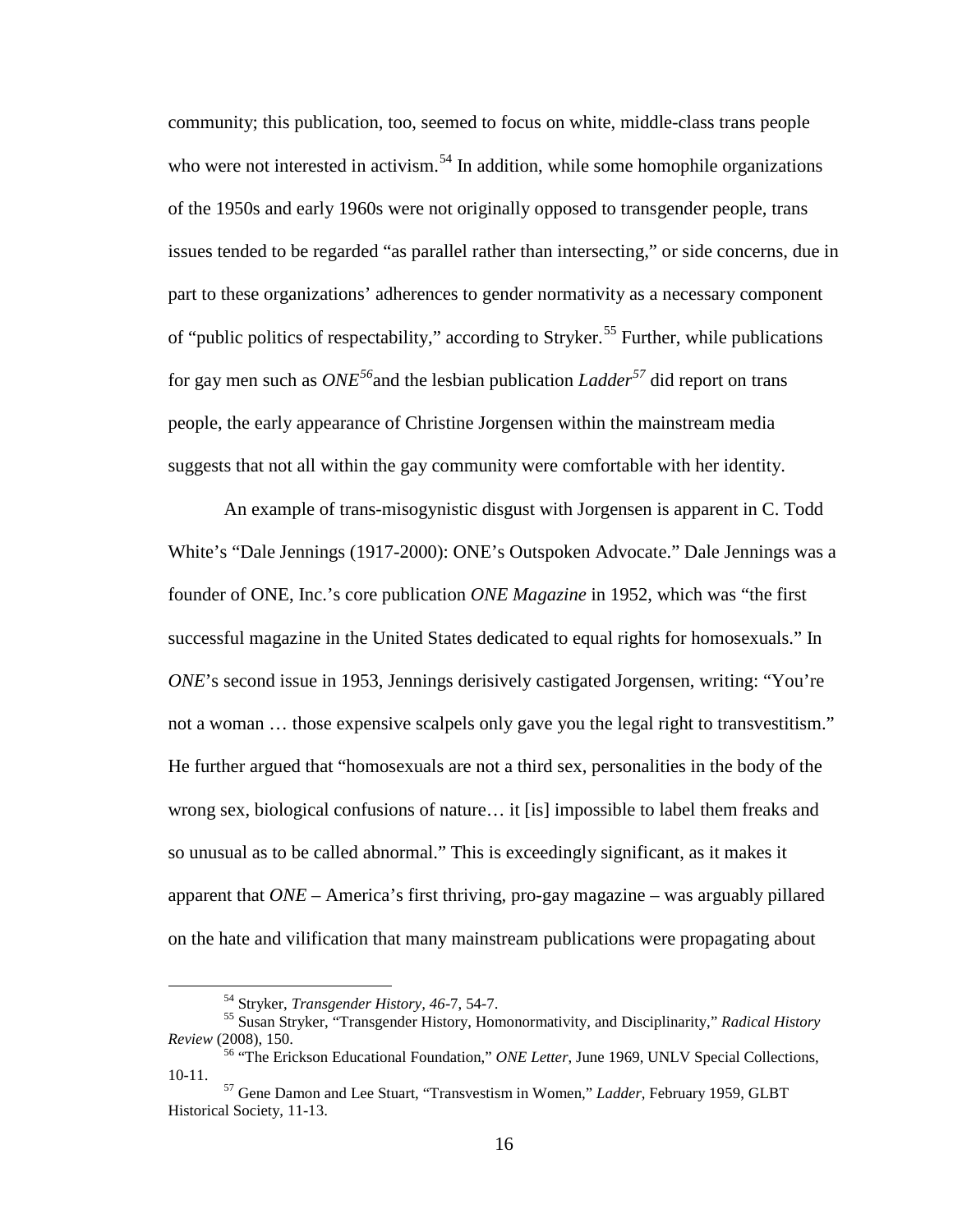Jorgensen. Jennings actively worked to exclude transgender people from gay liberation, and to normalize homosexuality, by denouncing Jorgensen and those like her as "freaks."<sup>[58](#page-21-0)</sup> This is particularly ironic given the fact that a wealthy trans man named Reed Erickson – philanthropist and founder and of the Erickson Educational Foundation (EEF) – made ONE and its activities possible by financially backing the struggling organization almost every year from 1964-1983.<sup>[59](#page-21-1)</sup> Regardless, the tense relationship between ONE and Jorgensen was not permanent, as evidenced by her later participation in conferences sponsored by the organization.<sup>[60](#page-21-2)</sup>

In analyzing *The Advocate*, it becomes clear that this publication also struggled with tensions regarding its articles about those who did not identify as gay men. Although articles concerning trans issues were published, with several supporting trans people or offering advice,  $61$  it is clear that some trans people did not feel adequately represented. In a 1970 article, Saundras Smith of San Francisco wrote to *The Advocate,* praising the publication as "an excellent medium to reach all people – both straight and gay." However, Smith continued to criticize the coverage, noting the "lacking or the casting

<span id="page-21-0"></span><sup>58</sup> C. Todd White, "Dale Jennings (1917-2000): ONE's Outspoken Advocate," in *Before Stonewall: Activists for Gay and Lesbian Rights in Historical Context*, ed. Vern L. Bullough (New York: Harrington Park Press, 2002), 83, 89.

<span id="page-21-1"></span><sup>&</sup>lt;sup>59</sup> Aaron Devor, "Reed Erickson (1912-1992): How One Transsexed Man Supported ONE," in *Before Stonewall: Activists for Gay and Lesbian Rights in Historical Context*, ed. Vern L. Bullough (New York: Harrington Park Press, 2002), 383, 386.

<sup>59</sup> Vern Bullough, "Christine Jorgensen (1926-1989)," in *Before Stonewall: Activists for Gay and Lesbian Rights in Historical Context*, ed. Vern L. Bullough (New York: Harrington Park Press, 2002), 370. According to Bullough, Jorgensen later "participated in conferences sponsored by ONE," where she was always sure to draw an often-admiring and supportive audience. Though she later intentionally forsook the limelight, she constantly made an effort to give back to her community and "helped out… others in whatever way she could." Despite Jorgensen's notoriety and celebrity status, however, her chapter within Before Stonewall is situated within a section titled "Other Voices," along with activists including Virginia Prince, José Sarria, and Reed Erickson, perhaps implying Jorgensen's difference and secondary status in a present context. Sylvia Rivera and Marsha P. Johnson were not profiled.

<span id="page-21-3"></span><span id="page-21-2"></span><sup>&</sup>lt;sup>61</sup> Mark Thompson, "Mirror, Mirror: What I See Is Not What I Think Is Me. TRANSSEXUALS LOOKING FOR AN HONEST REFLECTION," *The Advocate*, Oct 6, 1976, p. 14, UNLV Special Collections.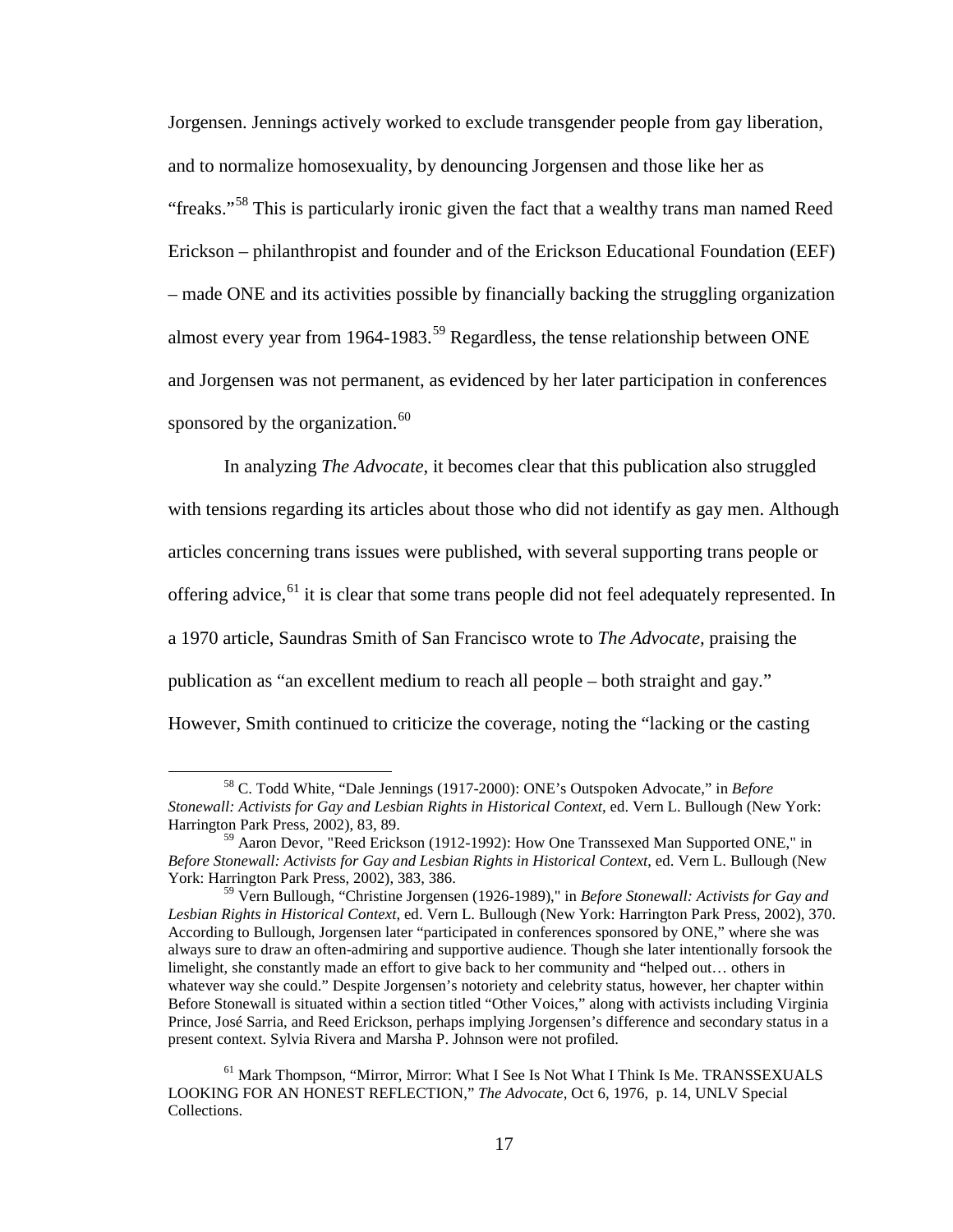aside of the gay boys who live and dress as women, many of whom live very useful lives. We, also, are standing up to be counted in the Fight for Freedom." Smith concluded by urging "[t]earoom queens, male prostitutes, drag queens, and many more" to "unite."<sup>[62](#page-22-0)</sup>

In addition, an article that appeared in *The Advocate* in 1971 centered on the fact that "transvestites have emerged as a possible major complication" with their criticism of a bill that would outlaw "discrimination in the hiring of homosexuals by city agencies." The bill had not included protections for trans people, which provoked deep backlash Lee Brewster, a drag queen who was "speaking for the transvestite." Brewster angrily denounced the gay liberation movement for "'offering [drag queens] up' as a political sacrificial lamb." Brewster also expressed "that it had been the transvestites and queens who had turned on New York police at the Stonewall Club in June 1969;" that they gave gay men and lesbians "the most precious gift of all… *pride*" and the "Gay Liberation Movement;" and that being denied equal rights by heterosexuals was "to be expected, but intolerable by our own community." Brewster resolved to "not stand mute to help [gay men] prove [their] machismo" while trans women were being cast aside. However, the author of the article also added his own observations: "No one wants to admit it publicly, but many… see the transvestites as a needless embarrassment and are afraid that any instance on specifically including them under the umbrella of the beleaguered bill may be all that it takes to kill it."<sup>[63](#page-22-1)</sup> Thus, trans people were often viewed as shameful weak links in the gay liberation struggle, despite their ongoing participation in gay liberation activist movements.

<span id="page-22-0"></span><sup>62</sup> Saundras Smith, "Transvestite asks, 'Don't exclude us,'" *The Advocate*, May 27-June 9, 1970, UNLV Special Collections, 20.<br><sup>63</sup> Guy Charles, "Won't be sacrificial lamb, drags vow," *The Advocate*, Dec 1971, 12, Interlibrary

<span id="page-22-1"></span>Loan Services.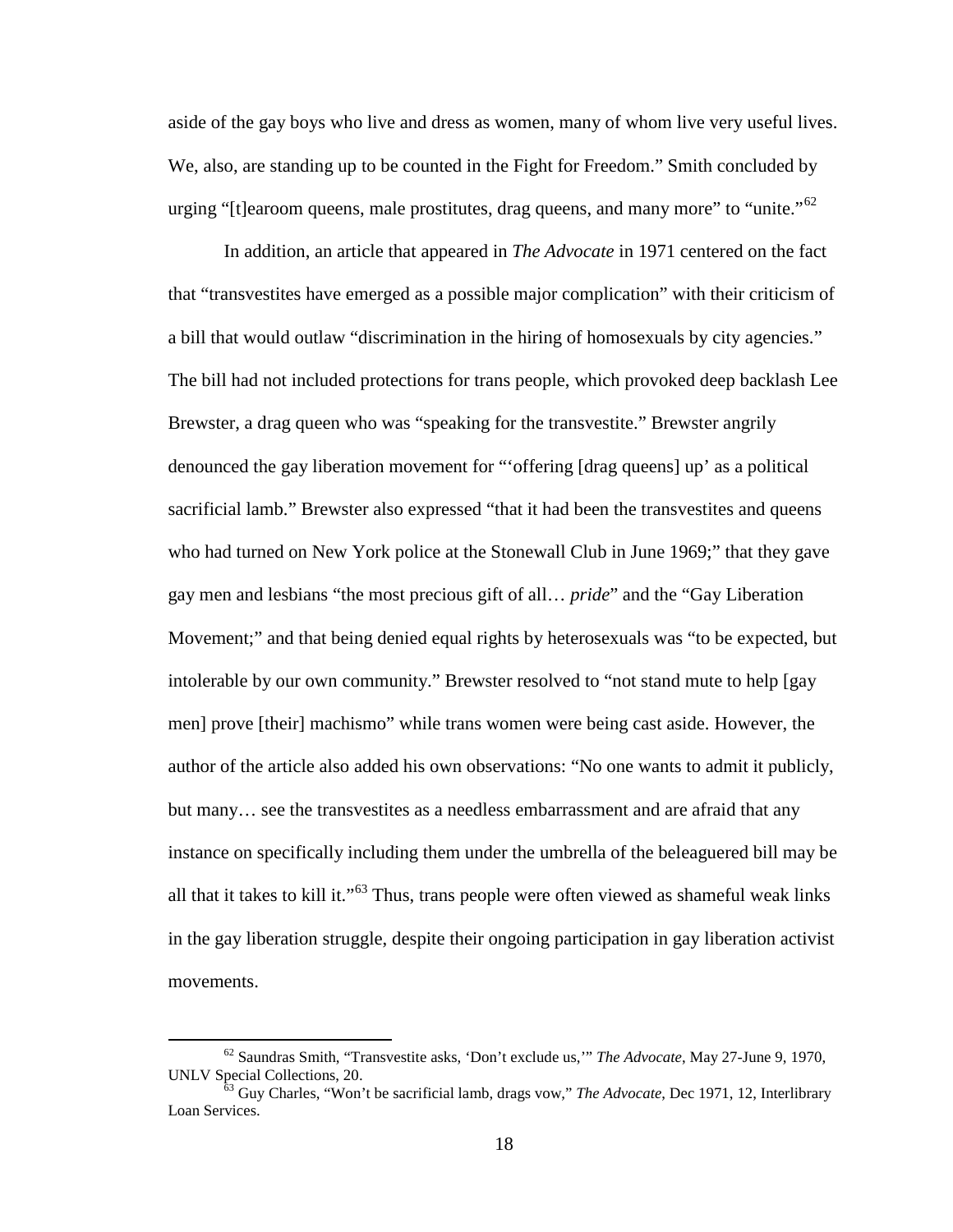Thus, a united, collaborative movement between gay men, lesbians, and trans people was not the most palatable option for some. In 1974, one reader expressed his concern that *The Advocate* was "repeatedly" covering an issue that he felt was "totally irrelevant; this area concerns transsexuality." His argument? Trans people "are interested only in straight sexual relationships and are psychologically unable to function in gay relationships." He concluded by asking, "why fill a good paper, whose function is to report gay news, with a topic which... seems about as straight as you can get?"<sup>[64](#page-23-0)</sup> Similarly, a 1976 article in *Body Politic* claimed that "[w]omen's and gay liberationists have long been suspicious of transsexualism as an expression of… guilt about homosexuality," hinting at the widespread dissatisfaction with transgender people's inclusion within the queer community.<sup>[65](#page-23-1)</sup> These articles not only erased the experiences of gay, lesbian, and bisexual trans people, but they also directly questioned why trans people should be considered a part of a movement that they helped to found.

Further, as argued by trans man Karl Ericsen in the *Ladder*, there was also a "wall being erected between transsexuals and lesbians" as early as 1970.<sup>[66](#page-23-2)</sup> This foreshadowed 1973 as the year that Stryker explicitly refers to as "a low point in U.S. transgender political history" due to continued discrimination in housing and employment, violence, stigma within society and the gay community, pathologization, "[l]ong-standing antitransgender prejudices,"<sup>[67](#page-23-3)</sup> and the addition of "transsexuality" to the  $DSM$  – the same

<span id="page-23-0"></span><sup>64</sup> Dion Jameson, "Transsexuals not gay," *The Advocate*, Oct 9, 1974, UNLV Special Collections, 36. <sup>65</sup> Barry Adam, "Transvestites and Transsexuals: Mixed Views," *Body Politic*, Aug 1976, *LGBT* 

<span id="page-23-1"></span>*Life Database*, 8. <sup>66</sup> Karl Ericsen, "The Transsexual Experience," *The Ladder*, Apr/May 1970, 25-27, Interlibrary

<span id="page-23-3"></span><span id="page-23-2"></span>Loan Services. <sup>67</sup> Stryker, *Transgender History*, 101.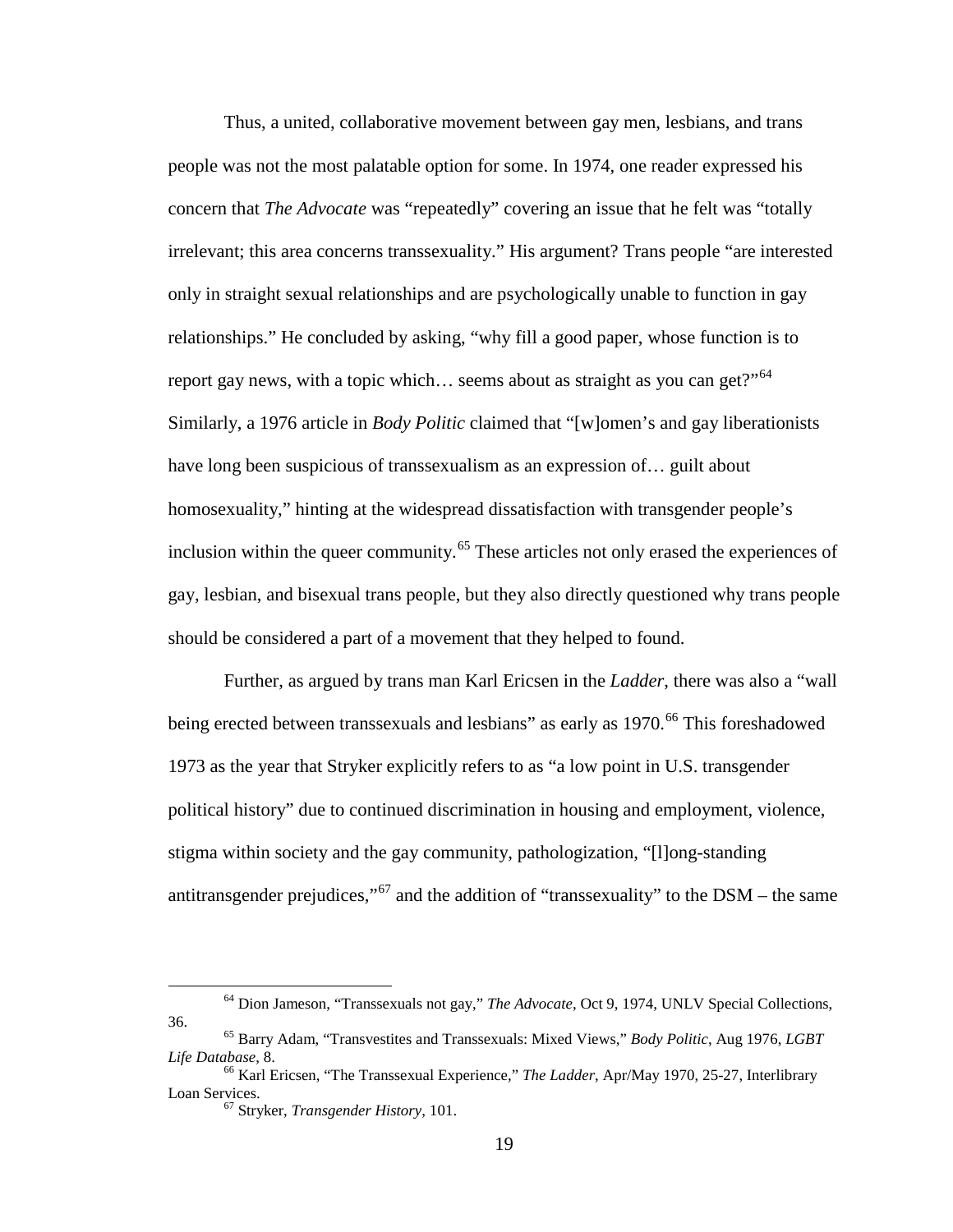year "homosexuality" was removed.<sup>[68](#page-24-0)</sup> Thus, by reaching out to the gay community via the written word, Smith, Brewster, and Ericsen clearly recognized the importance of gay and lesbian publications in contributing to a trans-exclusionary gay culture, despite the fact that trans people were also contributing to and fighting for equality. Thus, the attitudes that the gay liberation movement should cater only to gay men, as argued by some gay men and lesbians, erroneously reflected the mythic version of Stonewall as a riot that was by and for class-privileged, cisgender, gay white men.

In addition, the coverage of trans people in the gay and lesbian press was sometimes very similar to aforementioned articles that appeared in mainstream publications. This perhaps highlights the susceptibility of some gay and lesbian publications to mainstream journalism tactics with regard to how trans people were covered, as well as the belief held by some that feminine trans women gave the gay liberation movement a bad reputation.<sup>[69](#page-24-1)</sup> For example, articles in *The Advocate* and *Body Politic* blared headlines that included "transsexuals" or "transvestites," as opposed to names of the trans people discussed; used incorrect pronouns; gratuitously included the term "sex change;" and referred to trans people by their designated birth names. As discussed previously, these qualities serve to sensationalize – as opposed to humanize – trans identities for profit. Consider, for example, the following articles: "Transsexual acquitted" headlined an article about a trans woman's arrest for the "impersonation of a female in a public space;"<sup>[70](#page-24-2)</sup> "'Father' of 4 – their mother – regains custody" questioned a trans man's identity with quotation marks, used "she" pronouns, and discussed his "sex

<span id="page-24-0"></span> $^{68}$ Arune, 115. Controversially, the "condition" is still referred to as "gender identity disorder" in

<span id="page-24-2"></span><span id="page-24-1"></span>the DSM.<br><sup>69</sup> Michael Kasino, "Pay It No Mind - The Life and Times of Marsha P. Johnson," Redux Pictures, 2012. 70"Transsexual Acquitted," *The Advocate*, June 9-22, 1971, Interlibrary Loan Services, 11.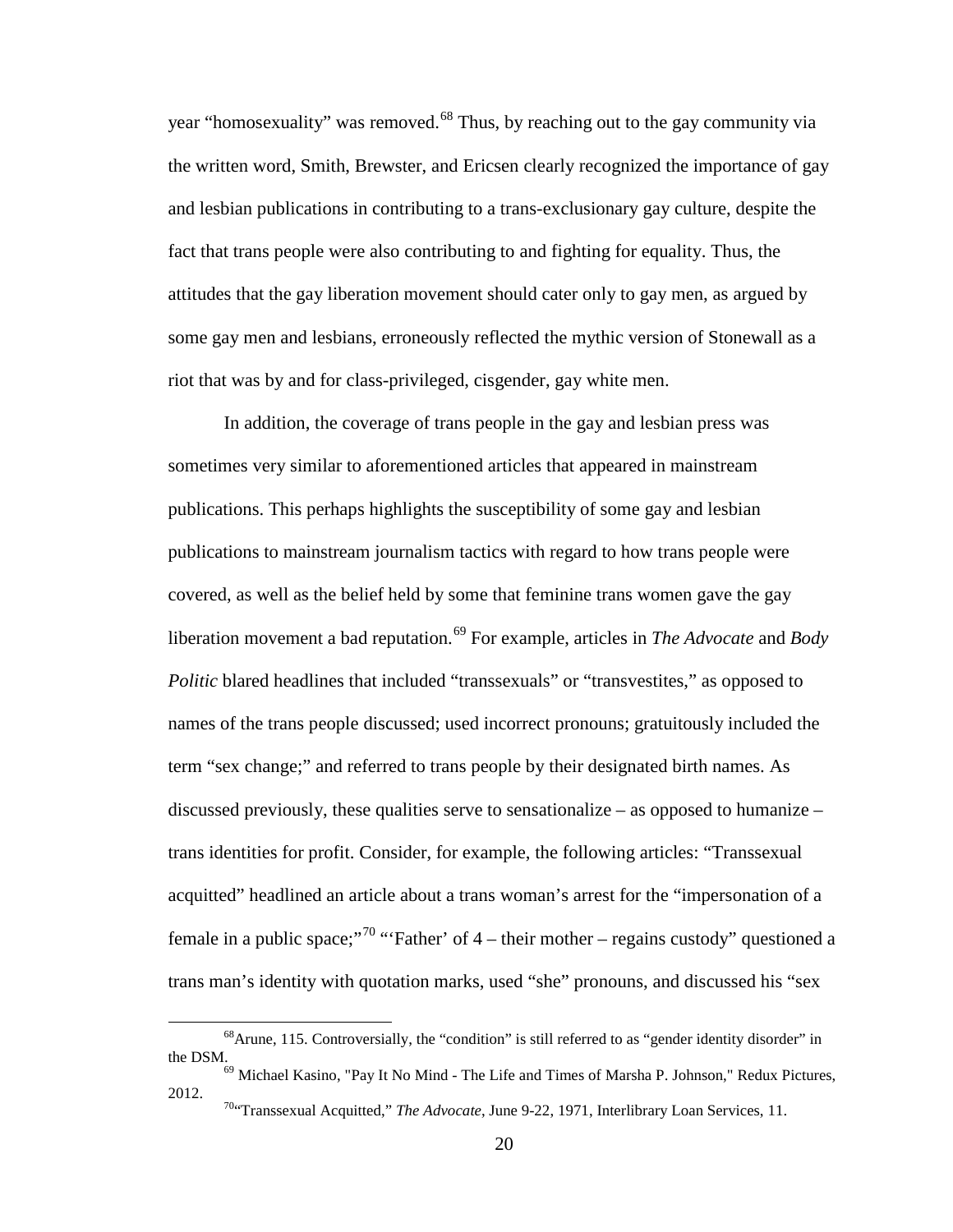change;"<sup>[71](#page-25-0)</sup> "Man/woman changes more than his/her mind" discussed the transition of Swedish woman Marianne Hersegard with a transphobic title;<sup>[72](#page-25-1)</sup> "All 'Zulma' wants is to be a lady, but he dies a boy on Tijuana dump<sup>7[73](#page-25-2)</sup> was an article and accompanying book review about a racist "first-person story of a remarkable young Mexican transsexual," complete with questioning quotations and exotifying accounts of her "high Indian cheekbones;"[74](#page-25-3) and lastly, *Body Politic*'s "Transsexuals killed; demo hits police action" detailed massive protests of more than 200 transsexuals, lesbians, and gay men in Denver against the police murders of two trans women in a span of nine months: "Tony 'Irene' DeSoto," who "was shot through the heart" and "Eugene 'Tracy' Levy, a Black transsexual," who "was killed by another Vice Squad officer."[75](#page-25-4) This latter article not only introduced the topic of police brutality and murder insensitively with its dehumanizing headline, but also presumably placed the victims' chosen names in undermining quotation marks.<sup>[76](#page-25-5)</sup>

In addition, several articles about trans people featured in *The Advocate* tended to fit Skidmore's definition of a "good," or respectable, white trans woman, paralleling mainstream press coverage. For example, an article in the *Advocate* featured a review of well-known white trans woman Jan Morris's autobiography *Conundrum*. The article noted that Morris had "lived successfully and productively as a writer and a journalist,"

<span id="page-25-0"></span><sup>&</sup>lt;sup>71</sup> "Father' of 4 – their mother – regains custody," *The Advocate*, December 19, 1973, UNLV Special Collections, 13.

<span id="page-25-1"></span><sup>&</sup>lt;sup>72</sup> "Man/woman changes more than his/her mind," *The Advocate*, Apr 10, 1974, UNLV Special Collections, 26. <sup>73</sup> Roland Biboiet, "All 'Zulma' wants is to be a lady, but he dies a boy on Tijuana dump," *The* 

<span id="page-25-2"></span>*Advocate*, July 31, 1974, Interlibrary Loan Services, 28.

<span id="page-25-3"></span><sup>&</sup>lt;sup>74</sup> J. Moriarty, "Knowing the real 'Zulma' was a personal challenge," *The Advocate*, July 31, 1974, Interlibrary Loan Services, 28.

<sup>&</sup>lt;sup>75</sup> "Transsexuals killed; demo hits police action," *Body Politic*, May 1978, *LGBT Life Database*, 9.<br><sup>76</sup> It is important, however, to again note that these articles potentially educated both trans and cis

<span id="page-25-5"></span><span id="page-25-4"></span>readers of gay and lesbian publications. In addition, headlines that included the word "transsexual" were much easier for me to locate for research purposes, indicating that I benefited from them.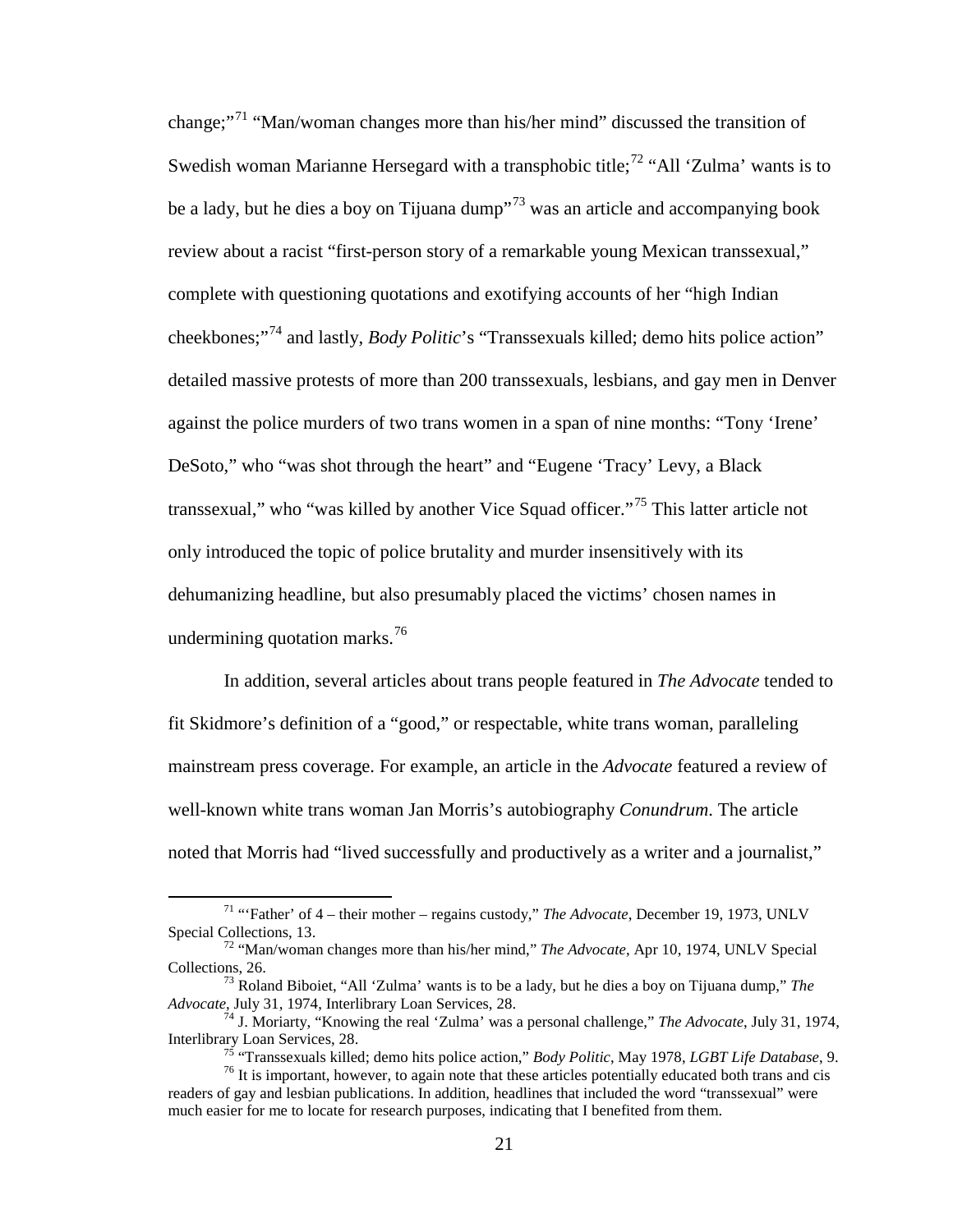and thus had class privilege, before transitioning. In addition, Morris' autobiography situated her outside of the realm of activism. According to author Christopher Nobel, "Many will find parts of this book offensive," including feminists, "transvestites, because of inaccurate, or at least incomplete, depictions of their own distinctive lifestyle," and "[g]ays, due to some implicit anti-gay references."<sup>[77](#page-26-0)</sup> In other words, Morris arguably distanced herself from homosexuality, feminism, and cross-dressing (the latter of which was associated with trans women of color and was regarded as a less veracious identity), engaging in the "performance of the scripts of white womanhood" that legitimized her identity in the eyes of the press.<sup>[78](#page-26-1)</sup>

Similarly, a December 1974 article featured the headline, "Transsexual sues to get job." It detailed the plight of white trans woman Paula Grossman, who had been fired from her job as a middle school music teacher "three years ago after her sex-change surgery." Within the article, Grossman – a presumably middle-class woman who was able to earn a living as a pianist following her discriminatory firing – actively separated herself from lesbianism, despite the fact that she was still living with her wife of 25 years. Establishing herself as heterosexual, Grossman argued that "[a]ny sexual attraction to a woman would be, by my standards, improper."<sup>[79](#page-26-2)</sup> Thus, as demonstrated above, when trans women were covered in both mainstream and gay and lesbian publications such as *The Advocate*, they often reinforced white supremacy, heterosexism, and classism, thus aligning themselves within the sphere of acceptable transsexuality.<sup>[80](#page-26-3)</sup>

<span id="page-26-3"></span><span id="page-26-2"></span><span id="page-26-1"></span><span id="page-26-0"></span><sup>77</sup> Christopher Nobel, "For too long, his life was a *Conundrum*," *The Advocate*, Aug 28, 1974,

<sup>&</sup>lt;sup>78</sup> Skidmore, 295.<br><sup>79</sup> "Transsexual sues to get job," *The Advocate*, Dec 18, 1974, UNLV Special Collections, 16.<br><sup>80</sup> Skidmore, 295.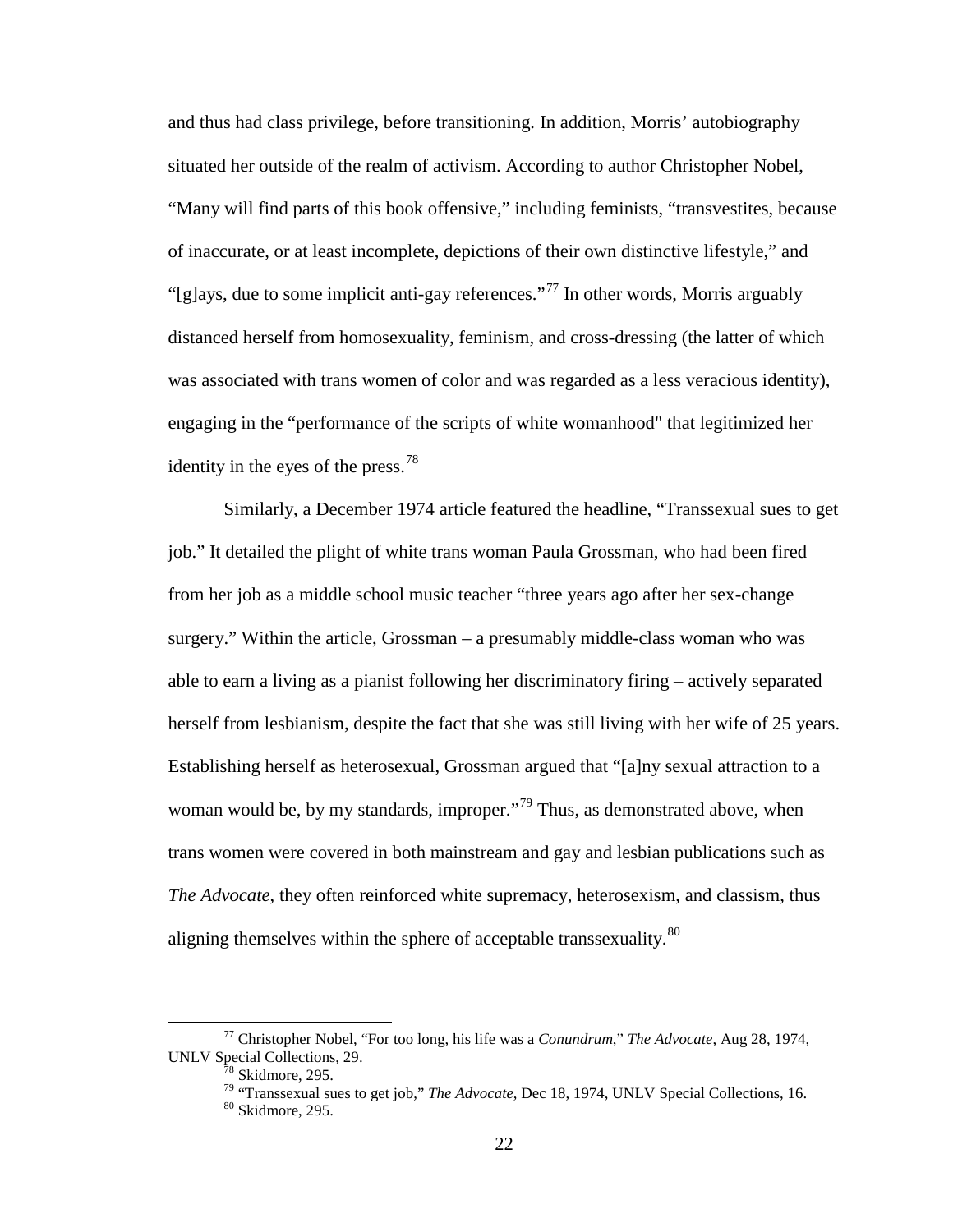Unlike mainstream publications, which tended to highlight articles about transsexuality, when trans people and issues did receive coverage in *The Advocate*, many articles were small and unassuming, tucked away in the lower corners of pages. For example, the June 1972 article "Aid for Transsexual," which discussed counseling, employment, and legal services available through  $EEF$ ,  $81$  and the 1975 article "Transsexuals: State Clothing Ruling," which detailed that "[a] state hearing officer has decided that pre-operative transsexuals may now work in female attire as state employees" in California, were inconspicuously placed in the pages of *The Advocate*.<sup>[82](#page-27-1)</sup> This issue of placement – which arguably demonstrates a publication's priorities – did not go unnoticed.

In an August 1976 letter-to-the-editor, lesbian "Country Jane" wrote the following critique: "I know you're trying to do us gals a favor by mentioning us once in a while…, but why do you always put women in the *lower* portions of your covers?"[83](#page-27-2) Expressing reader concerns about overrepresentation of non-gay men, one man wrote, "What is happening to our good old *Advocate*? Originally this was a great magazine for *men*… why the sudden rush to run so many foolish articles on dykes?" He further lamented that lesbians could not possibly make up a wide readership and that the lesbians he had personally "had to deal with have been one big pain in the ass." He concluded by expressing his desire to see the "magazine for men run by men" return.<sup>[84](#page-27-3)</sup>

<span id="page-27-1"></span><span id="page-27-0"></span><sup>&</sup>lt;sup>81</sup>"Aid for Transsexual," *The Advocate*, June 7, 1972, UNLV Special Collections, 16.<br><sup>82</sup>"Transsexuals: State Clothing Ruling," *The Advocate*, February 26, 1975, UNLV Special Collections, 10. <sup>83</sup> Country Jane, "Insulted," *The Advocate*, August 11, 1976, UNLV Special Collections, 16. <sup>84</sup> Barry Bernstein, "Men Only?" *The Advocate*, September 8, 1976, UNLV Special Collections,

<span id="page-27-3"></span><span id="page-27-2"></span><sup>23.</sup>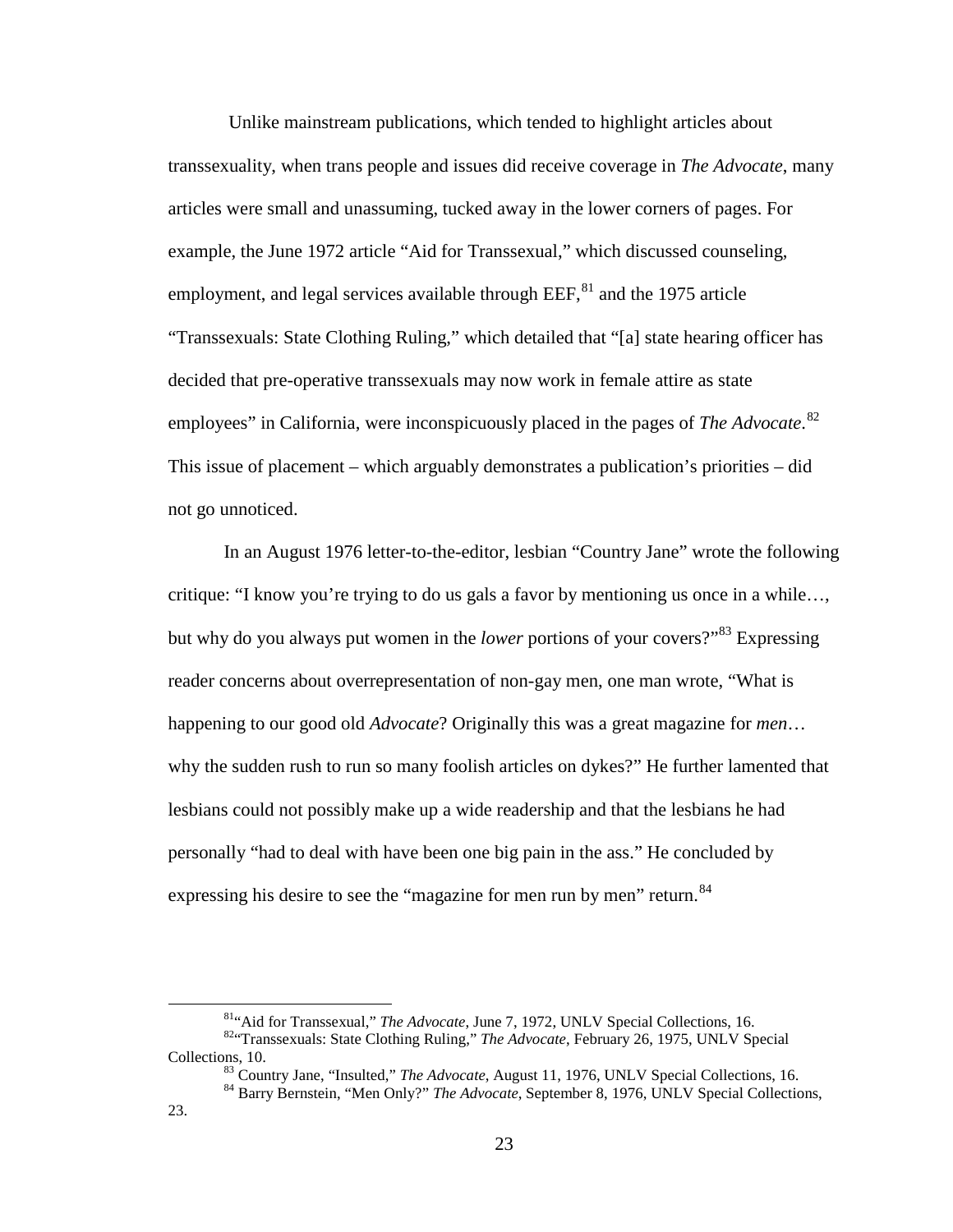Another male reader wrote his distaste that "too many women" were being featured in the magazine, questioning, "who cares about them anyway?" He continued to write that it was "all the men who are really making this movement go."<sup>[85](#page-28-0)</sup> It is thus clear that, well into the mid-1970s, gay liberation, as argued by scholars and as demonstrated in the popular publication *The Advocate*, was not an entirely inclusive movement. This is perhaps best articulated in an article commemorating "Gay Pride" in 1975, as journalist David Brill wrote, "Gay no longer means just white… gay men. It means women, blacks, and third world gay people." This lesbian-friendly, color-blind assertion in itself is an arguably far-fetched statement; as analyzed previously, women, low-income people, and people of color were increasingly rendered invisible in a mainstreaming movement. What is especially significant, however, is that trans people were not included at all in Brill's definition of a far-reaching gay community, despite the fact that they had been on the front lines creating it.

As demonstrated above, this dismissive treatment was arguably preceded by the trend of mythologizing Stonewall and revising histories of pre-Stonewall resistance. For example, in a 1972 centerfold of San Francisco's first Gay Pride Parade, Susan Stryker found an account of the 1966 riot at Compton's Cafeteria that read: "Gays rose up angry at the constant police harassment of the drag-queens… It had to be the first ever recorded violence by Gays against police anywhere." This reveals "an early revisionist account of gay liberation history," in which trans women were not only marginalized but portrayed as damsels in need of rescue by gay men. $86$  This preceded the abovementioned mainstreaming of the gay liberation movement, which involved the 'sanitation' of

<span id="page-28-1"></span><span id="page-28-0"></span><sup>&</sup>lt;sup>85</sup> B. Comodore, "Too Many Women," *The Advocate*, September 22, 1976, UNLV Special Collections. 22.

<sup>&</sup>lt;sup>86</sup> Stryker, "Transgender History, Homonormativity, and Disciplinarity," 152.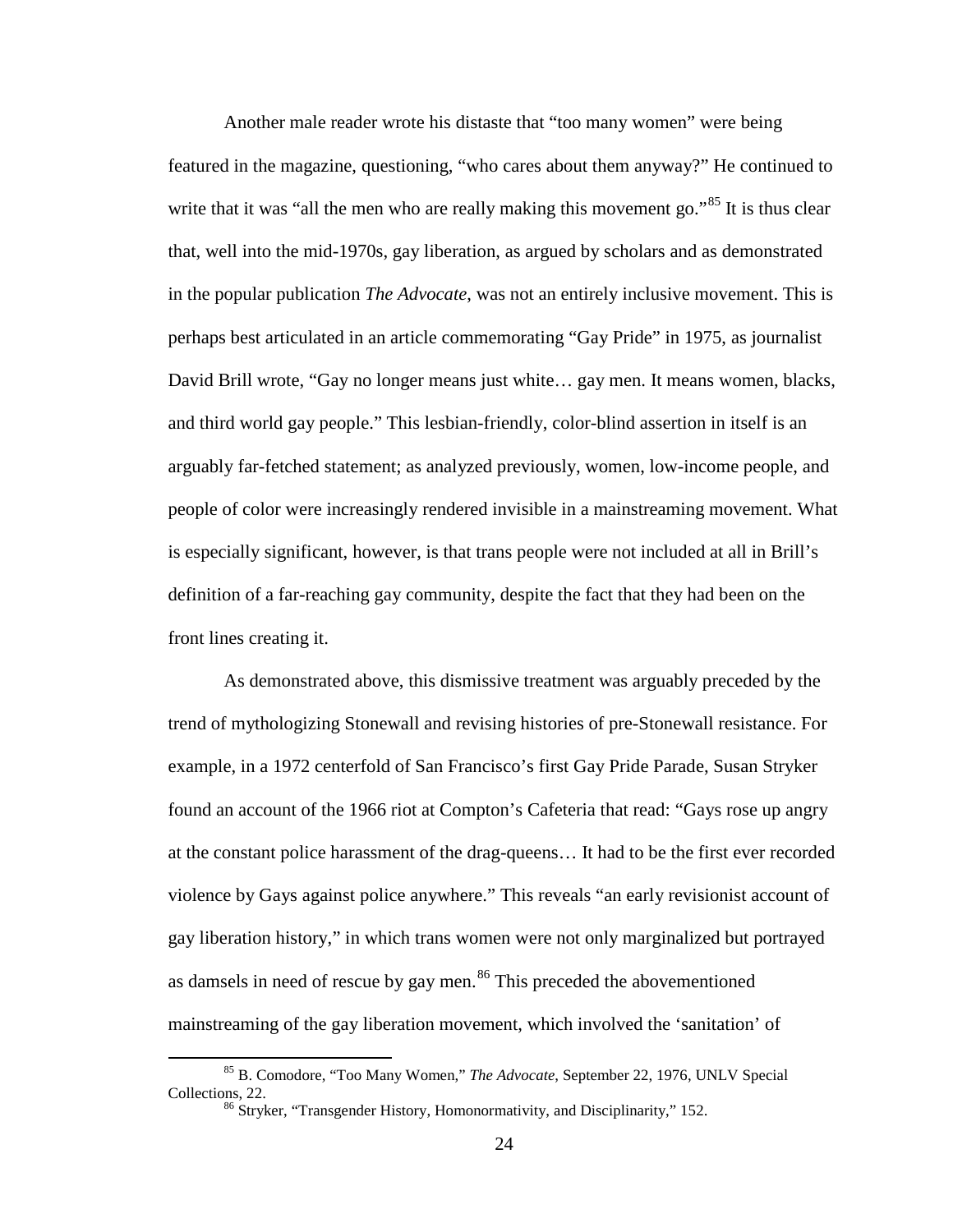Stonewall through the sidelining of trans women and people of color. This trend was arguably apparent throughout the pages of certain gay and lesbian publications, such as *The Advocate* and *Body Politic*, which often paralleled incredulous, sensationalizing, and whitewashed coverage in mainstream publications.

Inarguably, symbolic annihilation, in which the media does not represent or trivializes the experiences of certain groups, characterizes and has characterized the coverage of trans women of color within the mainstream media. $87$  However, this has also been a theme that typifies some gay and lesbian publications, such as *The Advocate* and *Body Politic*. Ironically, a June 1973 article in The Advocate made the following assertions: "nothing is quite as detrimental to any cause than to be ignored by the media;" that "[d]enial of access to the media is an effective form of oppression;" and that media attacks were preferable over being ignored, as the existences of marginalized people was at least acknowledged. However, by limitedly focusing on trans people who were palatable within mainstream media – such as Christine Jorgensen and Renée Richards as opposed to Sylvia Rivera and Marsha P. Johnson – certain queer publications arguably perpetuated the invisibilization that they themselves desired to avoid.

#### IV. Sylvia Rivera and Marsha P. Johnson

Sylvia Rivera was born Ray Rivera Mendoza in the Bronx in 1951 to low-income parents of Mexican, Venezuelan, and Puerto Rican descent. When she was only three years old, her mother committed suicide by ingesting poison and unsuccessfully tried to coax Rivera into drinking it as well. Although her grandmother Viejita took her in, she disapproved of her grandchild's effeminacy and reputation for having sex with men for

<span id="page-29-0"></span><sup>&</sup>lt;sup>87</sup> Gordon MacKenzie and Mary Marcel, "Media Coverage of the Murder of U.S. Transwomen of Color," in *Local Violence, Global Media: Feminist Analyses of Gendered Representations*, eds. Lisa M. Cuklanz and Sujata Moorti (New York: Peter Lang, 2009), 84-5.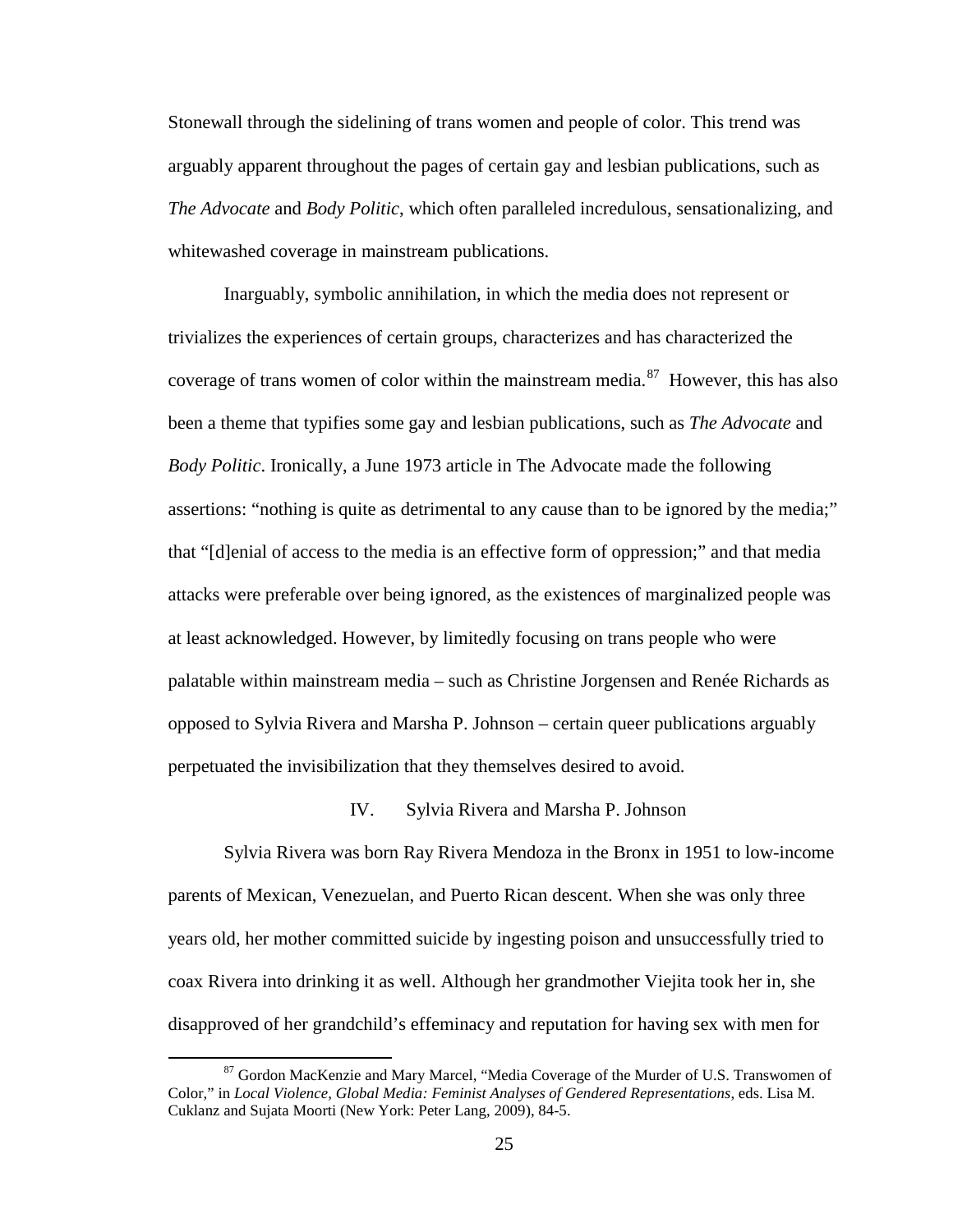money at the age of ten. When Rivera tried to kill herself before she was a teenager, her Viejita had her committed to a mental hospital in New York City, which considered Rivera's presumed homosexuality and femininity to be mental disorders.<sup>[88](#page-30-0)</sup>

Rivera ran away from the hospital and found community with "street people" at the age of eleven, including Marsha P. Johnson, a black transgender drag queen who was five or six years older than Rivera. Johnson became Rivera's mentor and best friend, and the community of drag queens that she found a home with took care of each other in a decade characterized by frequent police roundups of trans women and sex workers. On the night of the Stonewall Riots, a teenaged Rivera had been reluctantly persuaded by her friend to stop into the Inn for a drink. When police officers raided the bar, she later explained that she "was just not in the mood… We were not taking any more of this shit. It was time [to fight]."  $89$ 

Sylvia Rivera and Marsha P. Johnson are known for their crucial participation in Stonewall and are prominently situated within "transgender history and lore," according to journalist and scholar Deborah Rudaclille.<sup>[90](#page-30-2)</sup> There is debate as to who, between Rivera and Johnson, threw the first object at police officers, in turn igniting the Stonewall Riots.  $91,92$  $91,92$  Further, as a result of "their experiences in the early militant gay liberation organizing and protests," Rivera and Johnson began STAR – the Street Transvestite

<span id="page-30-0"></span><sup>88</sup> Layli Phillips and Shomari Olugbala, "Sylvia Rivera: Fighting in Her Heels: Stonewall, Civil Rights, and Liberation," in *The Human Tradition in the Civil Rights Movement*, ed. Susan M. Glisson (Rowman and Littlefield Publishers, Inc: Oxford, 2006), 309, 321-2.<br><sup>89</sup> Phillips and Shomari Olugbala, 323-4.

<span id="page-30-2"></span><span id="page-30-1"></span><sup>90</sup> Deborah Rudaclille, *The Riddle of Gender: Science, Activism, and Transgender Rights* (New York: Pantheon Books, 2005), 154.

<span id="page-30-3"></span><sup>91&</sup>quot;Sylvia Rivera," LGBT History Month, as found on UC Riverside's LGBT Resource Center Website, http://out.ucr.edu/SiteCollectionDocuments/sylvia\_rivera.pdf (November 6, 2013).

<span id="page-30-4"></span><sup>92</sup>Tommi Avicolli Mecca, " Marsha P. Johnson: New York City Legend," in *Smash the Church, Smash the State!: The Early Years of Gay Liberation*, ed. Tommi Avicolli Mecca (San Francisco, Calif.: City Lights Books, 2009), 261-2.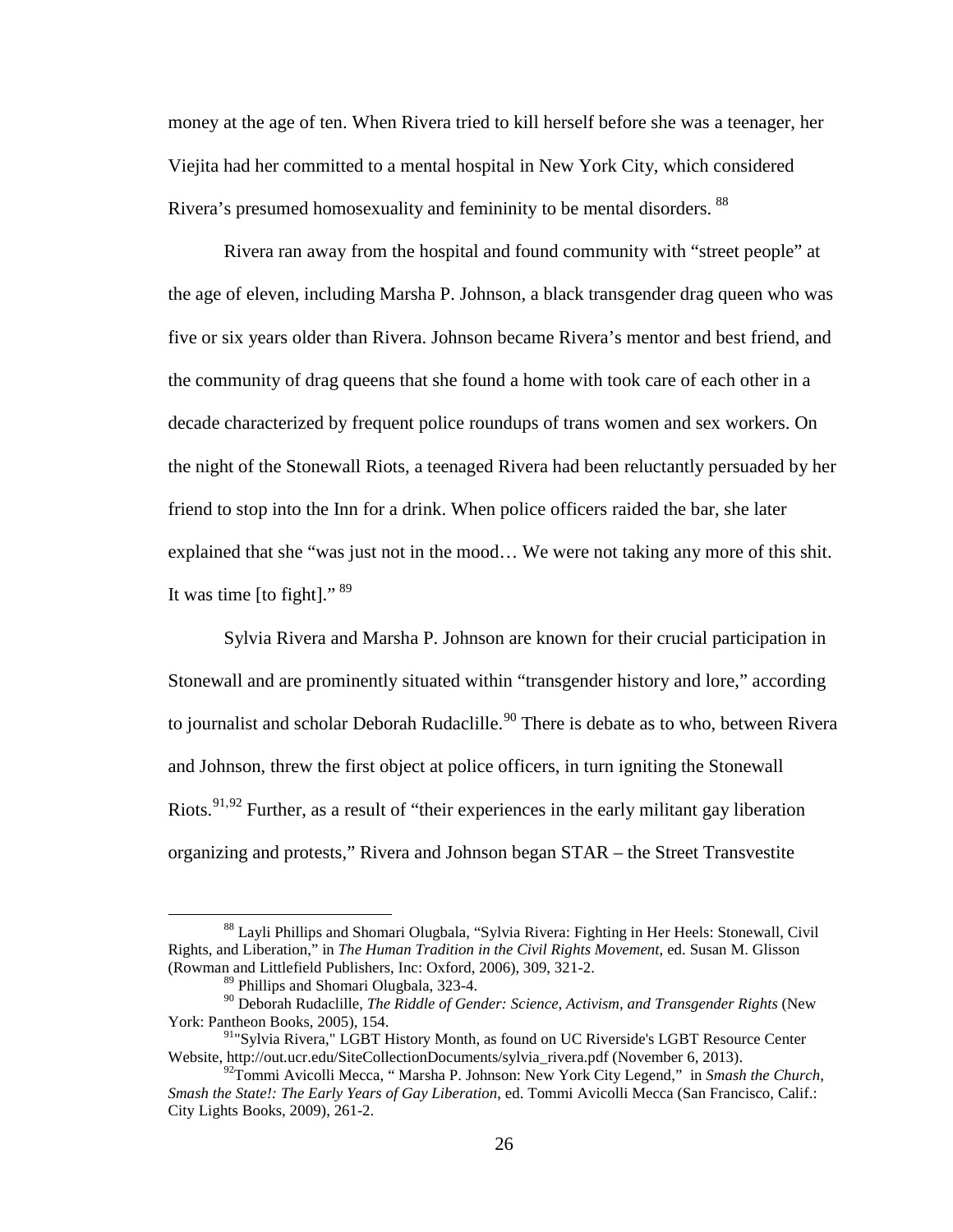Action Revolutionaries – in 1970 in response to "the need to organize homeless trans street youth," according to Feinberg. Rivera and Johnson, who were also homeless, "had to hustle on the streets for substance and shelter," thus inspiring the short-lived STAR home for homeless trans youth of color.  $93$ 

Arguably because of their identities as trans women of color, combined with their radical activism and low income statuses, Johnson and Rivera appear to have been largely ignored by the mainstream press. Similarly, the abovementioned 1966 San Francisco Compton's Cafeteria Riot – in which poor white trans women and trans women of color who did sex work took to the streets to protest police harassment – was covered by no popular newspapers in San Francisco, where the event occurred. Consequently, although this event preceded Stonewall by three years, and jumpstarted "the new movement for human rights," it "has been all forgotten," according to Stryker.<sup>[94](#page-31-1)</sup> The lack of coverage of low-income trans women of color perhaps demonstrates racism, classism, and trans misogyny that existed not only in the mainstream press, but also amongst Rivera and Johnson's fellow activists, who often treated Johnson and Rivera with dehumanizing cruelty.[95](#page-31-2)

According to historian of gender and sexuality Martin Duberman, members of the GAA were "frightened" of Rivera and believed that she was troublesome; she was regularly met with racism and transphobia, with fellow activists "shunning her darker skin or sniggering at her passionate, fractured English" when they were not "deploring

<span id="page-31-0"></span>93Leslie Fienberg, "Street Transvestite Action Revolutionaries," *Workers World » Workers World*. http://www.workers.org/2006/us/lavender-red-73/ (accessed October 16, 2013).

<span id="page-31-1"></span><sup>94</sup>*Screaming Queens*, Directed by Victor Silverman and Susan Stryker, San Francisco, CA: Frameline, 2005.

<span id="page-31-2"></span><sup>&</sup>lt;sup>95</sup> Michael Kasino, "Pay It No Mind - The Life and Times of Marsha P. Johnson," Redux Pictures, 2012.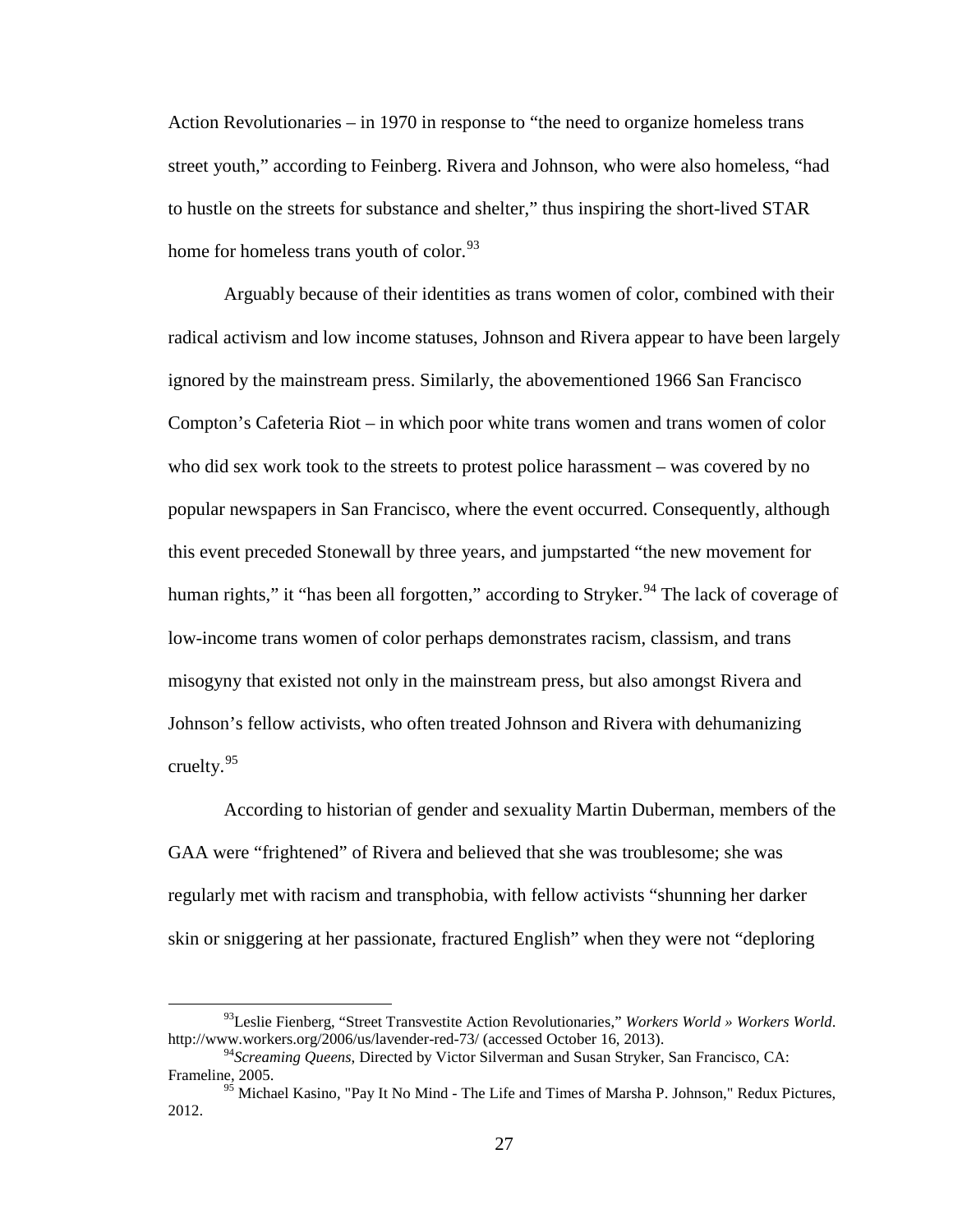her rude anarchism as inimical to order or denouncing her sashaying as offensive to womanhood."<sup>[96](#page-32-0)</sup> Frequently facing arrest and engaging in drug dealing and sex work, Rivera was hardly popular with middle-class gay men and lesbians who lived in a world that was "inaccessible to people like Sylvia Rivera" and Marsha P. Johnson, as argued by Rudaclille.[97](#page-32-1)

Thus, the two women were hardly "poster-children" for the gay or transgender movements, as they "were not respectable queers" due to the fact that they were poor trans women of color who survived as sex workers. Their politics – radical and confrontational, focusing on those who were most oppressed – also did not align with "a gay movement turning its focus onto integration into capitalist society," according to Ehn Nothing.[98](#page-32-2) In this context, it makes sense not only that Rivera and Johnson would be excluded from mainstream coverage, which, as discussed previously, focused on relatively apolitical white trans women, but also from the pages of publications such as *The Advocate*.

The coverage that Rivera did receive from a mainstream newspaper was a 1973 *New York Times* article. The article "10 Gay Activists Are Seized in City Hall" referred to Sylvia Rivera with masculine pronouns and detailed that five men and five women of the GAA were arrested for loudly protesting a City Council meeting. Under a subsection of the article labeled "Threats Are Revealed," Sylvia Rivera was described as a twentytwo year old "male dressed in a woman's pants suit" who was detained "on disorderly

<sup>96</sup> Martin Duberman, *Stonewall (New York, N.Y., U.S.A.: Dutton, 1993),* 235-6*.* 97Rudaclille, 157.

<span id="page-32-2"></span><span id="page-32-1"></span><span id="page-32-0"></span><sup>98</sup>Ehn Nothing, "Introduction: Queens Against Society," in *Street Transvestite Action Revolutionaries: Survival, Revolt, and Queer Antagonist Struggle*," Untorelli Press, 3-11.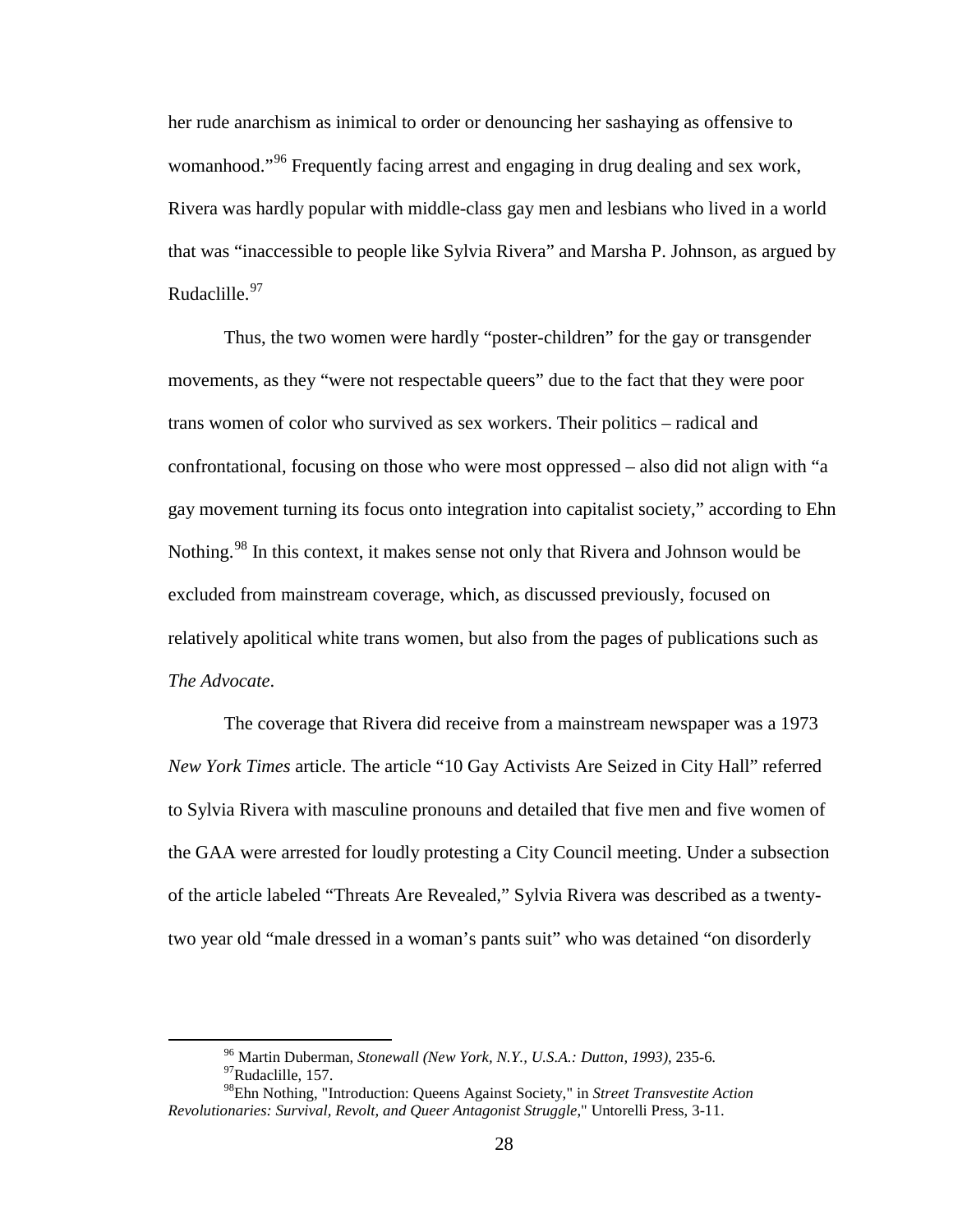conduct charges," and her address was published.<sup>[99](#page-33-0)</sup> This was nothing new, as mainstream coverage had long covered bar raids, publishing both addresses and names of those who were arrested and presumably outing them. [100](#page-33-1) Thus, as indicated above, *The New York Times* undoubtedly regarded Rivera as a "threat" to gender and sexuality norms.

*The Advocate*, too, neglected to publish stories featuring Rivera, only referencing her occasionally, while apparently ignoring Johnson entirely.<sup>[101](#page-33-2)</sup> A 1971 article "GLF center becomes third world," without discussing Rivera and Johnson, referenced their organization STAR and a fight that broke out between STAR members and "several women on the Work Collective that ran the [Gay Community Center]" in Greenwich Village;<sup>[102](#page-33-3)</sup> another article detailed that Rivera and two others had been found "guilty of harassment" for pushing and shoving a police detective during a December  $14<sup>th</sup>$  "incident" at the Suffolk County district attorney's office in… Long Island," in which the group of activists "charged that they were beaten in an unprovoked attack by police;"<sup>[103](#page-33-4)</sup> another article referred to the "sequined jump-suited Rivera" as "Ray 'Sylvia' Rivera" while using masculine pronouns and describing "a confused, bitter wrangle over… the rights of transvestites;" a final article, wherein Rivera's identity was questioned with quotation marks again, was a letter-to-the-editor and rebuttal, with a reader clarifying his point of

<sup>99</sup> Edward Ranzal, "10 Gay Activists Are Seized in City Hall," *New York Times (1923-Current* 

<span id="page-33-2"></span><span id="page-33-1"></span><span id="page-33-0"></span>*File)*, May 1, 1973.<br><sup>100</sup> Mecca, "Gay Liberation Media," 295.<br><sup>101</sup> I utilized the *LGBT Life* database to maximize my searches for Rivera and Johnson and yielded<br>only a few results for Rivera.

<sup>&</sup>lt;sup>102</sup> Edith Dobell, "GLF center becomes third world," *The Advocate*, July 7-20, 1971, UNLV

<span id="page-33-4"></span><span id="page-33-3"></span>Special Collections, 4.<br><sup>103</sup> "3 convicted in Long Island incident," *The Advocate*, June 7, 1972, Interlibrary Loan Services, 14.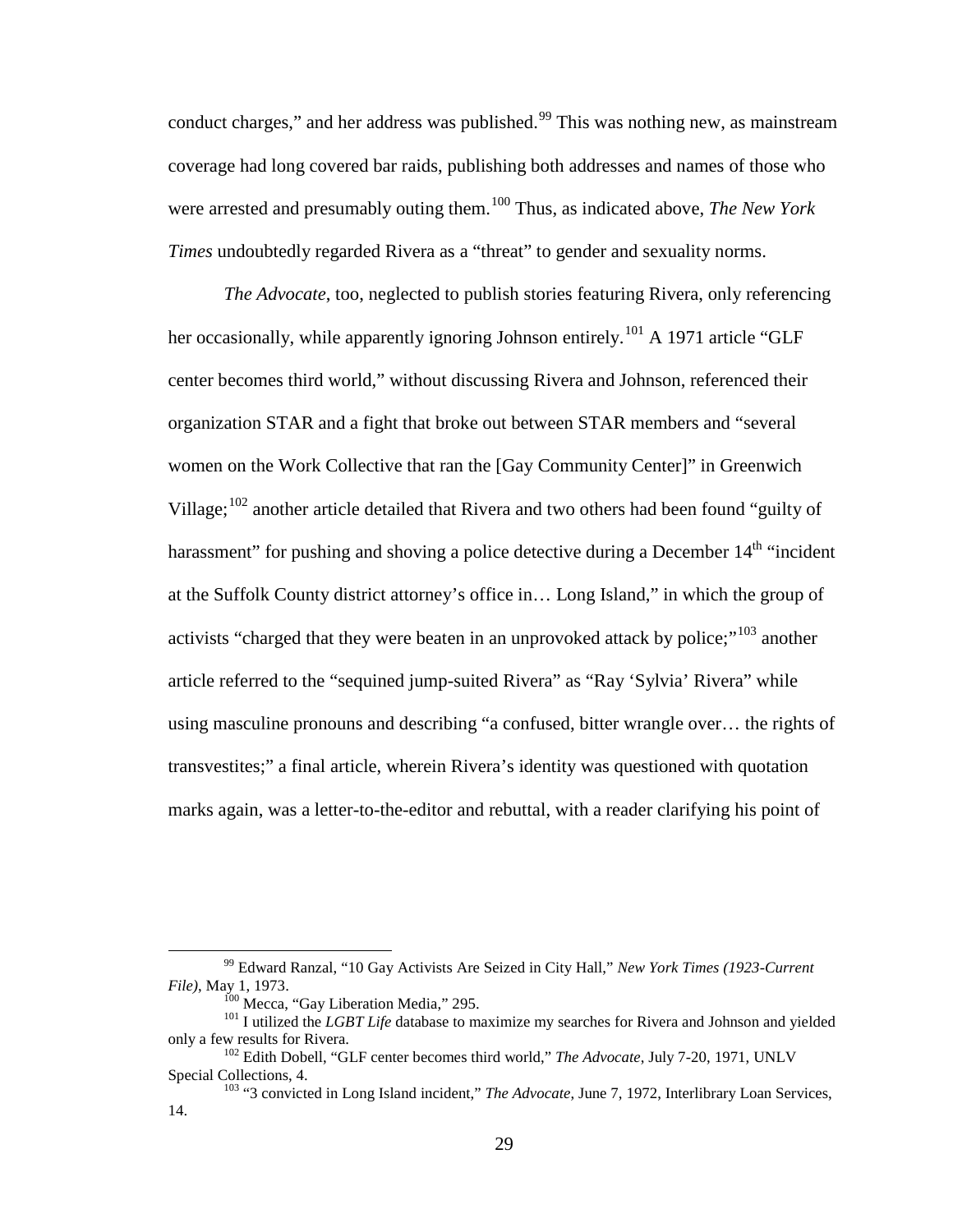view on his fight with "Ray 'Sylvia' Rivera," in which he expressed hope that he would never have to be on all fours following a fight with "any man or '[w]oman."<sup>[104](#page-34-0)</sup>

A common thread between all of these articles is that in each one, Rivera – and perhaps Johnson, though she does not appear to have garnered media attention – is entangled within a scuffle. In other words, Rivera did not shy away from confrontation and quarrel when her beliefs were at stake. According to reporter and artist Erik Peterson, Rivera was often "abused by the male power base she fought for:" she was "repeatedly used to front possibly dangerous demonstrations, and then shunted aside by assimilationist 'leaders' when the press appeared."[105](#page-34-1) Thus, Rivera's identity and behavior contradicted the actions that befit 'acceptable' trans identities and norms of femininity, and she was in turn marginalized by fellow activists within her movement, including lesbians in GLF who did not feel comfortable referring to Rivera as "she." Rivera's comrades being uncomfortable using her chosen pronouns preceded an event in 1973"that would take Rivera out of the movement for the next two decades," according to Shepard. $106$ 

During the 1973 commemoration of Stonewall in New York, "Marsha and Sylvia rushed onto the stage and grabbed the mic" in order to encourage the audience "to march past the city's detention center" in order to support trans sex workers "who had been

<span id="page-34-0"></span><sup>104</sup> Walter Parsons Doran, "Not quite that way, John," *The Advocate*, Sept. 12, 1973, UNLV Special Collections, 37.<br><sup>105</sup> Erik Peterson, "Walking in Sylvia's Pumps," *Windy City Times*, Oct. 2, 2013, *LGBT LIFE* 

<span id="page-34-1"></span>database, 14. <sup>106</sup> Benjamin Shepard, "Sylvia and Sylvia's Children: A Battle for Queer Public Spaces," in *That's* 

<span id="page-34-2"></span>*Revolting! Queer Strategies for Resisting Assimilation*, ed. Mattilda Bernstein Sycamore (New rev. and expanded ed. Brooklyn: Soft Skull Press :, 2008), 98-100.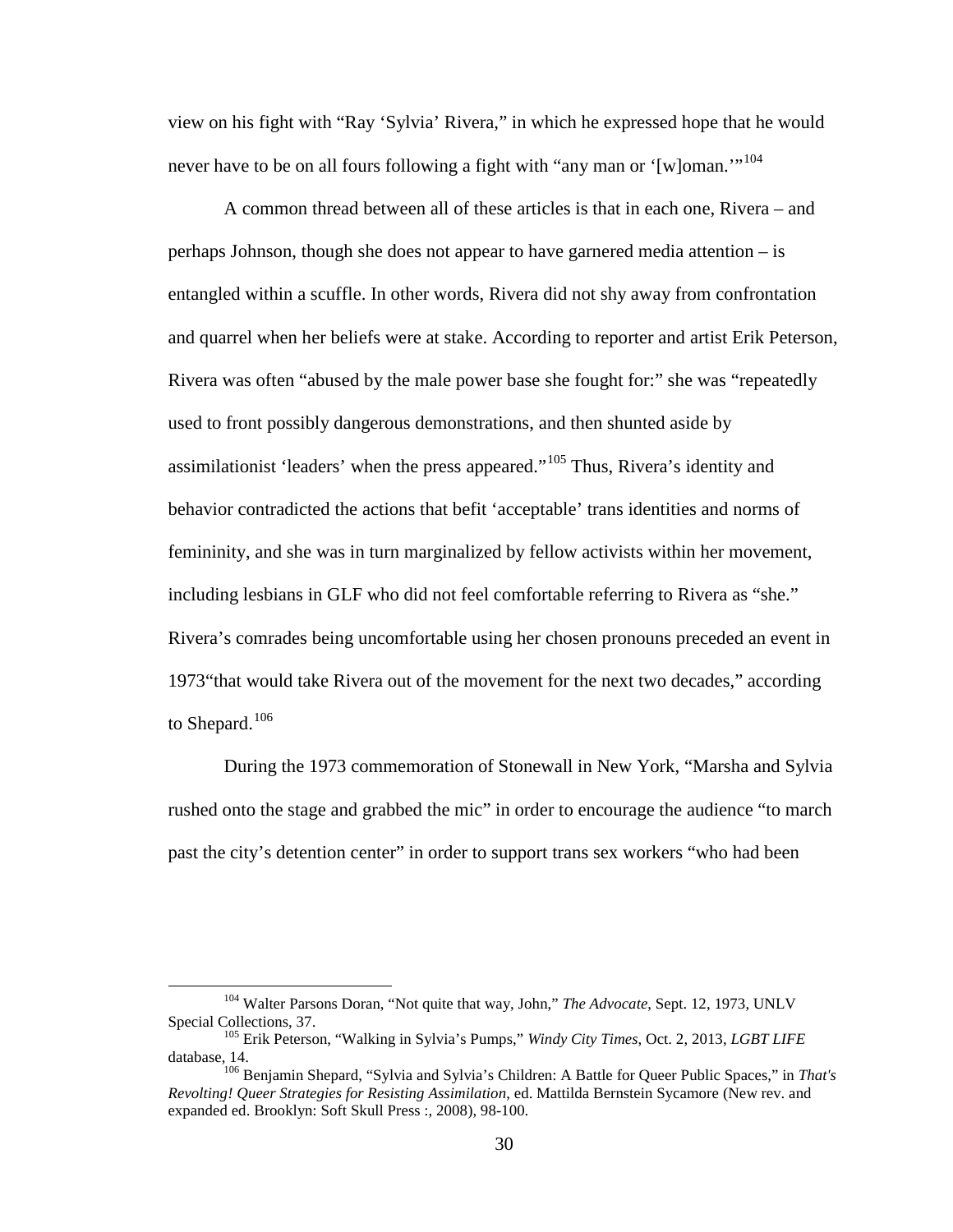arrested the night before on  $42<sup>nd</sup>$  Street."<sup>[107](#page-35-0)</sup> The organization Lesbian Feminist Liberation, with Jean O'Leary at the helm, was incensed that drag queens were performing and passed out flyers that voiced their opposition to trans women, who they referred to as "female impersonators." In her experience with wrestling for the microphone, and getting hit with it, Rivera lamented that the middle-class audience did not care about the arrests and discriminations faced by trans people. She expressed having "to battle my way up on stage and literally get beaten up and punched around by people I thought were my comrades," articulating the extent of her marginalization within her own community.<sup>[108](#page-35-1)</sup> However, some lesbians accepted and respected her, something that Marsha P. Johnson attested to.<sup>[109](#page-35-2)</sup> In a 1972 interview that appeared in *Out of the Closets: Voices of Gay Liberation,* Johnson wrote that she felt "oppressed by our gay brothers," whereas gay sisters – such as members of the Daughters of Bilitis – were often "warm."<sup>[110](#page-35-3)</sup> However, "the angry denunciation of Sylvia by GAA's Jean O'Leary ... for 'parodying' womanhood was more typical of how movement women responded," according to Duberman.<sup>[111](#page-35-4)</sup>

Angela K. Douglas, the previously-mentioned founder of the Transsexual Action Organization (TAO), came to the defense of Rivera in an article for *The Advocate* called, "Transsexuals, transvestites 'getting it together.'" Douglas, a white trans woman, denounced the "attacks on transsexualism and transvestism made by lesbian feminist

<span id="page-35-0"></span>107Tommi Avicolli Mecca, "Marsha P. Johnson: New York City Legend," in *Smash the Church, Smash the State!: The Early Years of Gay Liberation*, ed. Tommi Avicolli Mecca (San Francisco, Calif.: City Lights Books, 2009), 261-2.<br><sup>108</sup> Benjamin Shepard, "From Community Organization to Direct Services: The Street Trans

<span id="page-35-1"></span>Action Revolutionaries to Sylvia Rivera," *Journal of Social Service Research,* Oct. 11, 2012,99.

<sup>&</sup>lt;sup>110</sup>"Rapping with a Street Transvestite Revolutionary," in *Out of the Closets: Voices of Gay* 

<span id="page-35-4"></span><span id="page-35-3"></span><span id="page-35-2"></span>*Liberation*, eds. Karla Jay and Allen Young (New York: Douglas Book Corporation, 1972), 114. <sup>111</sup>Duberman, 236.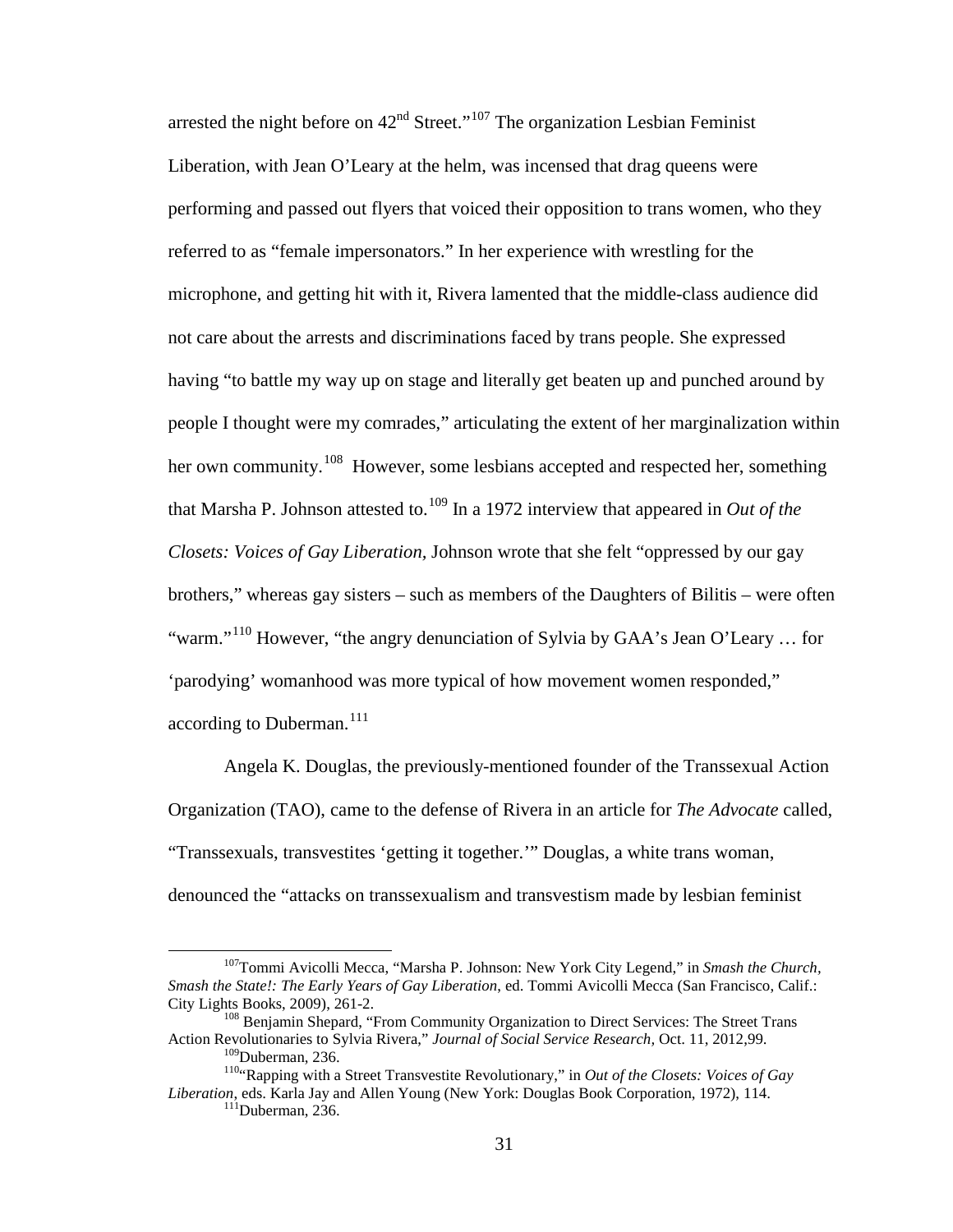leaders, such as Jean O' Leary." She continued to note that Rivera and Johnson's STAR was "the most militant of all" trans groups that had formed, writing that they attempted "to join a picket line in support of Communist Angela Davis" at one point. In addressing the mistreatment and silencing of trans people within the gay movement, Douglas wrote that "[g]ays have conveniently forgotten that most of the people involved in" the Stonewall Riots "were transsexuals and transvestites," making it an injustice that many organizers of Pride events were now attempting to prevent trans people from participating. Douglas powerfully concluded her article with the following remark: "it is encouraging to find so many transsexuals and transvestites willing to tear down the crosses which were used to burn and crucify Joan of Arc and Christine Jorgensen, among countless others, and beat their oppressors over the head with them."<sup>[112](#page-36-0)</sup> In other words, trans people were beginning to organize and rebel against their secondary statuses within the gay liberation movement.

It is notable that Douglas, perhaps because of her race, reinforcement of white supremacy, $113$  and less 'radical' politics was given a platform in which she could write about trans issues in *The Advocate*, as this was a privilege that Rivera and Johnson presumably did not receive*.* In addition, within TAO's publications *Moonshadow* and *Mirage*, information about STAR, Sylvia Rivera, and dissatisfaction with the gay movement and lesbian feminists pervaded the newsletters. In an August 1973 publication

<span id="page-36-0"></span>112Angela K. Douglas, "Transsexuals, transvestites 'getting it together,'" *The Advocate*, Nov 7,

<span id="page-36-1"></span><sup>&</sup>lt;sup>113</sup> Susana Peña, "Gender and Sexuality in Latina/o Miami: Documenting Latina Transsexual Activists," in *Historicising Gender and Sexuality, ed. Kevin P. Murphy (Malden, MA: Wiley-Blackwell, 2011), 233-4.* According to Peña, TAO relocated to Miami, Florida in 1972, and several Latinas – including Tara Carn, Kimberly Elliot, and Tisha Goudie – played paramount roles within the organization, "often serving in leadership positions, appearing in pictorials in the organization's publications, and representing TAO in interviews with mainstream media." However, Douglas used "racist language freely when harassed and provoked by blacks and Latinos" and seemed "to view Cubans and Latinas with both a desiring and despising gaze," making her a problematic figure.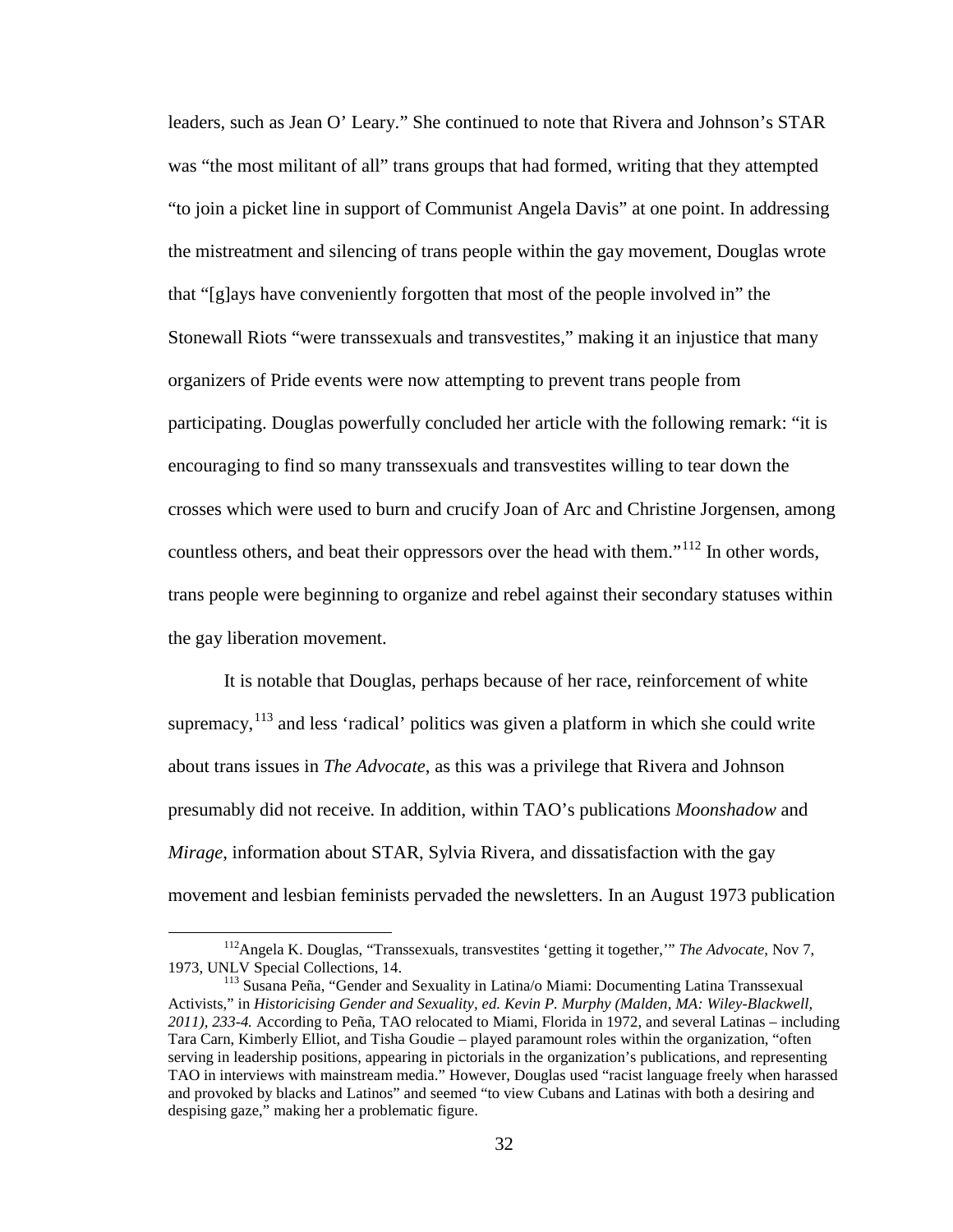of *Moonshadow*, for example, the newsletter praised Rivera for her actions at the parade, in which she "denounced the Gay Liberation movement" and "spoke about the oppression of transsexuals" against the wishes of those who sought to sideline her.<sup>[114](#page-37-0)</sup>

Douglas thus attested to the reality that trans women's roles in liberation often went without credit. With respect to Rivera and Johnson, the latter of whom was photographed by Warhol in 1974,  $115$  it is apparent that a mainstreaming gay liberation movement sought to diminish the roles they played in Stonewall and beyond. However, their refusal to accept silence – as evidenced by their continued activism – demonstrates a resilience that has contributed to their cementation and reestablished prominence within gay and transgender history.

#### V. Christine Jorgensen and Renée Richards

"Few Qualify for Sex Change Operation" blazed across the *Los Angeles Times* on February 26, 1979. The article centered on the plights of "thousands of sexually confused Americans," less than ten percent of whom were able to complete the years-long processes of medical evaluations and tests before being cleared for "transforming surgery." The article also noted the rampant suicides among those in the transsexual community, California's Court of Appeals requiring Medi-Cal to cover transitions, and the ACLU's representation of a trans woman who was denied Medi-Cal's coverage for transitions. However, tucked almost nonchalantly within the first paragraph of the article was the following reference: countless Americans "have seriously considered following Christine Jorgensen's example and are switching sexes."

<span id="page-37-0"></span><sup>&</sup>lt;sup>114</sup> "Star," Moonshadow, Transsexual Action Organization, Aug 1973, ONE National Gay & Lesbian Archives.

<span id="page-37-1"></span><sup>&</sup>lt;sup>115</sup> Leslie Feinberg, *Transgender Warriors: Making History from Joan of Arc to RuPaul* (Boston: Beacon Press, 1996), 131.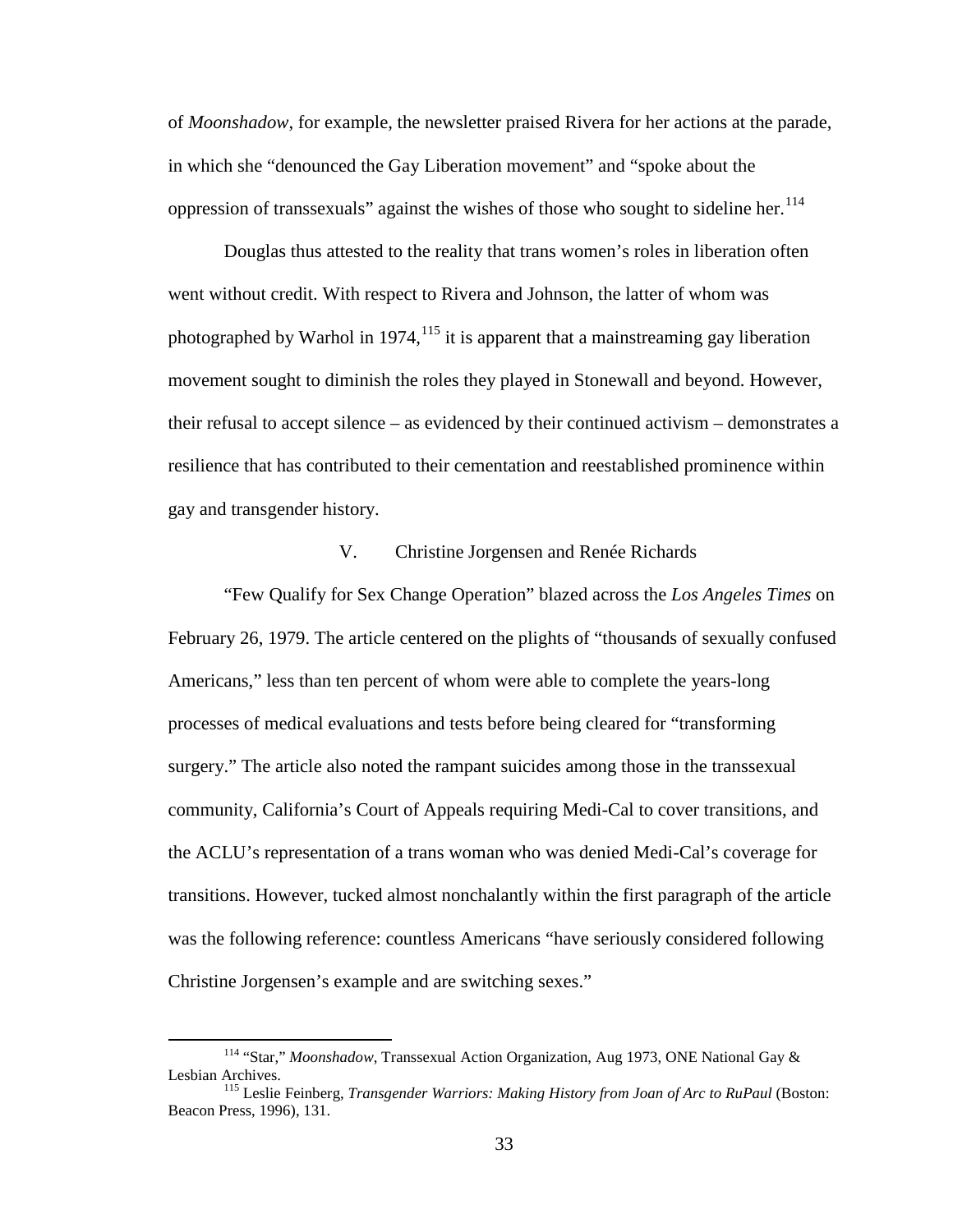This article is important in a multitude of ways. First and foremost, it reflects that transgender people were fighting for representation and certain rights – as exemplified by the ACLU's advocacy on behalf of a trans woman – in the legal sphere by the late 1970s. The article also represents the media's ongoing fascination with transgender people as a means to generate profits: as previously mentioned, the headline "sex change operation" is certainly attention-grabbing. Lastly, the almost casual mention of "Christine Jorgensen" within the article's first sentence, without elaborating much further, demonstrates Jorgensen's enduring presence in the media nearly thirty years later in the same newspapers that covered her return from Denmark – where she transitioned – in 1952.[116](#page-38-0)

However, while Jorgensen remained a media fixture until her death in 1989, her star power had diminished by the late 1960s, and she was semiretired by the 1970s. However, as indicated above, she continued to be a public presence, as her charm delighted audiences.<sup>[117](#page-38-1)</sup> According to Communication scholar David Serlin, Jorgensen had little desire to engage in radical activism and did not want "to push the cultural envelope beyond her belief that" individuals should transition "under the right conditions… to make themselves feel more whole." As a result, in decades characterized "by the civil rights and women's and gay liberation movements," Jorgensen was "less interesting." $^{118}$  $^{118}$  $^{118}$ 

Although Jorgensen arguably triggered transgender activism, she was a "moderate," according to historian of gender and sexuality Joanne Meyerowitz, and

<span id="page-38-0"></span><sup>116</sup> Paul Jacobs, "Few Qualify for Sex Change Operation," *Los Angeles Times (1923-Current File)*, February 6, 1979.<br><sup>117</sup>Meyerowitz, *How Sex Changed,204, 281. 118 David Serlin, <i>Replaceable You: Engineering the Body in Postwar America* (Chicago:

<span id="page-38-2"></span><span id="page-38-1"></span>University of Chicago Press, 2004), 198-9.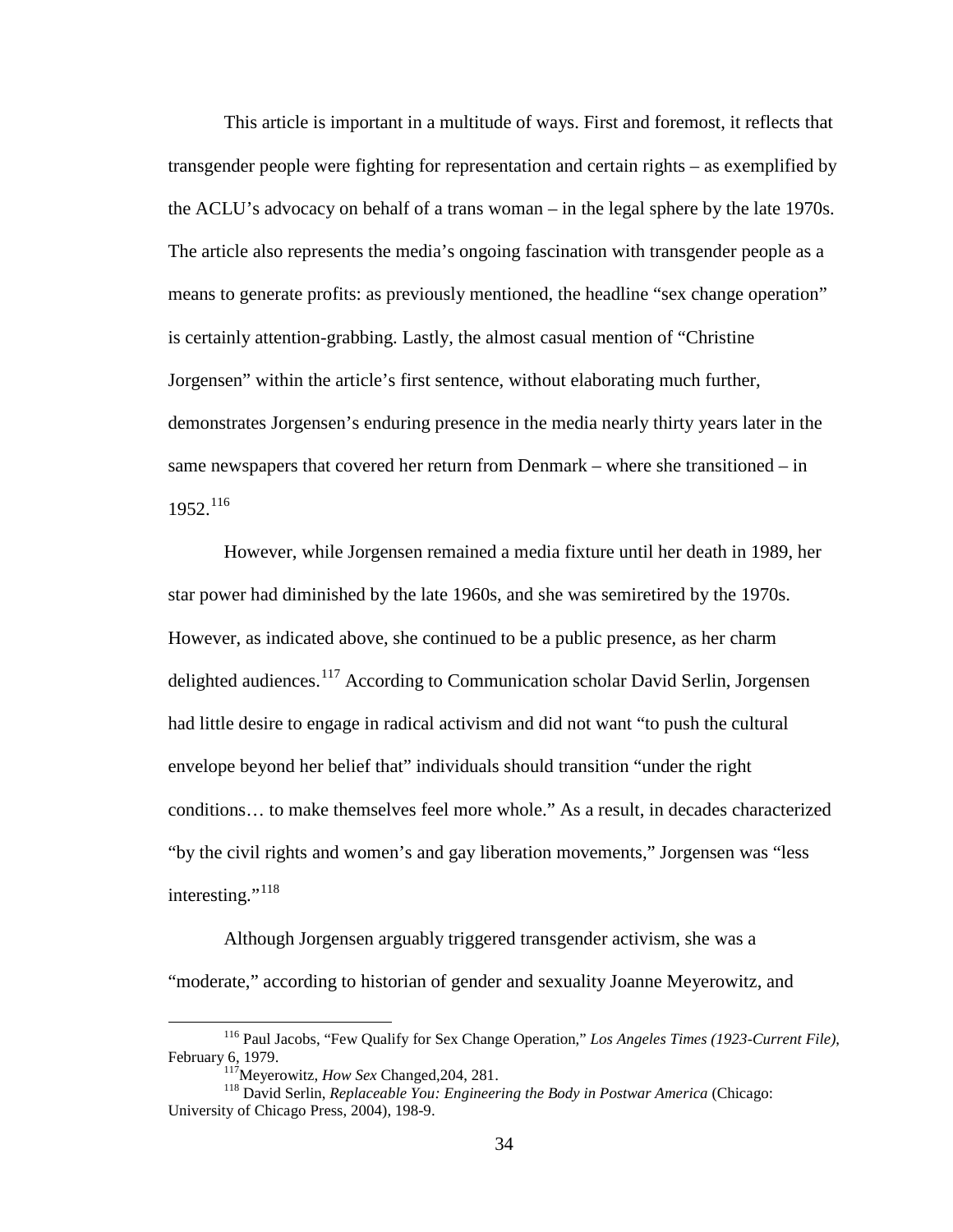"distanced herself from the women's movement." Though she spoke on behalf of gay rights in the latter portion of the 1970s, her rise to fame and maintenance of her celebrity was arguably because her presence was not consciously political and was – in spite of sensationalist headlines – meticulously conservative.<sup>[119](#page-39-0)</sup> As previously mentioned, Jorgensen's rise to fame was propelled largely because of her "embodiment of the norms of white womanhood," such as "domesticity… heterosexuality," and "middle-class respectability," according to Skidmore.<sup>[120](#page-39-1)</sup>

For example, when Jorgensen released her autobiography in 1967 (it sold nearly 450,000 copies),  $^{121}$  $^{121}$  $^{121}$  she wrote about her initial disgust and repulsion to homosexuality.<sup>[122](#page-39-3)</sup> Also, in a 1970 interview in the *Washington Post*, Jorgensen discussed her belief that no "woman should be allowed to have more than two children," as well her opinion that women's liberation would be a mistake "if poppa stays home with the kids while momma earns the living," for "[i]f we liberate that far we will lose the art of being a woman."<sup>[123](#page-39-4)</sup> Thus, Jorgensen often expressed views that were antithetical to the ideas of certain activist movements at the time, such as feminism.

While her name in *The Advocate* was apparently not an uncommon occurrence, judging by several articles she appeared in, she spoke candidly with the newspaper in a lengthy 1978 interview, a privilege that Rivera and Johnson were apparently not privy to. In the article, she expressed that gay activists should not "be way-out and weird," because "the movement doesn't need it" and is actually hindered by radicals. It is perhaps this

<span id="page-39-1"></span><span id="page-39-0"></span><sup>&</sup>lt;sup>119</sup>Meyerowitz, *How Sex Changed*, 20, 281.<br><sup>120</sup> Emily Skidmore, "Constructing the "Good Transsexual": Christine Jorgensen, Whiteness, and Heteronormativity in the Mid-Twentieth-Century Press," *Feminist Studies* 37, no. 2 (Summer 2011), 270, 271-5.<br><sup>121</sup>Meyerowitz, *How Sex Changed*, 16.<br><sup>122</sup>Skidmore, 277.<br><sup>123</sup> Sally Quinn, "Christine: Explaining Transsexualism," *The Washington Post, Times Herald* 

<span id="page-39-4"></span><span id="page-39-3"></span><span id="page-39-2"></span>*<sup>(1959-1973),</sup>* July 8, 1970.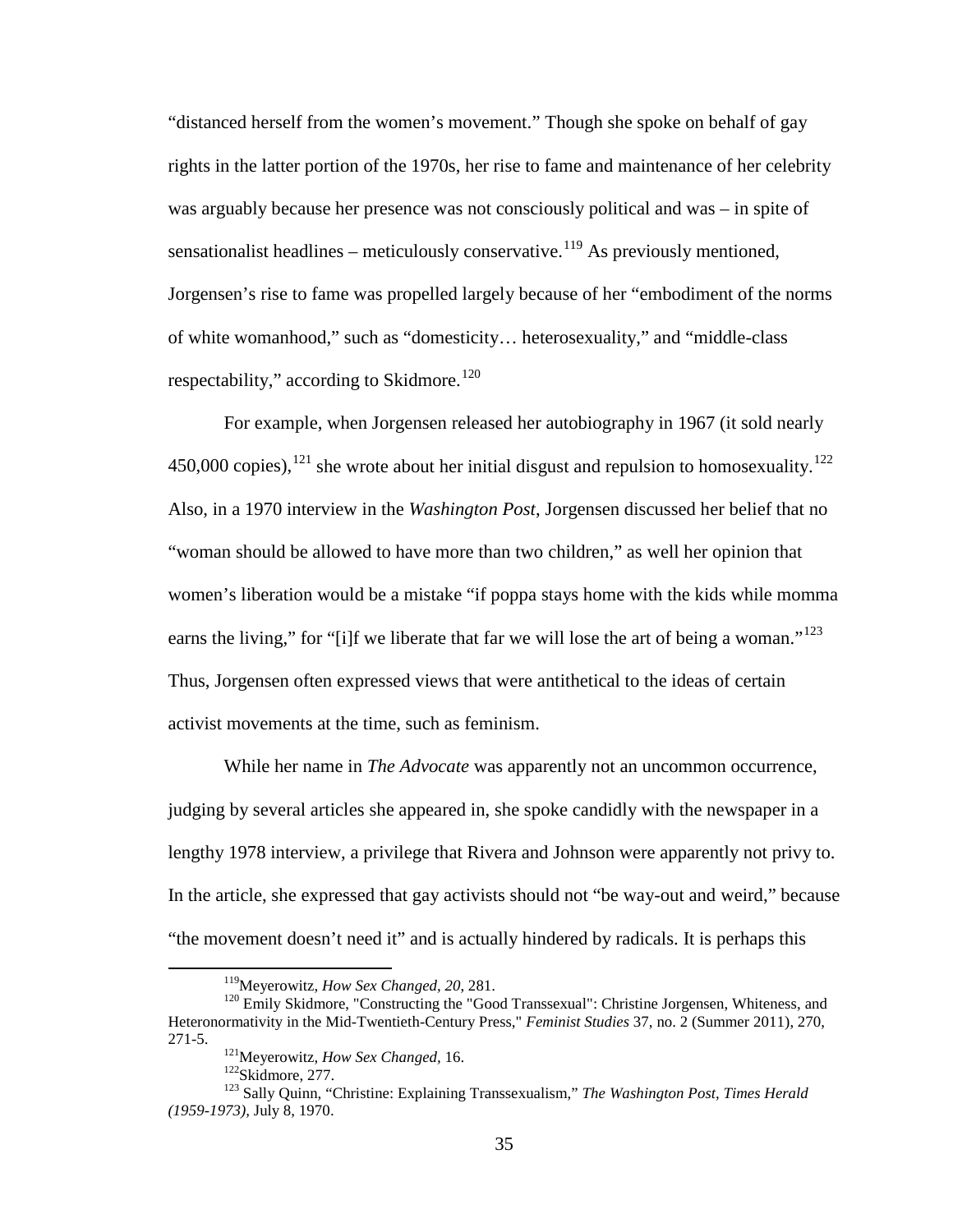quote that best identifies why she was an excellent candidate to feature in both mainstream and gay and lesbian publications: she was not "disturbing the peace" and outwardly criticizing racist, sexist, and homophobic structures, unlike Rivera, Johnson, and other activists.<sup>[124](#page-40-0)</sup> In other words, she represented conservative, assimilationist ideals, something that had allowed her to rise to fame in the first place. Therefore, well into the 1970s, Jorgensen remained a conservative figure. Her status quo-preserving opinions, combined with her middle-class origins, whiteness, and heterosexuality, thus helped to cement her celebrity status.<sup>[125](#page-40-1)</sup> When asked about Renée Richards, highlighting the comparisons between the two women that were relatively common in press publications, Jorgensen replied, "I've never met her," as "we don't have a convention of transsexuals."<sup>[126](#page-40-2)</sup>

Indeed, several articles – such as the *Los Angeles Times'* 1979 article "Sex Change Surgery Value Questioned" – directly compared Jorgensen and Richards, highlighting that Jorgensen's name was still well-known and that she was the one who supposedly popularized transitioning, while Richards represented "[t]he most recent case to receive publicity." The article revealed that Johns Hopkins Hospital had stopped sexual reassignment surgeries due to data that supposedly indicated that "[t]ranssexuals who undergo sex-change operations do not necessarily live happier or more successful lives than those who do not," also indicating that hospitals were the gatekeepers of transitions and the arbitrators of how trans people could alter their own bodies.<sup>[127](#page-40-3)</sup>

<span id="page-40-0"></span><sup>&</sup>lt;sup>124</sup> David Galligan, "A Silver Jubilee (Of Sorts): Christine Jorgensen," *The Advocate*, Dec. 27, <sup>125</sup> Skidmore, 270.

<span id="page-40-3"></span><span id="page-40-2"></span><span id="page-40-1"></span><sup>&</sup>lt;sup>126</sup>Galligan, 52.<br><sup>127</sup> Bill Stall, "Sex Change Surgery Value Questioned: Transsexuals Who Do Without It Can Also Adjust, Hopkins Study Finds," *Los Angeles Times*, Aug. 16, 1979, *ProQuest Historical Newspapers: Los Angeles Times (1881-1990)*, B20.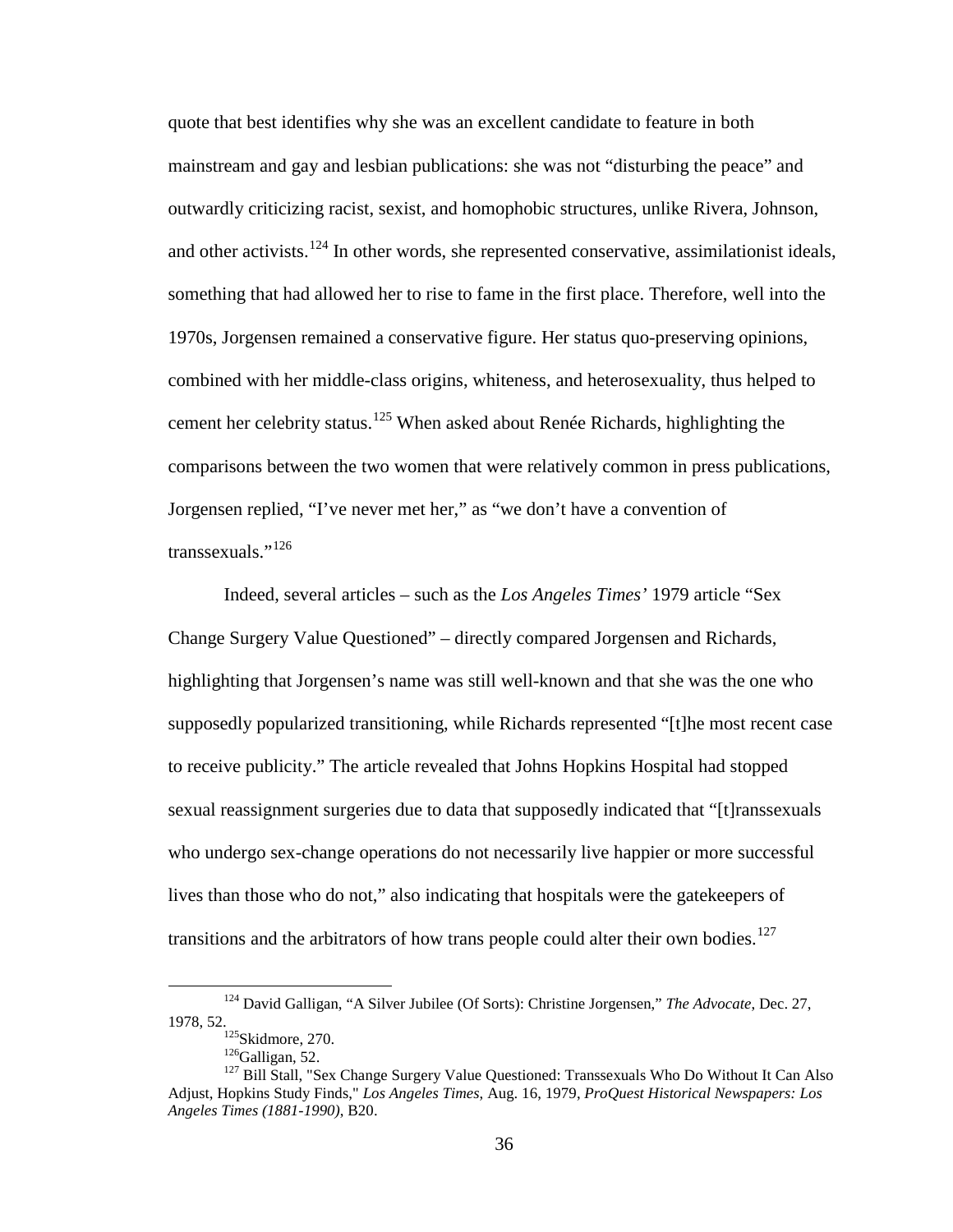According to Renée Richards in her second autobiography *No Way Renée*, she "was one of the most famous people in the world" in 1976, with the paparazzi constantly trailing her every move. They were "hungry for any photo, the less flattering the better," though she conceded that the mainstream press was sometimes better. Richards, as a result of her status as "an international phenomenon," was featured in publications with high readerships, including *Sports Illustrated, People, Newsweek, and Time*. She also wrote about Christine Jorgensen in her autobiography, noting that she sought out the surgical expertise of Dr. Harry Benjamin, the infamous doctor who had worked with Jorgensen previously "and had coined the term 'transsexual.'" Richards also noted that, prior to transitioning, she "got a look at what American culture had in store for a modern Lili Elbe," referring to early press coverage of Christine Jorgensen. Frankly discussing her disappointment with Jorgensen's coverage, she expressed that Jorgensen "had little to fall back on but her notoriety, and she succumbed to the temptation to exploit her fame" by working as a nightclub performer. Richards would "cringe" when she saw a swimsuitclad Jorgensen spread in a magazine, and she recalled the terrible jokes that denounced Jorgensen's name. Thus, Richards candidly insisted that the press coverage surrounding Jorgensen – and the consequent mocking of her identity – contributed to her stifling her identity as a trans woman for as long as she could.<sup>[128](#page-41-0)</sup>

As a white, Yale-educated trans woman, Richards was also privileged in comparison to contemporaries Sylvia Rivera and Marsha P. Johnson. Reinforcing conservative values of American patriotism and individualism, and thus claiming space within the realm of acceptable transsexuality, she wrote that her "unusual pursuit of the

<span id="page-41-0"></span><sup>128</sup> Renée Richards, *No Way Renée: The Second Half of my Notorious Life* (New York: Simon & Schuster, 2007), 1, 15, 74-6.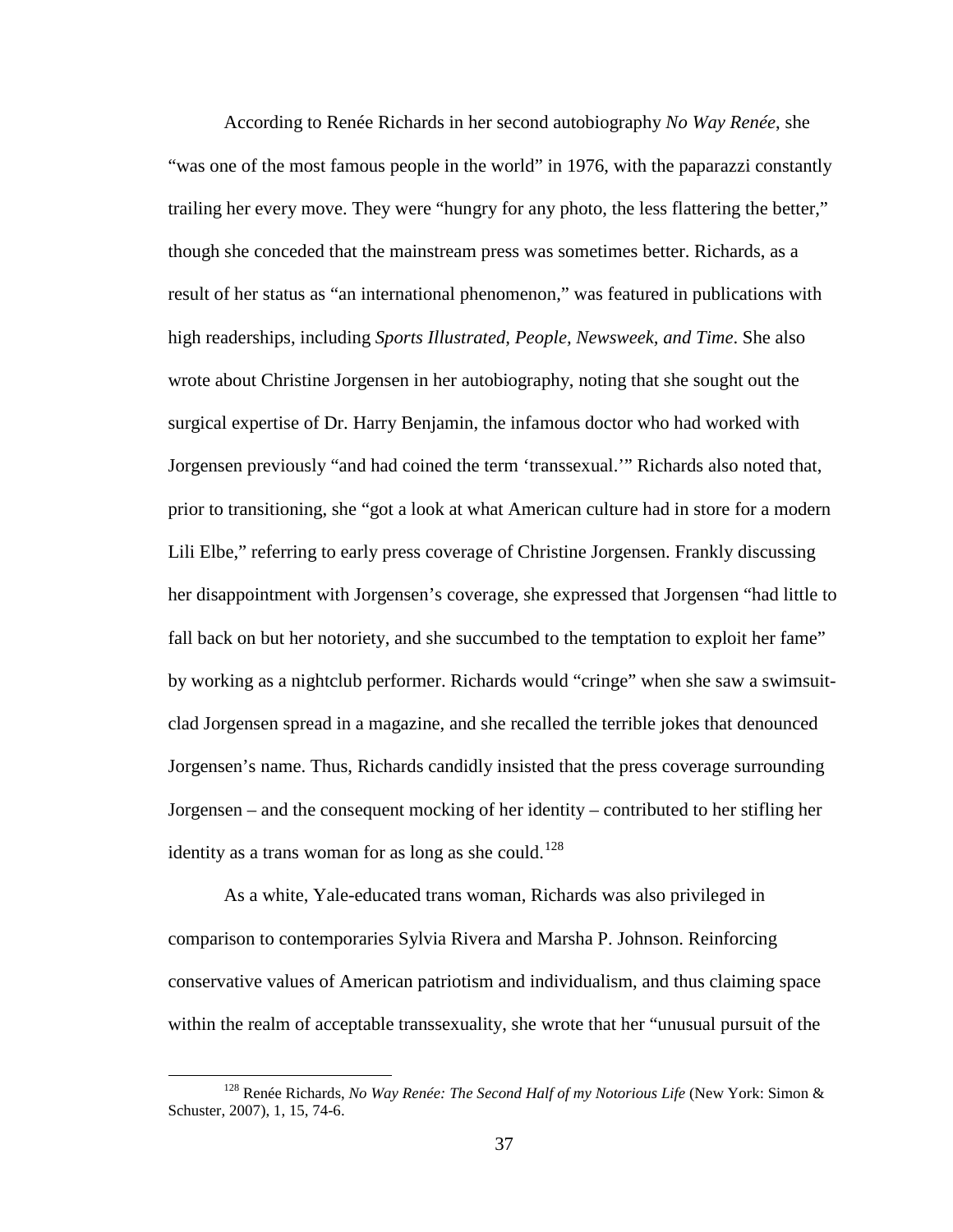American Dream" involves "us to make ourselves the most we can," something that her "immigrant family embraced and realized."<sup>[129](#page-42-0)</sup> These outward expressions of American individualism perhaps contributed to her widespread appearance within mainstream newspapers, including the *New York Times* and the *Los Angeles Times*.

In addition, her name was frequently situated within *The Advocate*. The 1976 article "Transsexuals: Looking For an Honest Reflection," which later received a letterto-the-editor from the Erickson Educational Foundation in support of the "open-minded, thoughtful" content,  $130$  referred to Richards as once being "a prominent, male eye surgeon" who is now competing in women's tennis and is surrounded by "a circus-like atmosphere of television cameras and international press." The article continued to highlight a cruel headline that followed her defeat in a game: "A Tennis First: Transsexual Tears."

As indicated above, then, Richards inspired harsh criticism from several writers. For example, "How Inalienable Are One's Rights?" was an article that appeared in *The Washington Post* in 1976, and it implied that Richards was a self-centered "freak" for her desire to transition.<sup>[131](#page-42-2)</sup> Further, an article that appeared during the same year in the feminist news journal *Off Our Backs* referenced Renée Richards and concluded with a critical, transphobic question: "why don't transsexuals work towards change in the definition of sex appropriate behavior," as opposed to transitioning? This article thus demonstrated that many feminists were not allies of the transgender community, and it also illuminates the polarizing effect that Richards had while pursuing her right to play

<span id="page-42-2"></span><span id="page-42-1"></span><span id="page-42-0"></span><sup>&</sup>lt;sup>129</sup>Ibid., 5.<br><sup>130</sup> Thompson, 14.<br><sup>131</sup>Ellen Goodman, "How Inalienable Are One's Rights?" *The Washington Post (1974-Current File)*, August 31, 1976.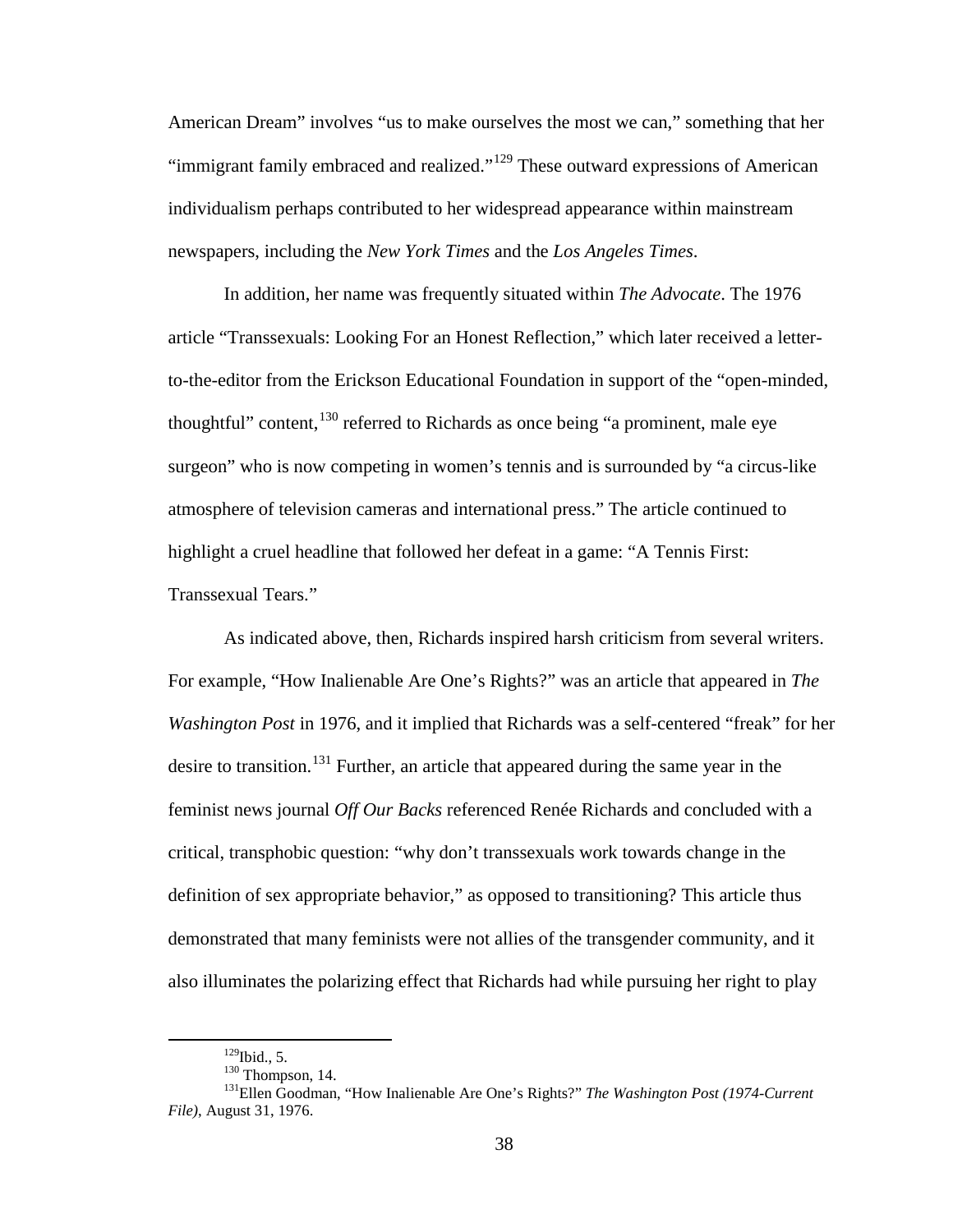women's tennis.<sup>[132](#page-43-0)</sup> In addition to Richards provoking debate as to whether or not it was "fair" for her to compete with other women, <sup>[133](#page-43-1)</sup> trans-misogynistic feminists struggled with perceived threats to women's spaces.  $134$ 

Gloria Steinem published an article that detailed "Renee Richards forc[ing] transsexualism into the public mind" in *Ms*. in February 1977 and, after expressing that feminists should feel uncomfortable with transsexuality, concluded with the transphobic question, "if the shoe doesn't fit, must we change the foot?"[135](#page-43-3) In addition, Olivia records, a women-for-women's music industry collective, hired Sandy Stone, a trans woman. This triggered a campaign amongst several feminists to oust Stone. For example, *Pearl Diver* published a 1977 article titled, "A Man is a Man," and it detailed that lesbian feminists "must be careful to recognize the wolf in sheep's clothing" in its reference to Stone.<sup>[136](#page-43-4)</sup> Feminist Robin Morgan, in a racist and transphobic narrative, compared transsexuality to blackface the same year.<sup>[137](#page-43-5)</sup>

In 1978, a year in which gay and lesbian Pride officials in New York attempted to ban trans people from annual celebrations due to the mainstream media's supposedly image-threatening focus on drag queens,<sup>138</sup> Virginia Prince's *Transvestia* published the article "Looking Toward Transvestite Liberation." The article addressed the "angry protestations in the feminist and other liberation movements across the country" with

<span id="page-43-0"></span><sup>&</sup>lt;sup>132</sup>Alice Henry and Vicki Leonard, "Transsexual Tennis," *Off Our Backs: A Women's Newsjournal*, Oct.31, 1976.

<span id="page-43-1"></span><sup>&</sup>lt;sup>133</sup> Charles Leroux, "The identity (XY) crisis," *Chicago Daily Tribune*, Aug 30, 1976, *ProQuest Historical Newspapers: Chicago Tribune* (1849-1989), B1.

<span id="page-43-2"></span><sup>&</sup>lt;sup>134</sup> According to Stryker's *Transgender History*, It is important to note that not all second wave feminists were hostile toward transgender people, such as *Lesbian Tide's* Jeanne Cordova (109).

<span id="page-43-3"></span><sup>&</sup>lt;sup>135</sup> Gloria Steinem, "If the shoe doesn't fit, change the foot," in *Outrageous Acts and Everyday Rebellions* (New York: Holt, Rinehart, and Winston, 1983), 209-210.

<span id="page-43-6"></span><span id="page-43-5"></span><span id="page-43-4"></span><sup>&</sup>lt;sup>136</sup> "A Man is a Man," *Pearl Diver*, May 1977, Interlibrary Loan Services, 19.<br><sup>137</sup> Robin Morgan, *Going too Far: The Personal Chronicle of a Feminist* (New York: Random House, 1977), 180-1.<br><sup>138</sup> Kasino, 2012.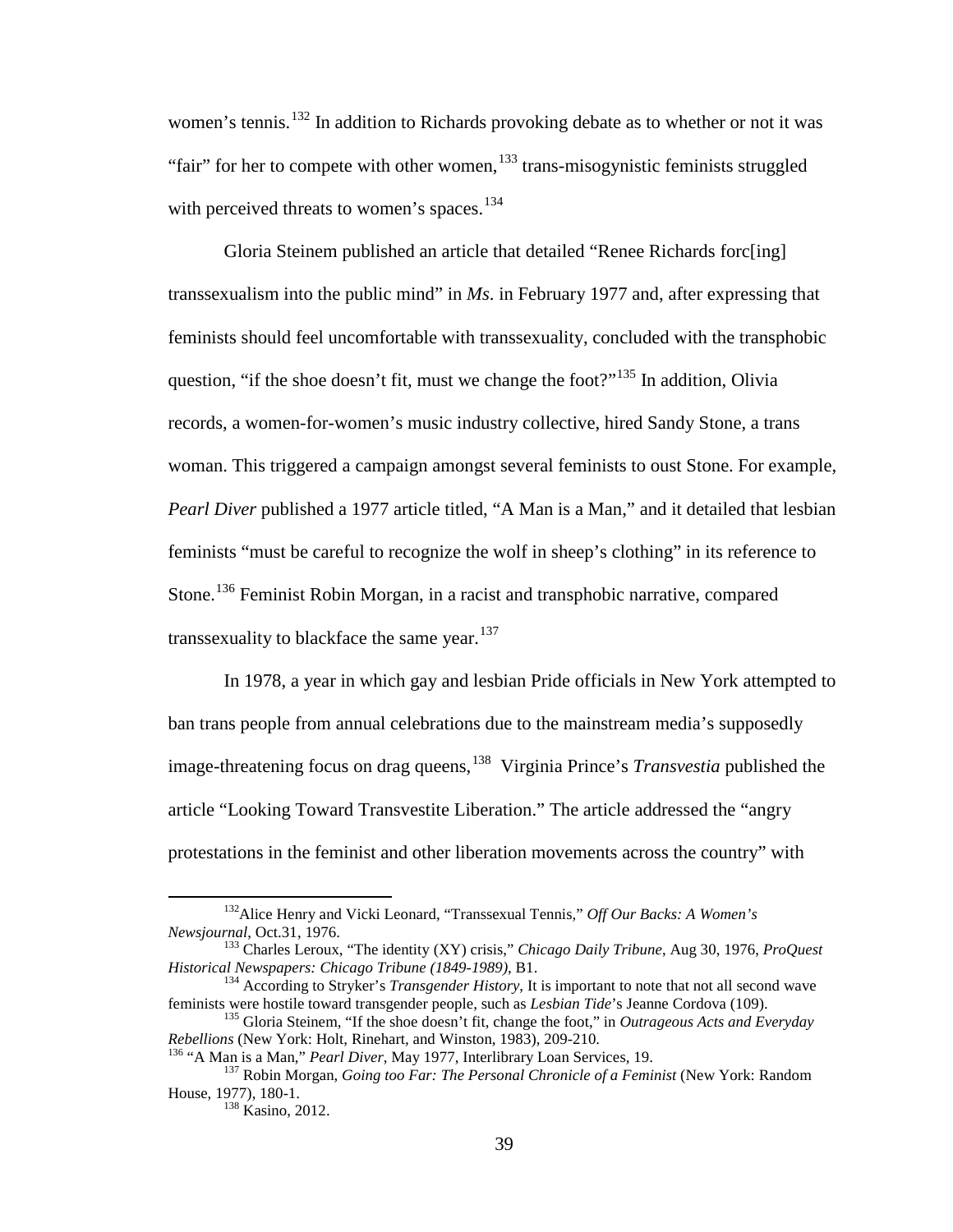respect to "male transvestites, drag queens, and female impersonators."<sup>[139](#page-44-0)</sup> That same year, in 1978, feminist scholar Mary Daly's *Gyn/Ecology* "elevated transphobia to a metaphysical level" with her assertion that transsexuality was "a 'necrophilic invasion' of vital women's space." Finally, in 1979, Daly's doctoral student Janice G. Raymond "consolidated the many strands of antitransgender discourse circulating within the feminist community" with her publication of *The Transsexual Empire: The Making of the She-Male*, according to Stryker.<sup>[140](#page-44-1)</sup> Referencing white, famous trans women Christine Jorgensen, Jan Morris, and Renée Richards, Raymond, a radical feminist and lesbian, began her narrative with the following obscene, objectifying quote: "It takes castrated balls to play women's tennis."[141](#page-44-2) Showcasing Raymond's appeal, *Sojourner*, a newspaper that focused on feminism, supportively reviewed *The Transsexual Empire* without critiquing its toxicity.<sup>[142](#page-44-3)</sup>

Thus, Richards' appearance in the media unintentionally contributed to a subsequent firestorm surrounding trans issues within the latter portion of the 1970s. Trans women, including Christine Jorgensen and Renée Richards, faced backlash and hatred for their identities. For example, *The Advocate* referred to Jorgensen as a "he-she" in a 1969 article, undoubtedly using language that was not uncommon in mainstream publications.<sup>[143](#page-44-4)</sup> This suggests that all trans women – even those with the most privilege – might better be thought of as occupying spaces on a spectrum of tolerability. In other words, Jorgensen and Richards' whiteness and heterosexuality made them attractive

<span id="page-44-0"></span>139Sheila Sullivan, "Looking Toward Transvestite Liberation," *Transvestia*, 1978, GLBT Historical Society, 41.<br><sup>140</sup> Stryker, *Transgender History*, 105.

<span id="page-44-3"></span><span id="page-44-2"></span><span id="page-44-1"></span><sup>&</sup>lt;sup>141</sup> Janice G. Raymond, The Transsexual Empire (London: Women's Press, 1980), xiii-xi.<br><sup>142</sup> Pat Harrison, "A Much-Needed Approach," *Sojourner*, May 1979, ONE National Gay &<br>Lesbian Archives, 19.

<span id="page-44-4"></span><sup>143 &</sup>quot;Reeling 'Round with Barry Daly – 'drags' in old Austria," *The Advocate*, Dec 1969, UNLV Special Collections, 23.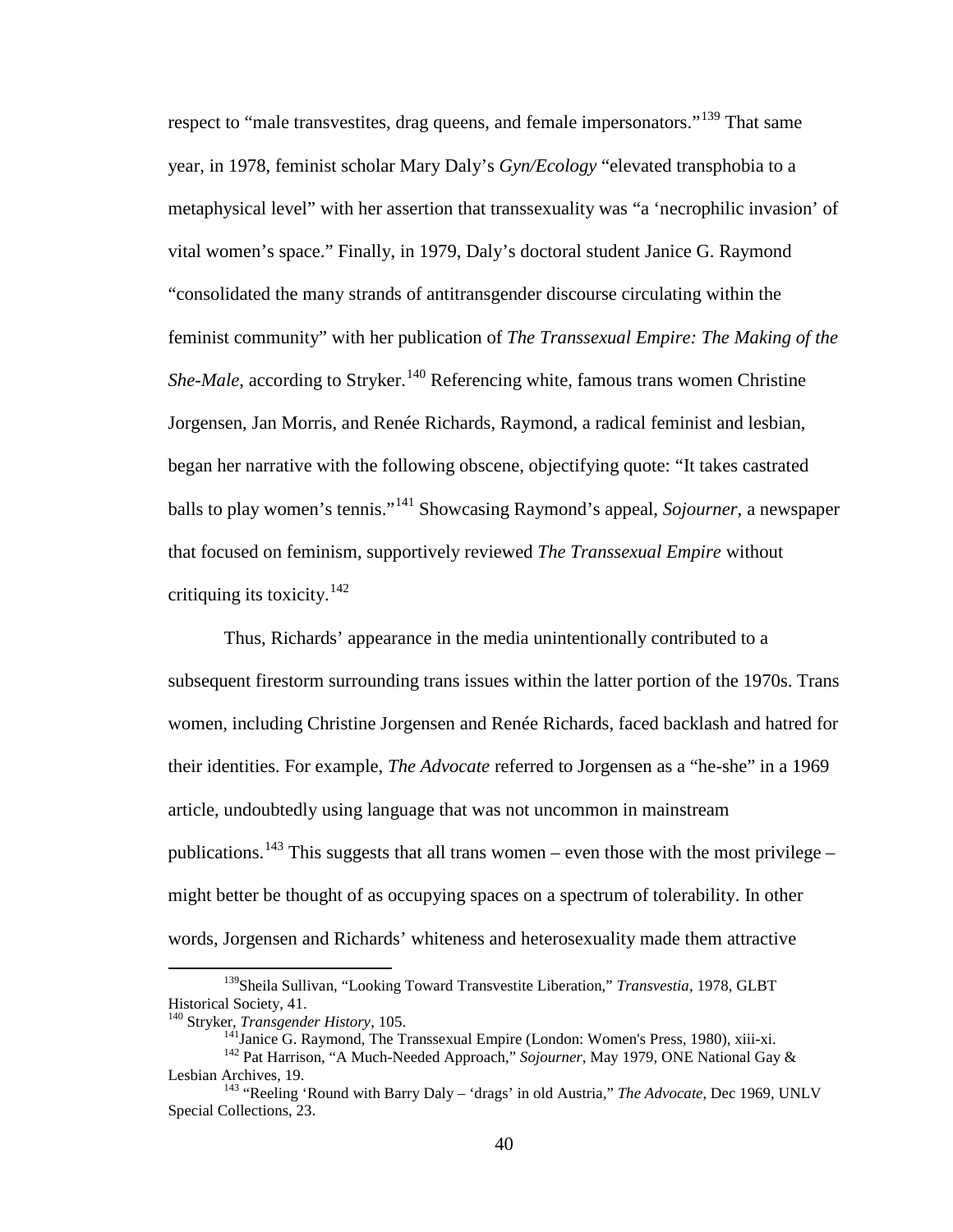media subjects to sensationalize, or "tolerable transsexuals," while still stigmatizing them. However, despite the negative publicity they often faced, their names were known and propagated because they fit within narrow prescriptions of acceptability. On the contrary, as demonstrated above, Rivera and Johnson challenged white supremacy, homophobia, and capitalism. Thus, they were increasingly marginalized in a movement that they helped to build.

#### VI. Contemporary Conclusions

Print media has long been critical to shaping views concerning transgender people, even amongst trans people themselves. Activism that predates and includes the Stonewall Riots indicates that trans people, and poor trans women of color in particular, were critical to the resistance efforts that jumpstarted gay liberation. However, as scholars have indicated above, these accounts have faced erasure by the mainstreaming of the gay and lesbian movement, as well as by the mythologizing and whitewashing of Stonewall. Such erasure is evident both in mainstream and gay and lesbian publications from 1969 – 1979, which often disseminated narratives of "good transsexuals," such as Christine Jorgensen and Renée Richards. Meanwhile, Sylvia Rivera and Marsha P. Johnson were rarely covered, presumably because of their marginalized identities and radical politics.

In today's media, insults and innuendo commonly plague coverage of trans people. It is thus necessary for editors and producers to work to eliminate prejudices reminiscent of decades past.<sup>[144](#page-45-0)</sup> The significance of hateful, ignorant, or unrepresentative press coverage cannot be stated enough. According to Wilchins, and in direct response to Raymond's *The Transsexual Empire*, "[i]deas have effects," such as the perpetuation of

<span id="page-45-0"></span>144Arune, 130.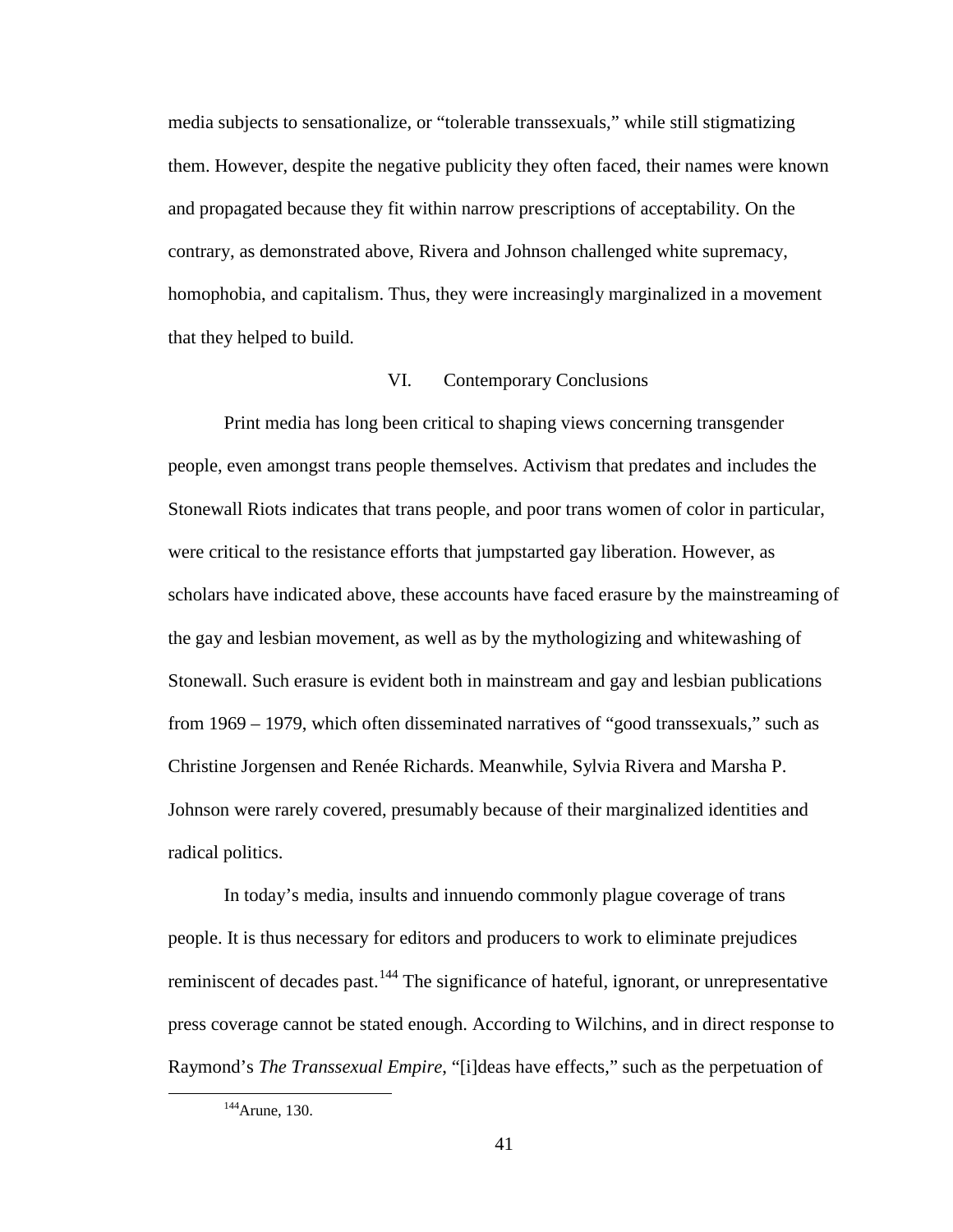violence against trans people, as demonstrated by the likely murder of Marsha P. Johnson.<sup>[145](#page-46-0)</sup> Days after a 1992 interview and Pride March, in which Johnson explained that "there's no reason to celebrate" at Pride events "as long as gay people don't have their rights all across America,"[146](#page-46-1) her body was found floating in the Hudson River. A flimsy investigation – which "consisted of two phone calls" – ruled Johnson's death to be a suicide, despite "reports that Marsha had been harassed near the piers earlier that evening."<sup>[147](#page-46-2)</sup> Her funeral was attended by hundreds as people came to pay their respects to "St. Marsha."<sup>[148](#page-46-3)</sup>

Upon Sylvia Rivera's death from liver cancer in 2002, Rivera – like Jorgensen before her<sup>[149](#page-46-4)</sup> – received an obituary in *The New York Times*. The article detailed Rivera's central role to "the birth of the modern gay liberation movement," discussing her participation at Stonewall and her founding of the short-lived STAR House with Marsha P. Johnson. In addition, the obituary mentioned Rivera's scuffled with leaders of the gay movement "who favored a more conventional public front," as well as her anger when the GAA eliminated civil rights protections for trans people from its agenda during the early 1970s, speaking to the sidelining and erasure of trans issues. The article continued to mention her later drug addiction; her homelessness in the 1990s; her founding of Transy House, where she met her partner, Julia Murray; and that she "was given a place of honor in the march" during the  $25<sup>th</sup>$  commemoration of the Stonewall Riots in 1994. Speaking to her marginalization in a 1995 interview with *The New York Times,* Rivera

<sup>&</sup>lt;sup>145</sup>Wilchins, 61-2.<br><sup>146</sup> Kasino, 2012.<br><sup>147</sup>Feinberg, *Transgender Warriors*, 131.<br><sup>148</sup> Mecca, "Marsha P. Johnson," 261-2.

<span id="page-46-4"></span><span id="page-46-3"></span><span id="page-46-2"></span><span id="page-46-1"></span><span id="page-46-0"></span><sup>149</sup>John T. McQuiston, "Christine Jorgensen, 62, Is Dead; Was First to Have a Sex Change," *The New York Times*, May 4, 1989, http://www.nytimes.com/1989/05/04/obituaries/christine-jorgensen-62-isdead-was-first-to-have-a-sex-change.html (accessed March 27, 2014).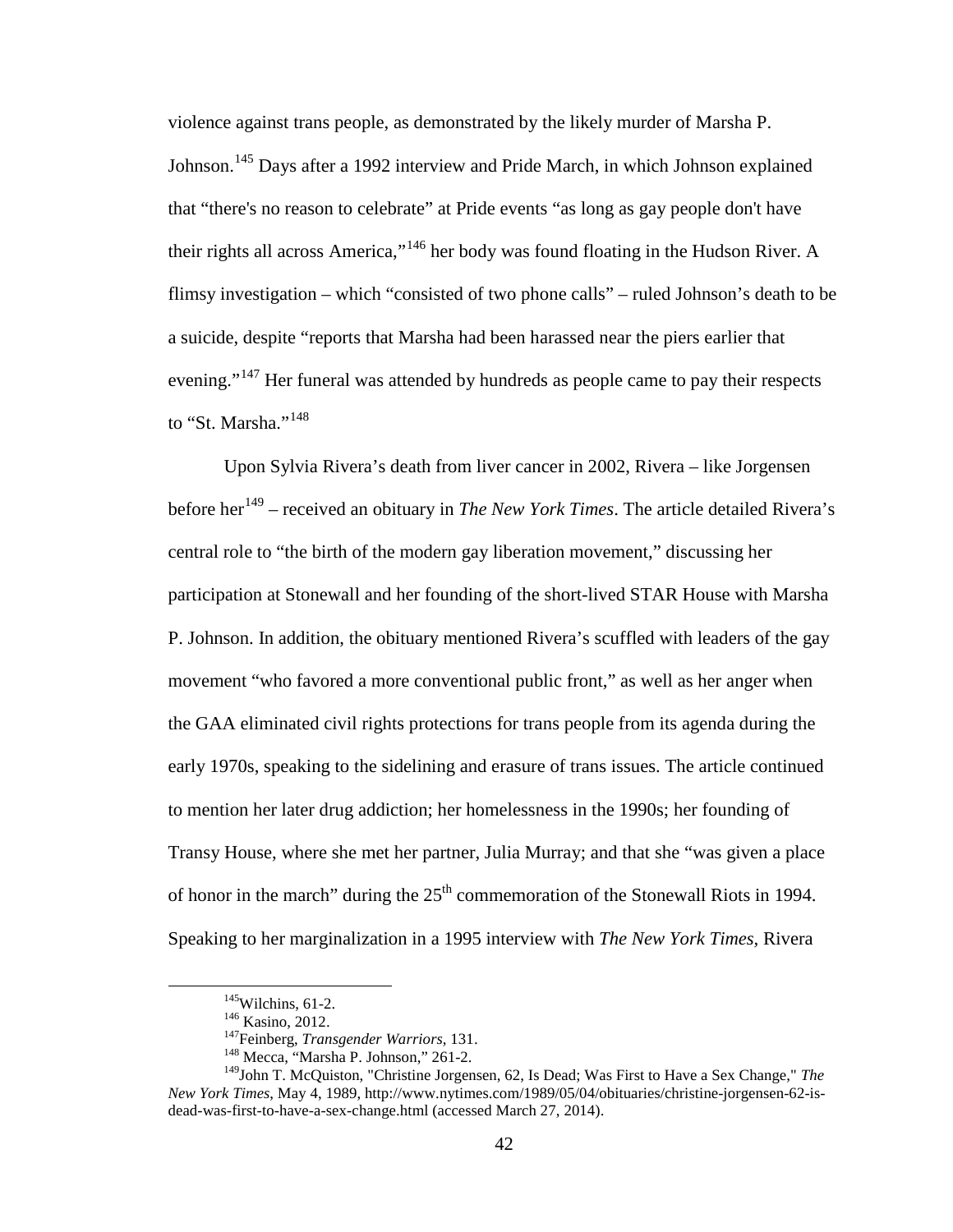expressed that "[t]he movement had put me on the shelf, but they took me down and dusted me off" before placing her "back on the shelf" after honoring her in 1994.<sup>[150](#page-47-0)</sup>

Marsha P. Johnson, too, recently appeared in the mainstream media. According to the *New York Daily News*, Johnson's case was reopened in 2012 after lobbying by transgender activists, including Mariah Lopez. Lopez highlighted the importance of Johnson's activism, saying that her contribution to Stonewall was "'globally significant.<sup>""<sup>[151](#page-47-1)</sup> In analyzing this recent coverage of Rivera and Johnson, it is clear that –</sup> despite subjugation within the gay liberation movement – they have remained within collective memory and are perhaps now being recognized for their central roles in queer history and the activism they engaged in despite their routine exclusion. The importance of this cannot be overstated. According to Miss Major, a trans woman of color who participated in the Stonewall Riots, in a 2013 article within *The Advocate*, "Many who took part in the Stonewall Rebellion died way before their time, like my sisters Sylvia Rivera and Marsha P. Johnson… The ongoing whitewashing of those days of struggle put a blemish on the memory of those trans women of color and those still living."[152](#page-47-2) As demonstrated above, there has undeniably been a great deal of reclaiming by scholars and activists in order to reposition the Stonewall narrative to more accurately reflect its participants and to situate transgender history within the mainstream historical record. It is critical that this work continues.

<span id="page-47-0"></span>150David W. Dunlap, "Sylvia Rivera, 50, Figure in Birth of the Gay Liberation Movement," *The New York Times*, Feb 20, 2002, http://www.nytimes.com/2002/02/20/nyregion/sylvia-rivera-50-figure-inbirth-of-the-gay-liberation-movement.html (accessed March 27, 2014).<br><sup>151</sup>Shayna Jacobs, "EXCLUSIVE: DA reopens unsolved 1992 case involving the 'saint of gay

<span id="page-47-1"></span>life," *New York Daily News*, Dec 16, 2012, http://www.nydailynews.com/new-york/da-reopens-unsolved-<br>1992-case-involving-saint-gay-life-article-1.1221742 (accessed March 27, 2014).

<span id="page-47-2"></span><sup>&</sup>lt;sup>152</sup> Sunnivie Brydum, "Does the Stonewall Commemorative Plaque Erase Trans People's Role in Riots?" *The Advocate*, Oct 24, 2013, Advocate.com.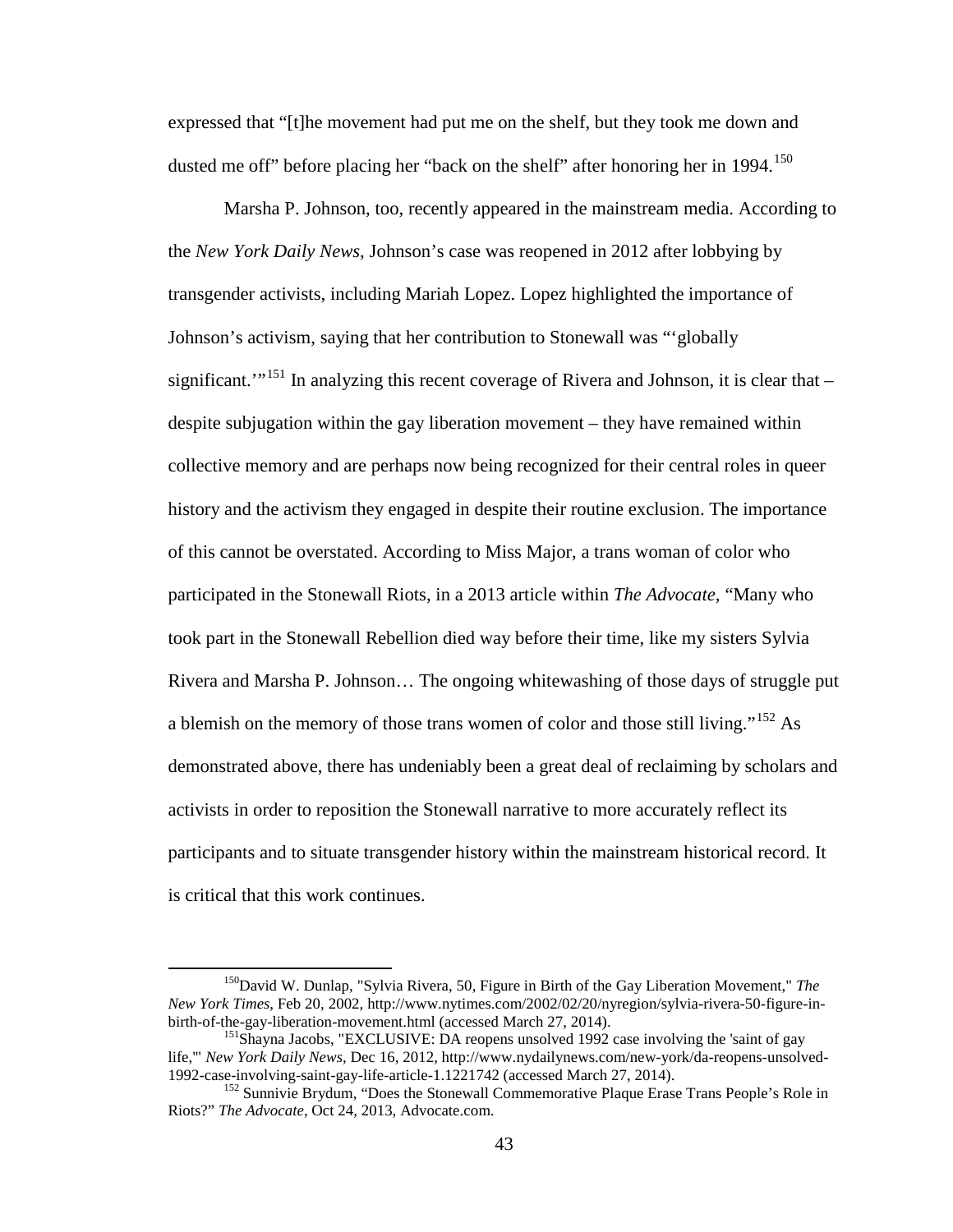#### Bibliography

*Secondary sources*

- Alwood, Edward. *Straight news: Gays, Lesbians, and the News Media*. New York: Columbia University Press, 1996.
- Armstrong, Elizabeth and Suzanna Crage. "Movements and Memory: The Making of the Stonewall Myth." Oct. 2006. *American Sociological Review, 71*(5).
- Arune, Willon. "Transgender Images in the Media."*News and Sexuality: Media Portraits of Diversity*. Eds. Laura Castañeda and Shannon B. Campbell. Thousand Oaks, Calif.: Sage Publications, 2006.
- Beemyn, Genny, and Susan Rankin. *The Lives of Transgender People*. New York: Columbia University Press, 2011.
- Brydum, Sunnivie. "Does the Stonewall Commemorative Plaque Erase Trans People's Role in Riots?" *The Advocate*, Oct 24, 2013, Advocate.com.
- Bullough, Vern. "Christine Jorgensen (1926-1989)." *Before Stonewall: Activists for Gay and Lesbian Rights in Historical Context*. Ed. Vern L. Bullough. New York: Harrington Park Press, 2002.
- Carpenter, Dale. "The Myth of a Transgender Stonewall." IGF Culture Watch RSS. http://igfculturewatch.com/2002/03/07/the-myth-of-a-transgender-stonewall/ (accessed March 22, 2014).
- Clendinen, Dudley and Adam Nagourney. *Out for Good: The Struggle to Build a Gay Rights Movement in America*. New York, N.Y.: Simon & Schuster, 1999.
- Cohen, Stephan L. *The Gay Liberation Youth Movement in New York: "An Army of Lovers Cannot Fail"*. New York: Routledge, 2008.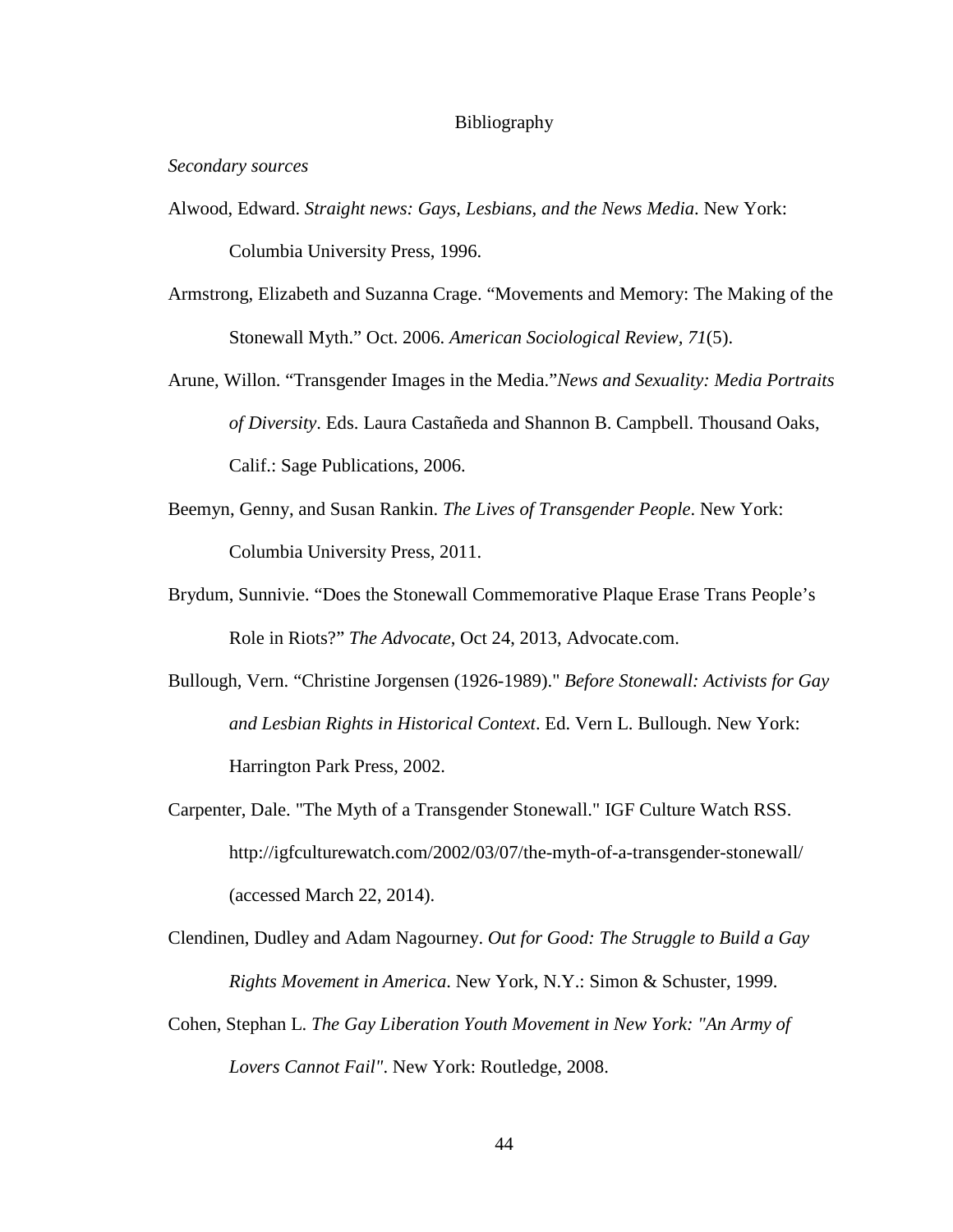- D'Emilio, John. *The World Turned: Essays on Gay History, Politics, and Culture*. Durham: Duke University Press, 2002.
- D'Emilio, John. "After Stonewall." *Queer Cultures*. Eds. Deborah Carlin and Jennifer DiGrazia. Upper Saddle River, N.J.: Pearson/Prentice Hall, 2004.
- Devor, Aaron. "Reed Erickson (1912-1992): How One Transsexed Man Supported ONE." *Before Stonewall: Activists for Gay and Lesbian Rights in Historical Context*. Ed. Vern L. Bullough. New York: Harrington Park Press, 2002.

Duberman, Martin B. *Stonewall*. New York, N.Y., U.S.A.: Dutton, 1993.

- Ekins, Richard and Dave King. "Gender Blending and the Media: Introduction." *Blending Genders: Social Aspects of Cross-Dressing and Sex-Changing*. Eds. Richard Ekins and Dave King. Taylor & Francis e-Library ed. London: Routledge, 2002.
- Feinberg, Leslie. *Transgender Warriors: Making History from Joan of Arc to RuPaul*. Boston: Beacon Press, 1996.
- Feinberg, Leslie. *Trans Liberation: Beyond Pink or Blue*. Boston, Mass.: Beacon Press, 1998.
- Feinberg, Leslie. "Street Transvestite Action Revolutionaries."Workers World » Workers World. http://www.workers.org/2006/us/lavender-red-73/ (accessed October 16, 2013).
- Gallo, Marcia. *Different Daughters: A History of the Daughters of Bilitis and the Rise of the Lesbian Rights Movement*. Carrol & Graf Publishers, 2006.
- Gan, Jessi. "Still at the Back of the Bus: Sylvia Rivera's Struggle." *Centro Journal 6* (1), Spring 2007.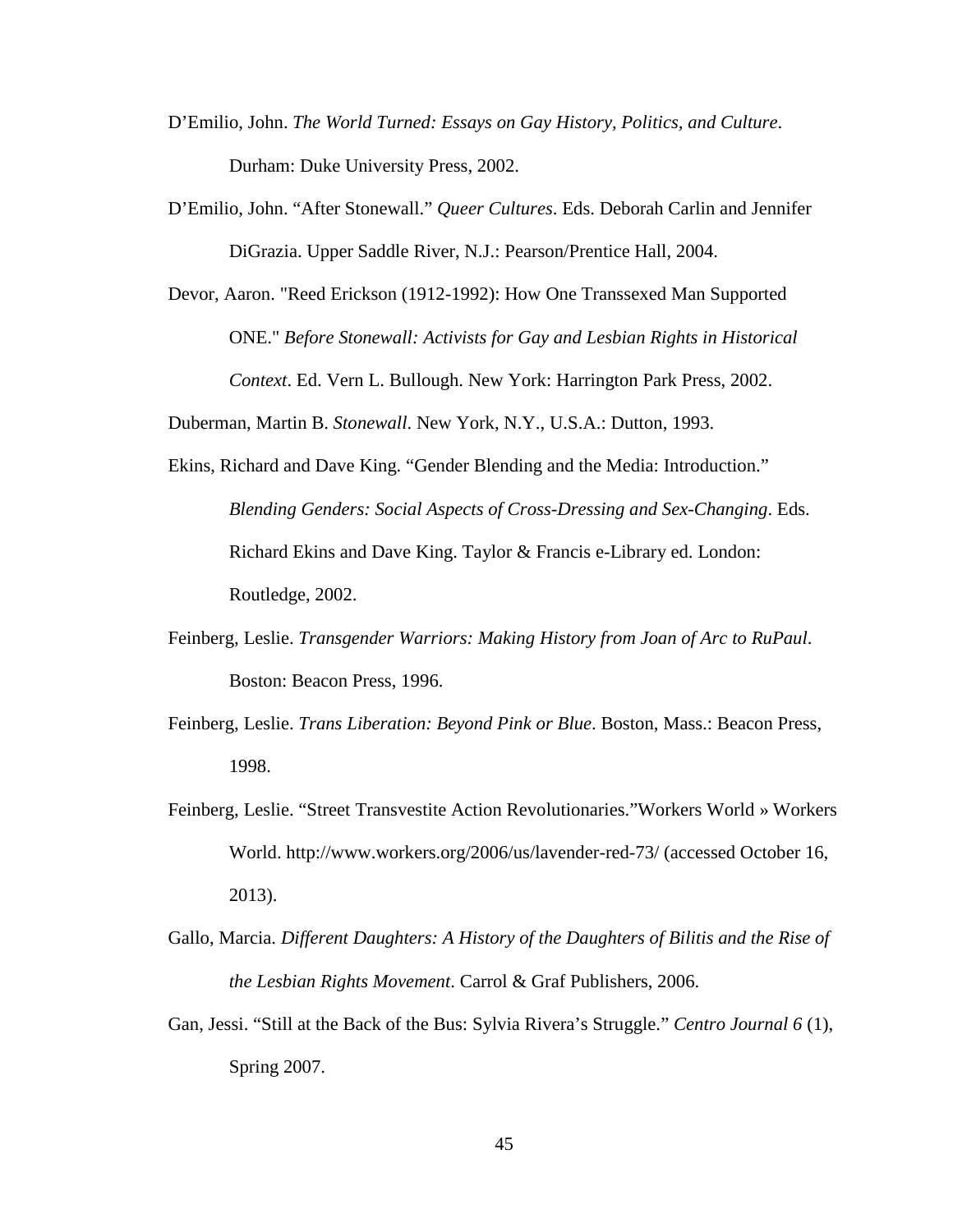- Gherovici, Patricia. *Please Select Your Gender: From the Invention of Hysteria to the Democratizing of Transgenderism*. New York: Routledge/Taylor & Francis Group, 2010.
- Irving, Dan. "Normalized Transgressions: Legitimizing the Transsexual Body as Productive." *Radical History Review*, no. 100 (2008): 38-59.
- Kasino, Michael. "Pay It No Mind The Life and Times of Marsha P. Johnson." Redux Pictures (2012).
- King, David. "Cross-Dressing, Sex-Changing and the Press." *Blending Genders: Social Aspects of Cross-Dressing and Sex-Changing*. Eds. Richard Ekins and Dave King. Taylor & Francis e-Library ed. London: Routledge, 2002.
- Koyama, Emi. "Whose feminism is it anyway? The unspoken racism of the trans inclusion debate." *The Transgender Studies Reader*. Eds. Susan Stryker and Stephen Whittle. New York: Routledge, 2006.
- MacKenzie, Gordon and Mary Marcel. "Media Coverage of the Murder of U.S. Transwomen of Color." *Local Violence, Global Media: Feminist Analyses of Gendered Representations*. Eds. Lisa M. Cuklanz and Sujata Moorti. New York: Peter Lang, 2009.
- MacKenzie, Gordene Olga. *Transgender Nation*. Bowling Green, OH: Bowling Green State University Popular Press, 1994.
- Martino, Mario. *Emergence: A Transsexual Autobiography*. New York: Crown Publishers, 1977.
- Mecca, Tommi Avicolli. "Gay Liberation Media."*Smash the Church, Smash the State!: The Early Years of Gay Liberation*. Ed. Tommi Avicolli Mecca. San Francisco,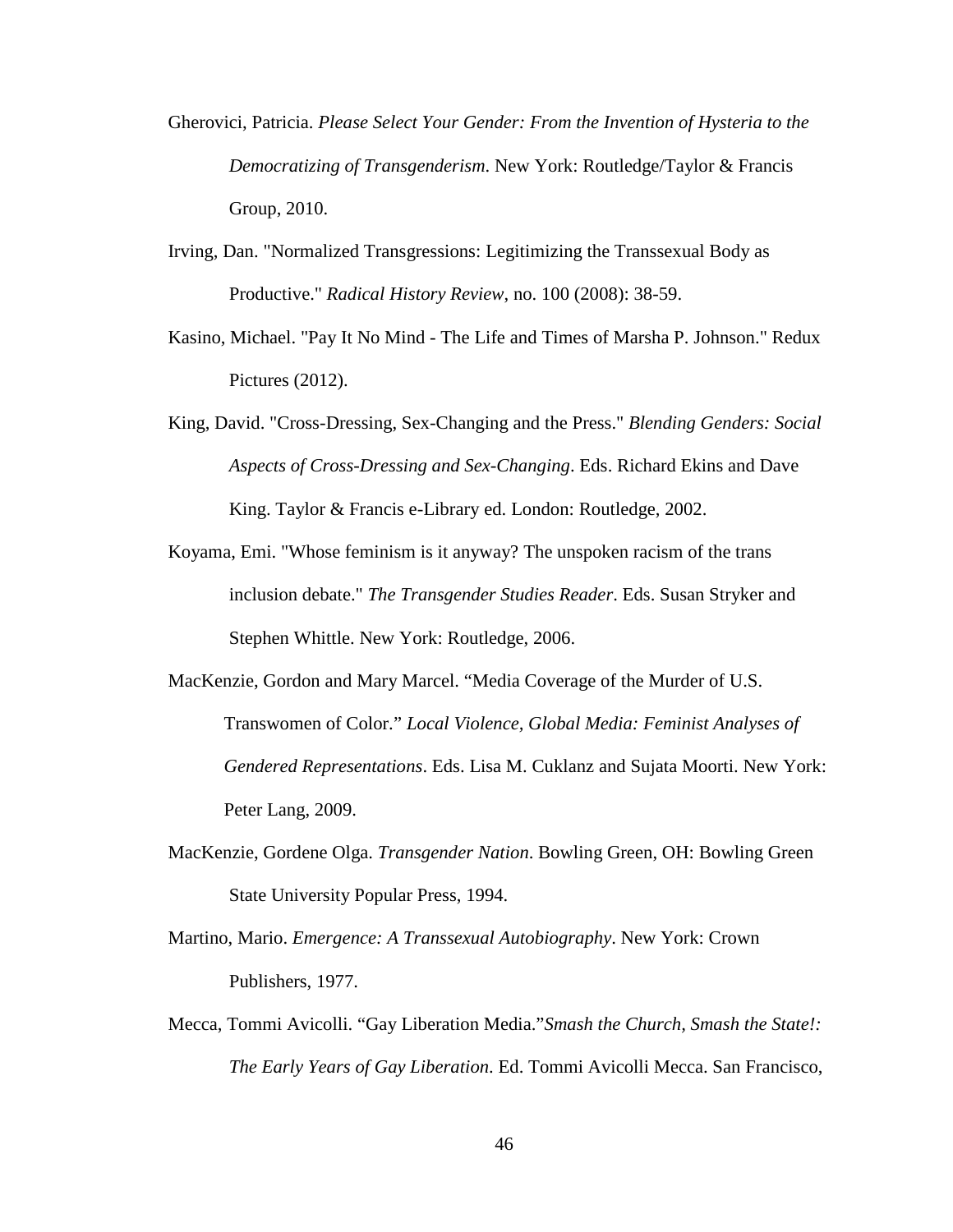Calif.: City Lights Books, 2009.

- Mecca, Tommi Avicolli. "Marsha P. Johnson: New York City Legend." *Smash the Church, Smash the State!: The Early Years of Gay Liberation*. Ed. Tommi Avicolli Mecca. San Francisco, Calif.: City Lights Books, 2009.
- Meyerowitz, Joanne J. *How Sex Changed: A History of Transsexuality in the United States*. Cambridge, Mass.: Harvard University Press, 2002.
- Meyerowitz, Joanne. "Transforming Sex: Christine Jorgensen in the Postwar U.S."*OAH Magazine of History,* Vol. 20, No. 2.*History of Sexuality* (March 2006).
- Morgan, Robin. *Going too Far: The Personal Chronicle of a Feminist*. New York: Random House, 1977.
- Negrón, Frances. "From Stonewall to the Puerto Rican Pride Parade: The Epic Role of Transvestites." *Gay Community News*. June 1994.
- Nothing, Ehn. "Introduction: Queens Against Society." *Street Transvestite Action Revolutionaries: Survival, Revolt, and Queer Antagonist Struggle*. Untorelli Press. http://zinelibrary.info/files/STAR.pdf (accessed March 27, 2014).
- Peña, Susana. "Gender and Sexuality in Latina/o Miami: Documenting Latina Transsexual Activists." *Historicising Gender and Sexuality*. Ed. Kevin P. Murphy. Malden, MA: Wiley-Blackwell, 2011.
- Peterson, Erik. "Walking in Sylvia's Pumps."*Windy City Times*. Oct. 2, 2013. LGBT LIFE Database.
- Phillips, Layli and Shomari Olugbala."Sylvia Rivera: Fighting in Her Heels: Stonewall, Civil Rights, and Liberation." *The Human Tradition in the Civil Rights Movement*. Ed. Susan M. Glisson. Oxford: Rowman and Littlefield Publishers, 2006.

Raymond, Janice G. *The Transsexual Empire*. London: Women's Press, 1980.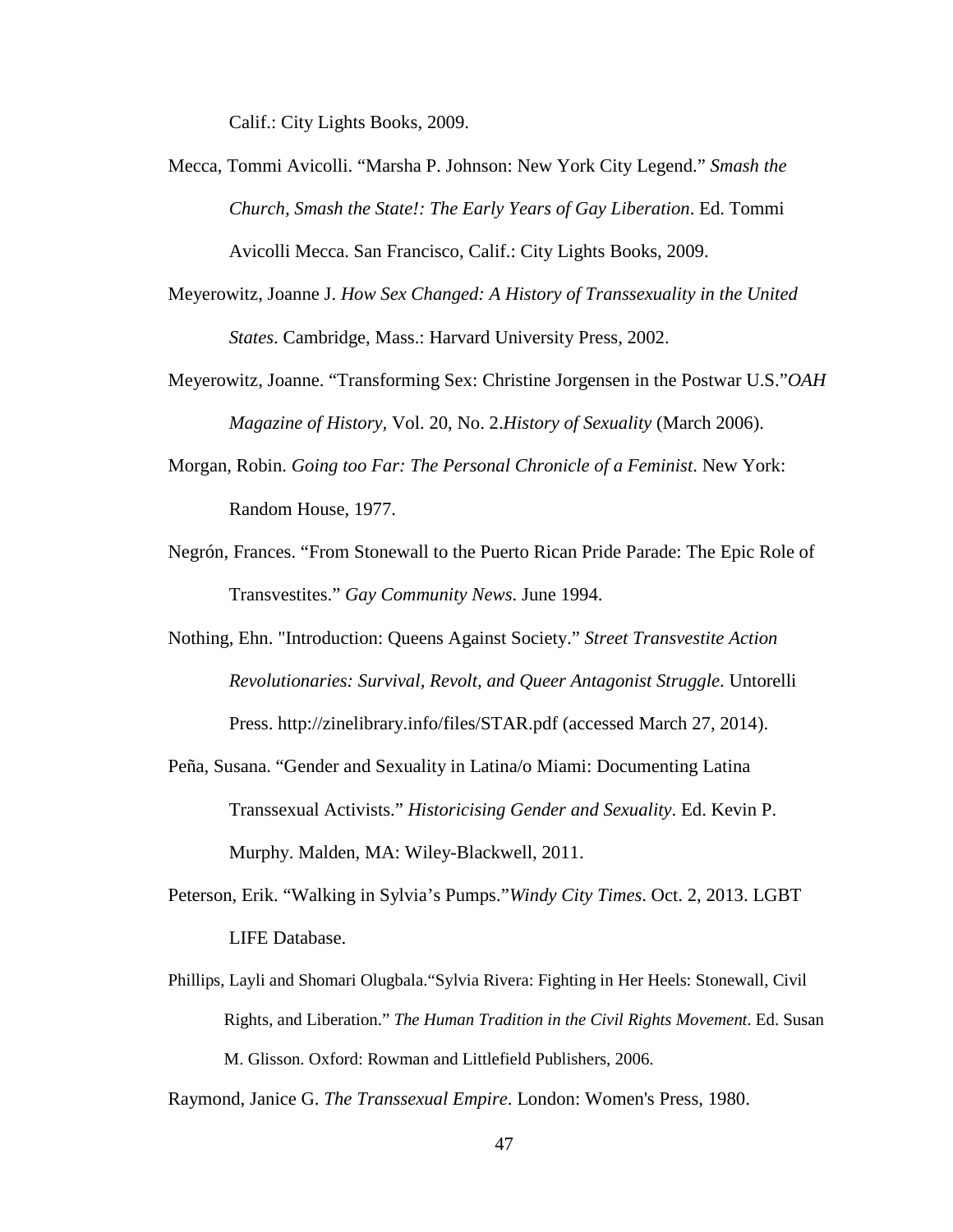- Richards, Renée, and John Ames. *No Way Renée: The Second Half of my Notorious Life*. New York: Simon & Schuster, 2007.
- Rudacille, Deborah. *The Riddle of Gender: Science, Activism, and Transgender Rights*. New York: Pantheon Books, 2005.
- *Screaming Queens.* Directed by Victor Silverman and Susan Stryker. San Francisco, CA: Frameline, 2005.
- Serano, Julia. *Whipping Girl: A Transsexual Woman on sexism and the Scapegoating of Femininity*. Emeryville, CA: Seal Press, 2007.
- Serlin, David Harley. *Replaceable You: Engineering the Body in Postwar America*. Chicago: University of Chicago Press, 2004.
- Shapiro, Eve. *Gender Circuits: Bodies and Identities in a Technological Age*. New York, NY: Routledge, 2010.
- Shepard, Benjamin. "Sylvia and Sylvia's Children: A Battle for Queer Public Spaces." *That's Revolting! Queer Strategies for Resisting Assimilation*. Ed. Mattilda Bernstein Sycamore. New rev. and expanded ed. Brooklyn: Soft Skull Press, 2008.
- Shepard, Benjamin. "From Community Organization to Direct Services: The Street Trans Action Revolutionaries to Sylvia Rivera." *Journal of Social Service Research* (Oct. 11, 2012).
- Skidmore, Emily. "Constructing the "Good Transsexual": Christine Jorgensen, Whiteness, and Heteronormativity in the Mid-Twentieth-Century Press." *Feminist Studies 37*, no. 2 (Summer 2011). MasterFILE Premier, EBSCOhost. Stryker, Susan. *Transgender History*. Berkeley, CA: Seal Press: 2008.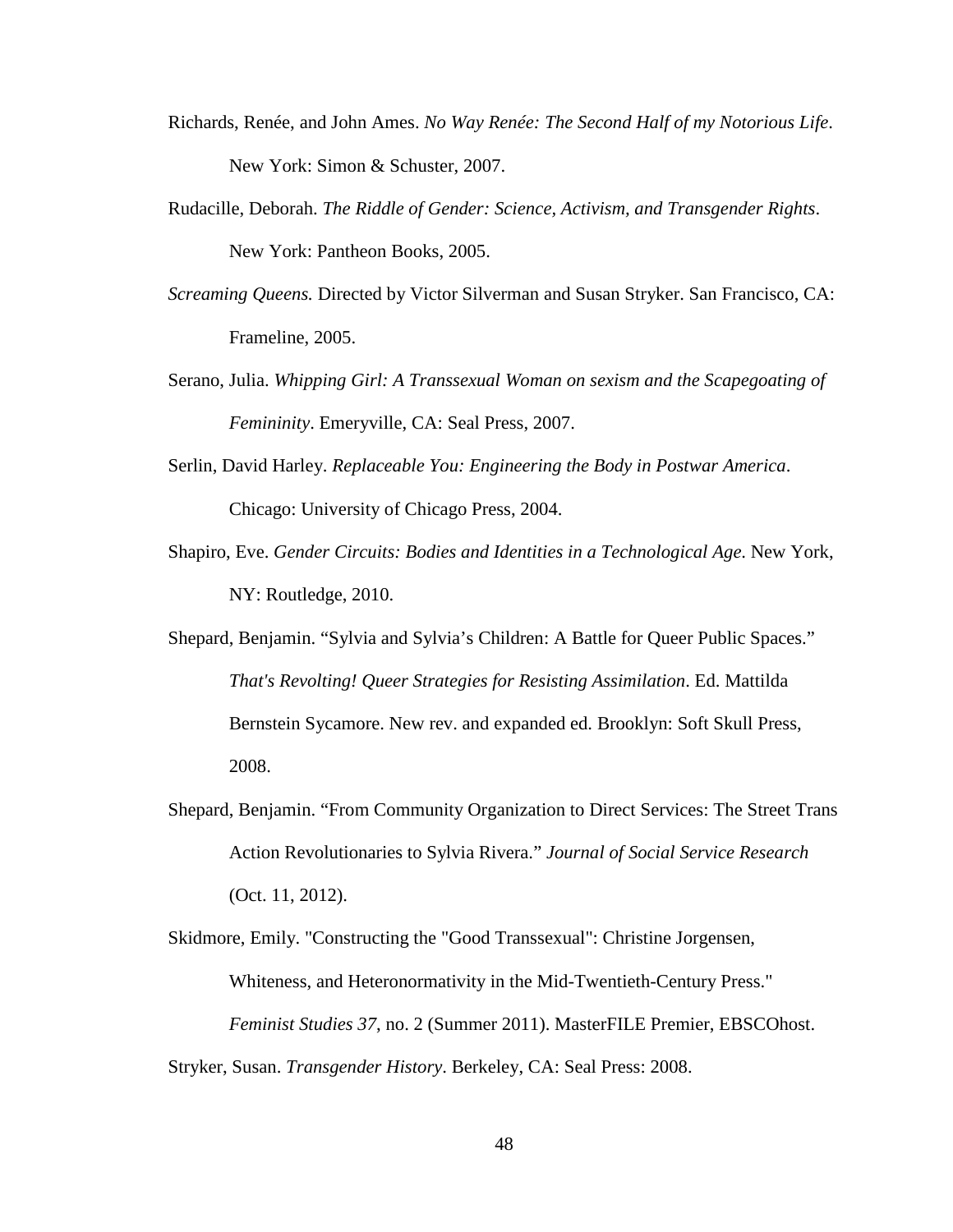- Stryker, Susan. "Militant Foreshadowings." Smash the Church, Smash the State!: The Early Years of Gay Liberation. Ed. Tommi Avicolli Mecca. San Francisco, Calif.: City Lights Books, 2009.
- "Sylvia Rivera." *LGBT History Month*. UC Riverside's LGBT Resource Center Website.http://out.ucr.edu/SiteCollectionDocuments/sylvia\_rivera.pdf (November 6, 2013).
- White, C. Todd. "Dale Jennings (1917-2000): ONE's Outspoken Advocate." *Before Stonewall: Activists for Gay and Lesbian Rights in Historical Context*. Ed. Vern L. Bullough. New York: Harrington Park Press, 2002.
- Wilchins, Riki Anne. *Read My Lips: Sexual Subversion and the End of Gender*. Ithaca, N.Y.: Firebrand Books, 1997.

#### *Primary Sources*

- "3 convicted in Long Island incident." *The Advocate*. June 7, 1972. Interlibrary Loan Services.
- "46 busted in Tenderloin sweep." *The Advocate*. Dec 8, 1971. Interlibrary Loan Services.
- "Aid for Transsexual." *The Advocate*. June 7, 1972. UNLV Special Collections.
- "A Man is a Man." *Pearl Diver*. May 1977. Interlibrary Loan Services.
- Bernstein, Barry. "Men Only?" *The Advocate*. September 8, 1976. UNLV Special Collections.
- Biboiet, Roland. "All 'Zulma' wants is to be a lady, but he dies a boy on Tijuana dump." *The Advocate*. July 31, 1974. Interlibrary Loan Services.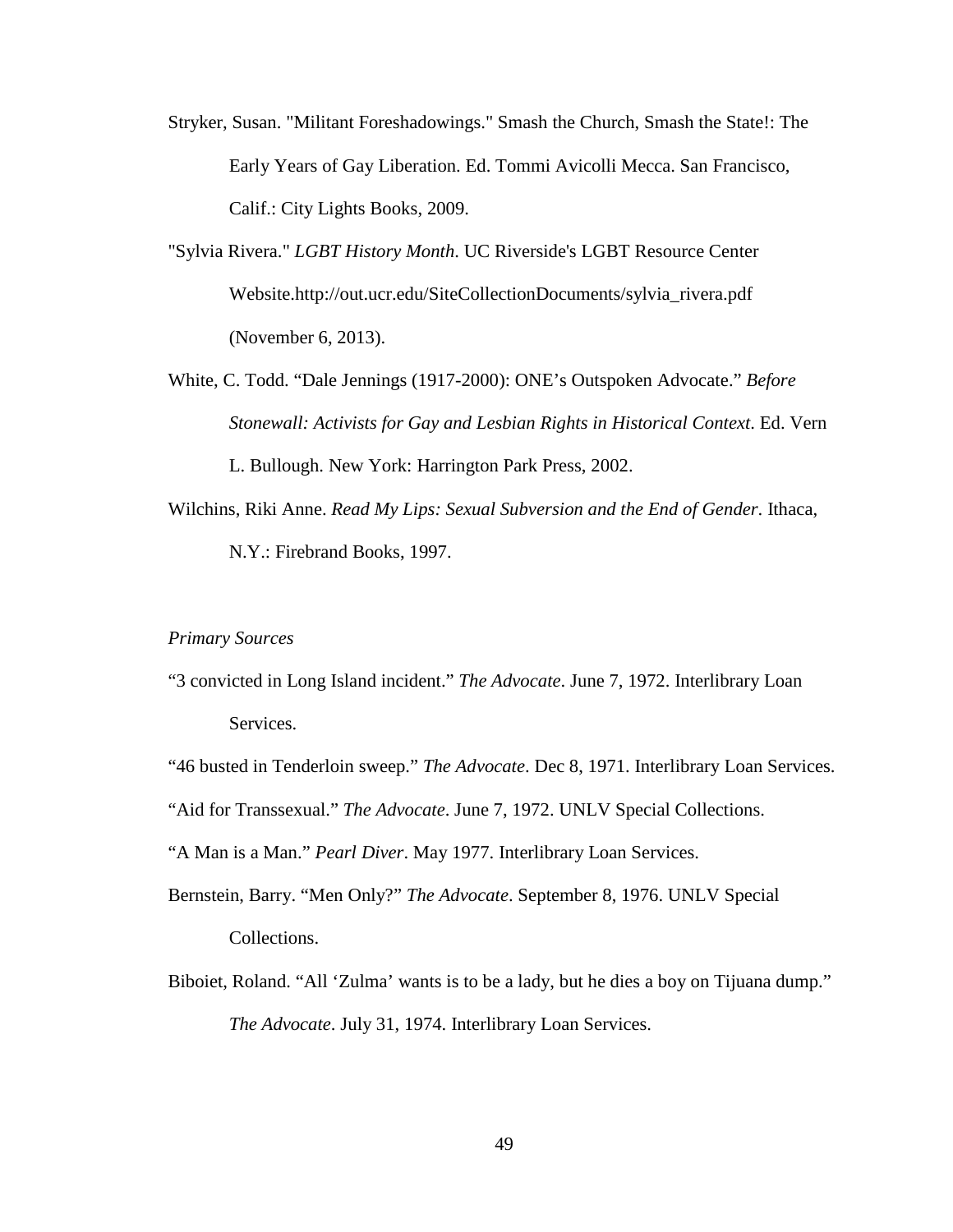- Charles, Guy. "Won't be sacrificial lamb, drags vow." *The Advocate*. Dec 1971. Interlibrary Loan Services.
- Comodore, B. "Too Many Women." *The Advocate*. September 22, 1976. UNLV Special Collections.
- Damon, Gene and Lee Stuart."Transvestitism in Women."*Ladder*. February 1959., GLBT Historical Society.
- Dobell, Edith. "GLF center becomes third world." *The Advocate*. July 7-20, 1971, UNLV Special Collections.
- Doran, Walter Parsons. "Not quite that way, John." *The Advocate*. Sept. 12, 1973. UNLV Special Collections.
- Douglas, Angela K. "Transsexuals, transvestites 'getting it together.'" *The Advocate*. Nov 7, 1973. UNLV Special Collections.
- DuBay, William H. "Media exposure vital for any minority cause." *The Advocate*. June 1973. Interlibrary Loan Services.
- Dunlap, David W. "Sylvia Rivera, 50, Figure in Birth of the Gay Liberation Movement." *The New York Times*. Feb 20, 2002.

http://www.nytimes.com/2002/02/20/nyregion/sylvia-rivera-50-figure-in-birthof-the-gay-liberation-movement.html (accessed March 27, 2014).

- Ericsen, Karl. "The Transsexual Experience." *Ladder*. Apr/May 1970. Interlibrary Loan Services.
- "'Father' of 4 their mother regains custody." *The Advocate*. December 19, 1973. UNLV Special Collections.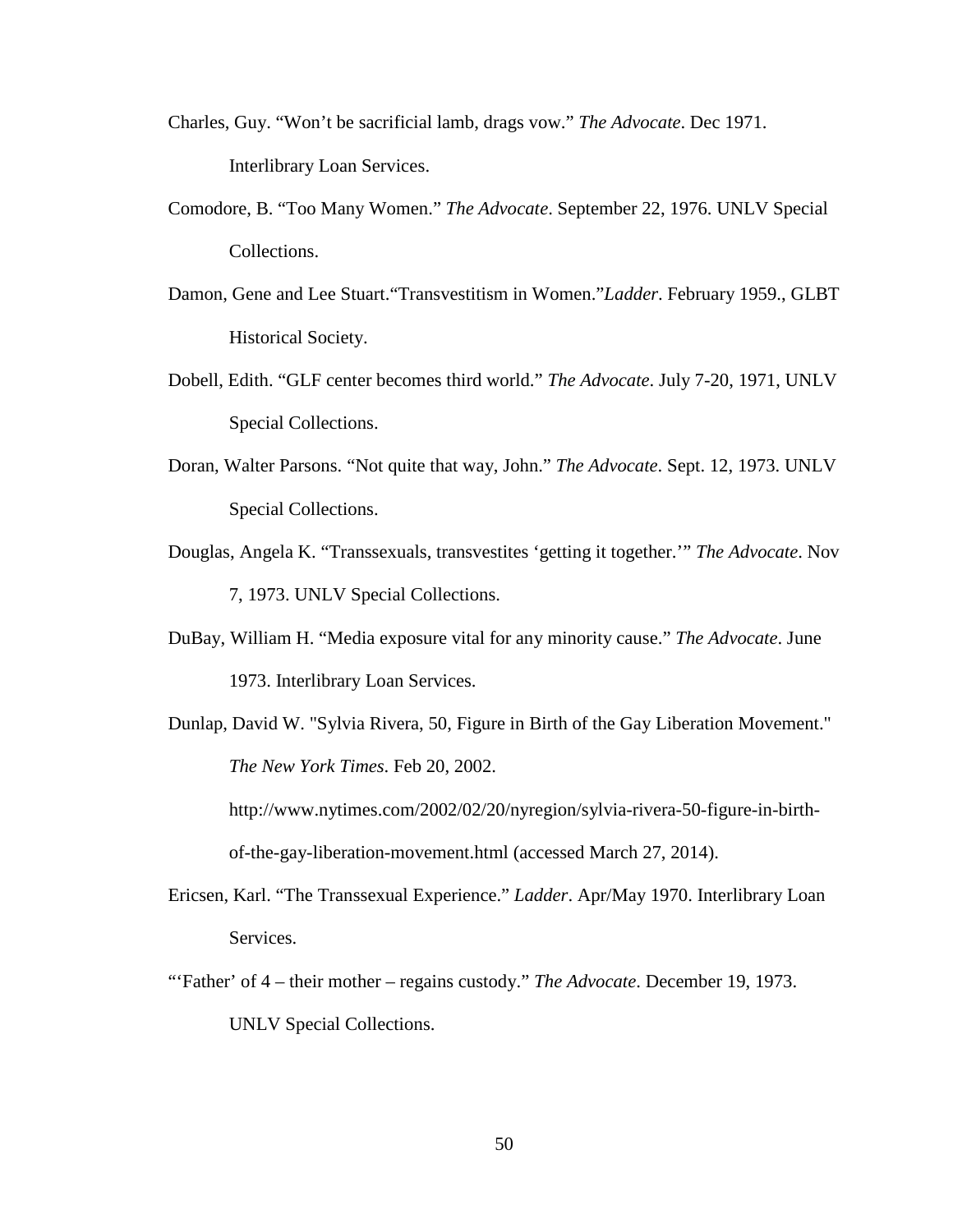- Galligan, David. "A Silver Jubilee (Of Sorts): Christine Jorgensen." *The Advocate*. Dec.
	- 27, 1978. Interlibrary Loan Services.
- "Gay Lib survives bitch fit only slightly shrunken so far," *The Advocate*. May 27-June

9, 1970. UNLV Special Collections.

- Goodman, Ellen. "How Inalienable Are One's Rights?" *The Washington Post*. Aug. 31, 1976. The Washington Post (1974-Current File), August 31, 1976.
- Harrison, Pat. "A Much-Needed Approach." *Sojourner*. May 1979. ONE National Gay & Lesbian Archives.
- Henry, Alice and Vicki Leonard. "Transsexual Tennis."*Off Our Backs: A Women's Newsjournal*. Oct. 31, 1976. GenderWatch.
- Jacobs, Shayna. "EXCLUSIVE: DA reopens unsolved 1992 case involving the 'saint of gay life.'" *New York Daily News*. Dec 16, 2012.

http://www.nydailynews.com/new-york/da-reopens-unsolved-1992-caseinvolving-saint-gay-life-article-1.1221742 (accessed March 27, 2014).

- Jameson, Dion. "Transsexuals not gay." *The Advocate*. Oct 9, 1974. UNLV Special Collections.
- Jane, Country. "Insulted." *The Advocate*. August 11, 1976. UNLV Special Collections.
- Jacobs, Paul. "Few Qualify for Sex Change Operation." *Los Angeles Times*. Feb. 6, 1979. Los Angeles Times (1923-Current File).
- Kotulak, Ronald. "Surgeon Claims 95-98% Success Rate in Sex Change." *Chicago Daily Tribune*. Oct. 17, 1973. ProQuest Historical Newspapers: Chicago Tribune (1849-1990).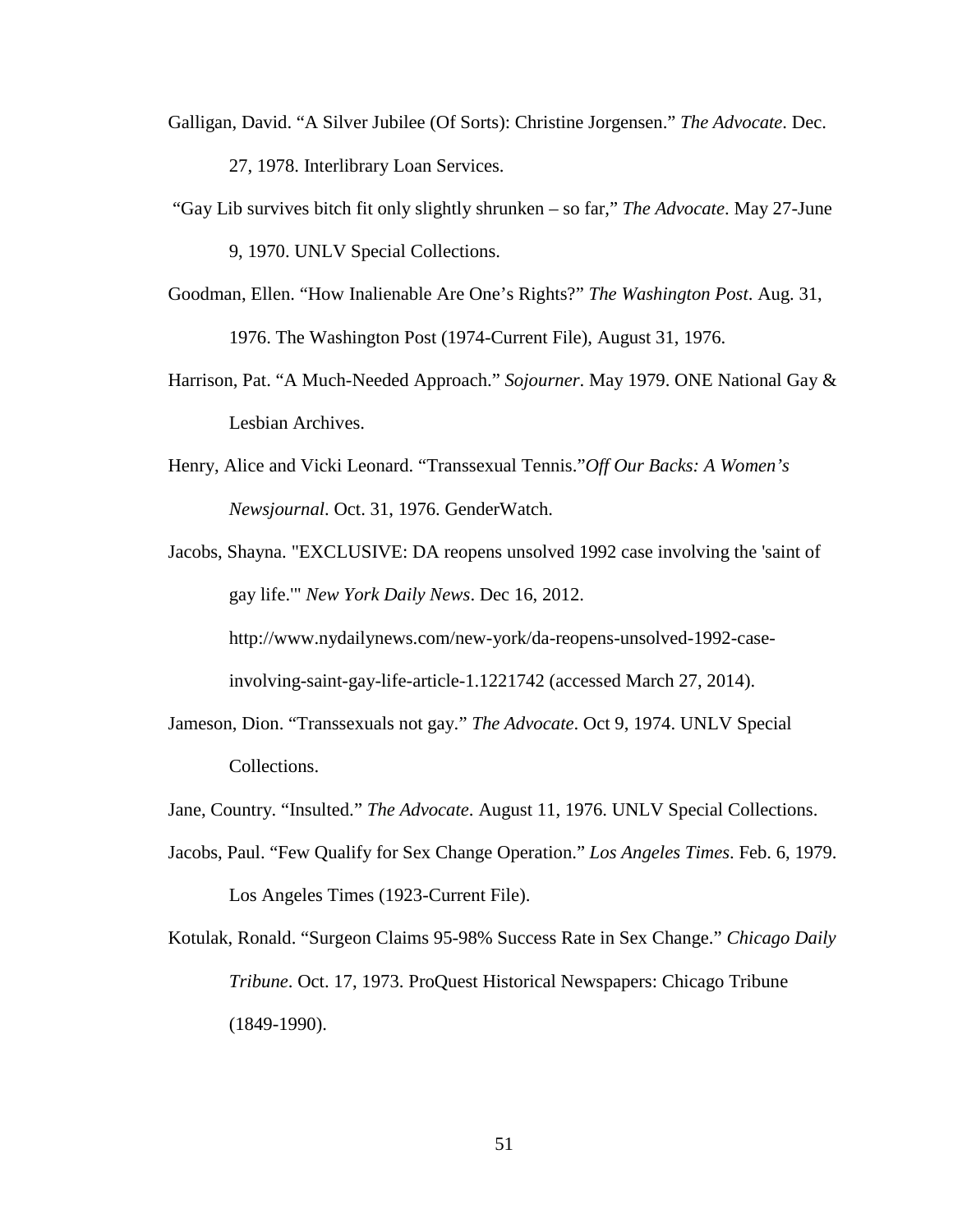- Leroux, Charles. "The identity (XY) crisis." *Chicago Daily Tribune*. Aug 30, 1976. ProQuest Historical Newspapers: Chicago Tribune (1849-1989).
- "Man/woman changes more than his/her mind." *The Advocate*. Apr 10, 1974. UNLV Special Collections.
- McQuiston, John T. "Christine Jorgensen, 62, Is Dead; Was First to Have a Sex Change," *The New York Times*, May 4, 1989.

http://www.nytimes.com/1989/05/04/obituaries/christine-jorgensen-62-is-deadwas-first-to-have-a-sex-change.html (accessed March 27, 2014).

- Morgan, Robin. *Going too Far: The Personal Chronicle of a Feminist*. New York: Random House, 1977.
- Moriarty, J. "Knowing the real 'Zulma' was a personal challenge." *The Advocate*. July 31, 1974. Interlibrary Loan Services.
- "News Media Distort Sexuality, Fort Says." *The Advocate*. Nov. 10, 1969. UNLV Special Collections.
- Nobel, Christopher. "For too long, his life was a Conundrum." *The Advocate*. Aug 28, 1974. UNLV Special Collections.
- "N.Y. Times Rides Again!" *Erickson Educational Foundation Newsletter*. Winter 1972.ONE National Gay & Lesbian Archives.
- Prince, Virginia."Transsexuals and Pseudotranssexuals" (1978). Virginia Prince: Pioneer of Transgendering. Eds. Richard Ekins and Dave King. Binghamton, NY: Haworth Medical Press, 2005.
- Quinn, Sally. "Christine: Explaining Transsexualism," *The Washington Post*. Jul. 8, 1970.ProQuest Historical Newspapers: The Washington Post (1877-1996).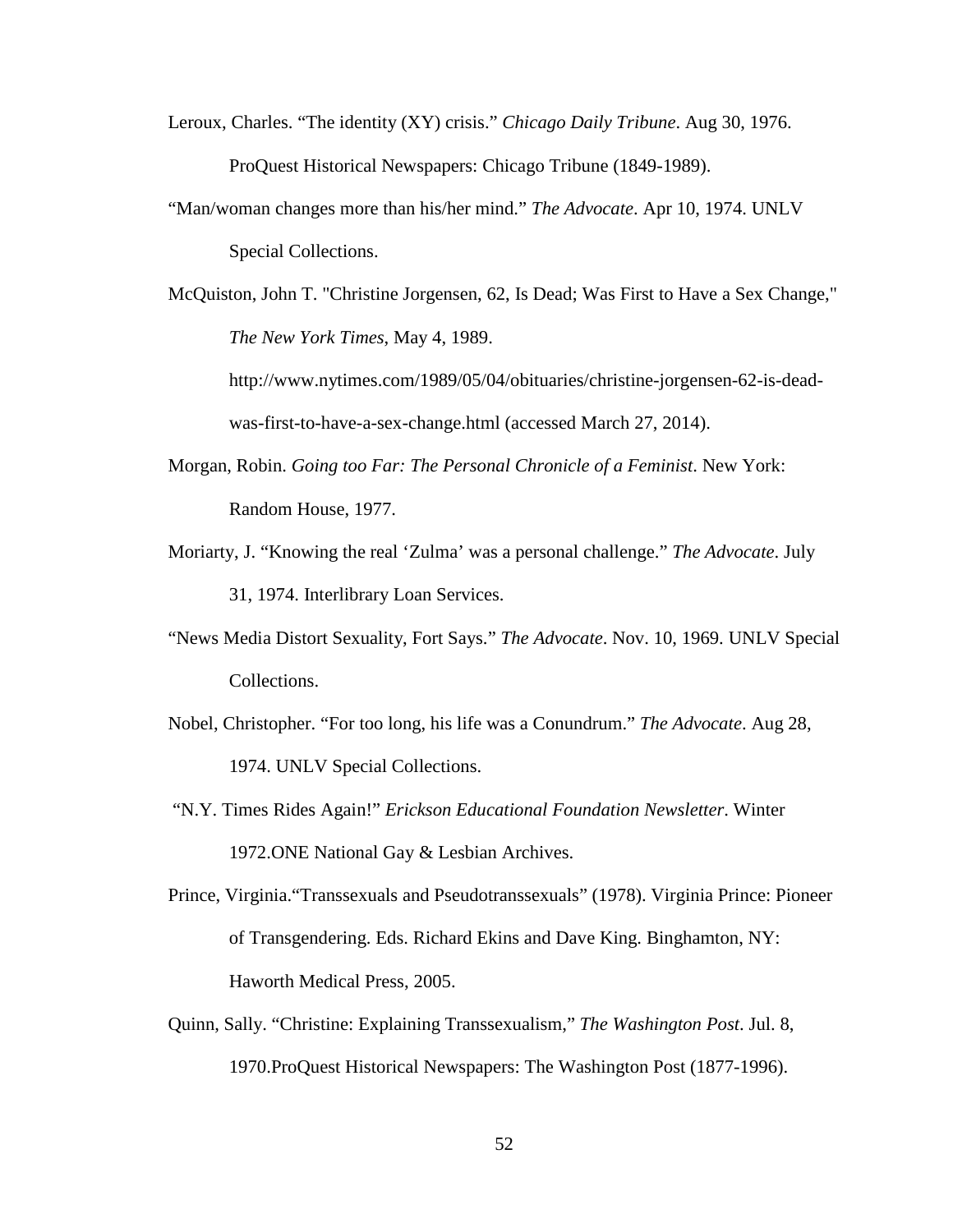- Ranzal, Edward. "10 Gay Activists Are Seized in City Hall." *New York Times*. May 1, 1973. New York Times (1923-Current File).
- "Rapping with a Street Transvestite Revolutionary."*Out of the Closets: Voices of Gay Liberation*. Eds. Karla Jay and Allen Young. New York: Douglas Book Corporation, 1972.

Raymond, Janice G. *The Transsexual Empire*. London: Women's Press, 1980.

- "Reeling 'Round with Barry Daly 'drags' in old Austria." *The Advocate*. Dec 1969. UNLV Special Collections.
- Rivera, Sylvia. "Queens in Exile, the Forgotten Ones." *Genderqueer: Voices from Beyond the Sexual Binary*. Eds. Joan Nestle, Clare Howell, and Riki Wilchins. New York: Alyson Books, 2002.
- Sagarin, Edward. "Transsexualism: Legitimation, Amplification, and Exploitation of Deviance by Scientists and Mass Media." *Deviance and Mass Media*.Ed. Charles Winick. Beverly Hills, Calif.: Sage Publications, 1978.
- "SEVEN SO FAR: Sex Changes Cost Britain \$2,400 Each." *Los Angeles Times*. Dec. 21, 1970.ProQuest Historical Newspapers: Los Angeles Times (1881-1989).
- Smith, Saundras. "Transvestite asks, 'Don't exclude us.'" *The Advocate*. May 27-June 9, 1970.UNLV Special Collections.
- Stall, Bill. "Sex Change Surgery Value Questioned: Transsexuals Who Do Without It Can Also Adjust, Hopkins Study Finds." *Los Angeles Times*. Aug. 16, 1979. ProQuest Historical Newspapers: Los Angeles Times (1881-1990).
- "Star." *Moonshadow*. Transsexual Action Organization. Aug 1973. ONE National Gay & Lesbian Archives.